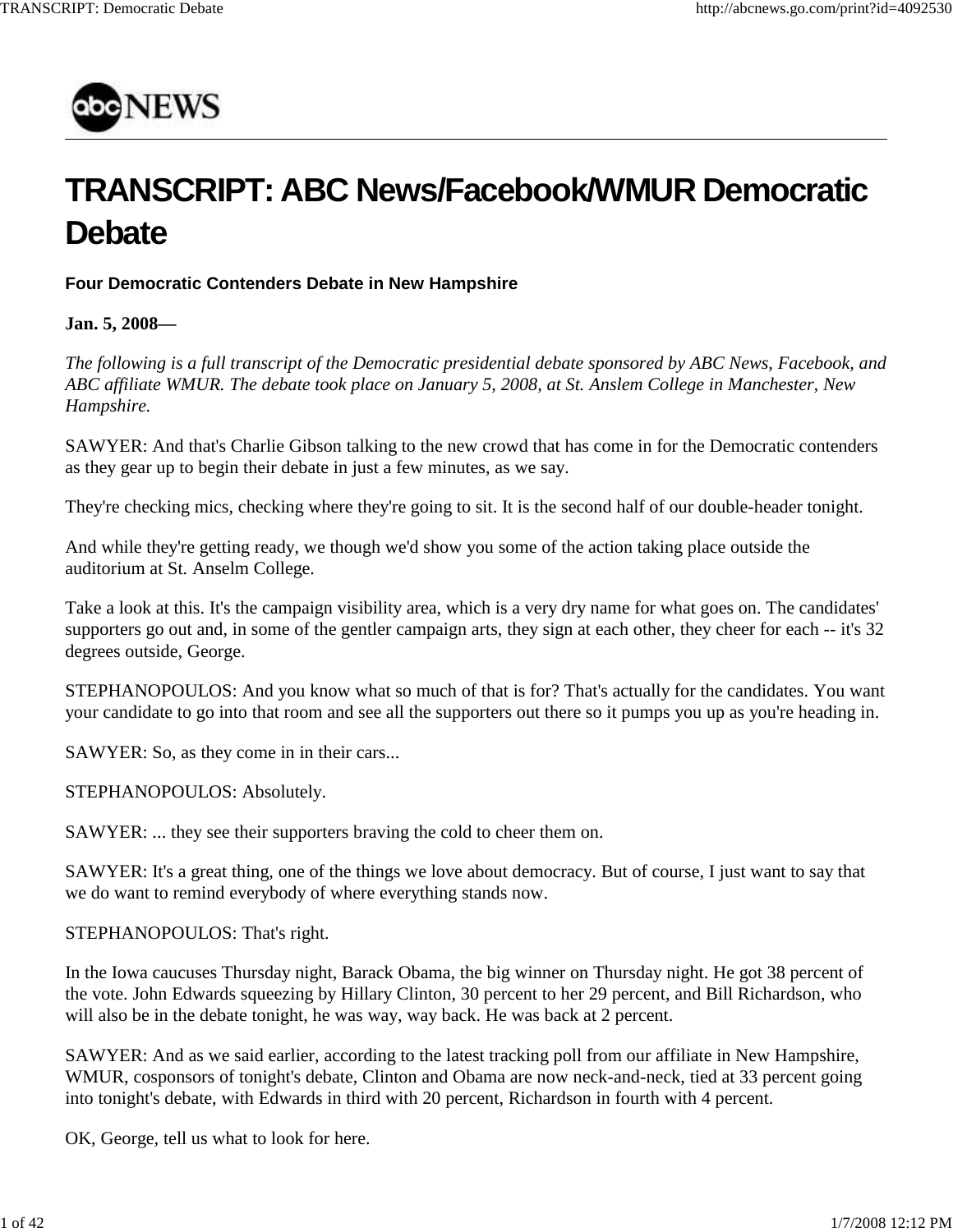STEPHANOPOULOS: I think Senator Clinton's got the toughest job tonight. She's got to find a way to be aggressive and engage Barack Obama, without appearing too negative.

STEPHANOPOULOS: What I think she's going to try to do is pressure him on national security issues, and pounce if he makes a mistake. That's what's most important.

What she'll also do -- and this is speaking about what Bianna found in Facebook -- show some passion about the economy, about what people are going through, especially in New Hampshire.

Barack Obama, his job tonight is to ride the wave. You know, he grew up part of his life in Hawaii. He was a surfer. And what he's got to do tonight is just ride this wave of change. But there's going to be a lot of pressure on him as well, again, on these national security issues. He cannot make a mistake on this issue tonight. That could be real trouble for him.

John Edwards -- I don't actually know what he's going to do, because he's got a choice to make tonight. He's got to decide who his opponent is in New Hampshire. Is it Hillary Clinton or Barack Obama? Out on the stump in the last few days, he's been kind of ignoring Senator Clinton and focusing more on Obama. We'll see what he does tonight.

And finally, Bill Richardson is going to be in there. And he might have to change tonight as well. All through these debates, he has been very nice to Senator Clinton. He's been the one backing her up and saying, "Everybody should be positive."

But I've got to tell you, right now, the Clinton campaign and the Clintons themselves are livid at Governor Bill Richardson, because they believe he made these deals with Barack Obama in the Iowa caucuses to throw his support in the places where he wasn't viable to Barack Obama so he could stay in the race.

STEPHANOPOULOS: And it will be interesting to see the body language and the play between Richardson and Clinton tonight because of that.

SAWYER: Well, let's talk about a couple of the things Senator Clinton did on the campaign trail just today - changed a few of her tactics.

She took questions at great length. Even for a couple of hours, she took questions.

She had some independent young voters traveling along with her.

STEPHANOPOULOS: I think they're responding to what happened on Thursday night, the tableaux of Bill Clinton and Madeleine Albright, not looking like change.

Also, she's taking a page out of her husband's playbook from 1992. Campaign round the clock; answer every question.

John McCain did it, too, in 2000. It works in New Hampshire.

SAWYER: All right.

Here it goes, once again. Another high-stakes moment. It is the Democrats turn. And Charlie Gibson is in Manchester, New Hampshire.

Charlie?

GIBSON: Thank you very much, Diana.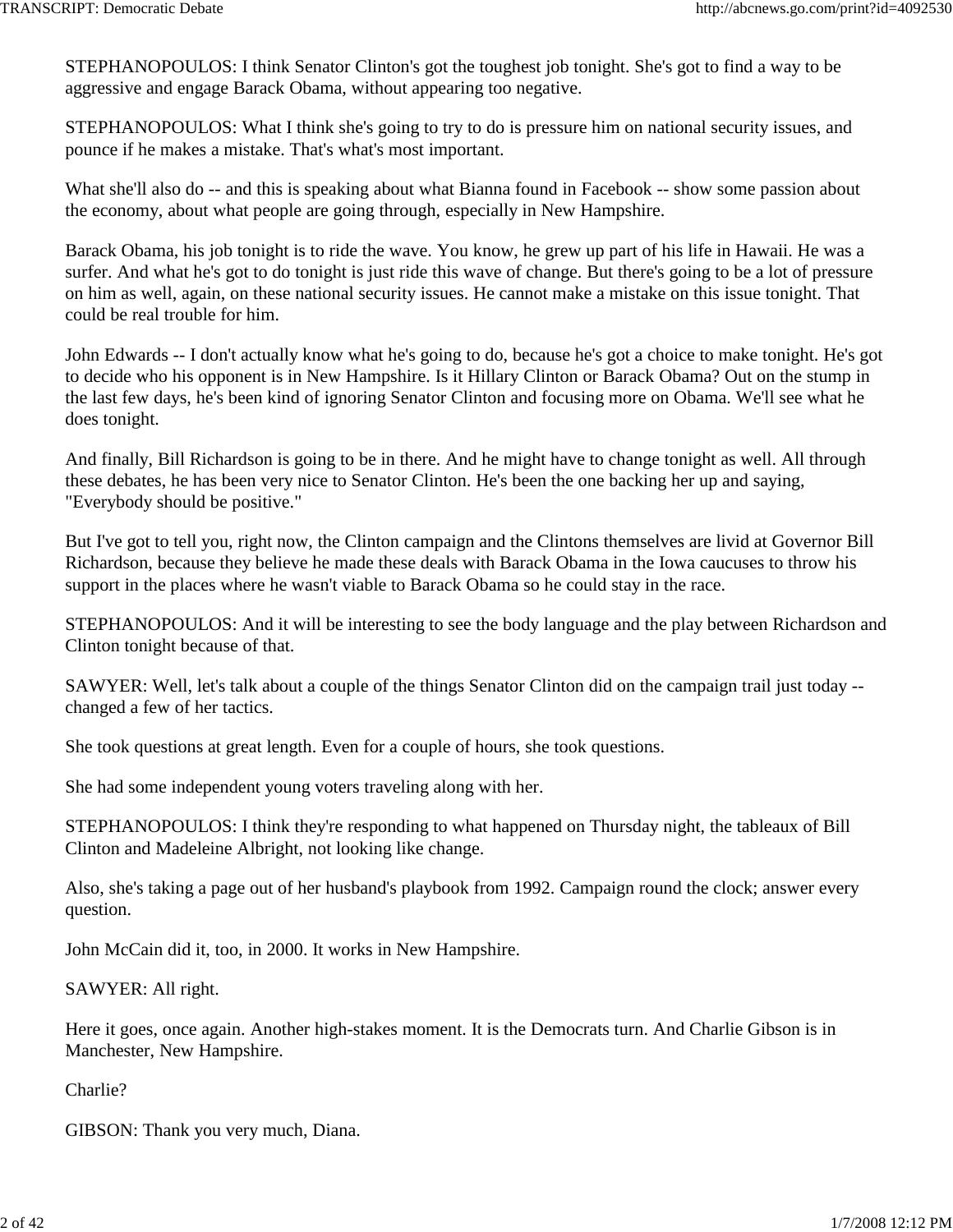And thank you, George.

We are back at the Dana Humanities Center at Saint Anselm College here in Manchester, New Hampshire.

And I am delighted to say that the four leading Democratic presidential candidates vying for the Democratic nomination are all joining us this evening. And we have, again, drawn lots for their placement on the stage.

GIBSON: And so let me introduce them from left to right. We have with us former Senator John Edwards of North Carolina, Senator Barack Obama of Illinois, Governor Bill Richardson of New Mexico and Senator Hillary Clinton from New York.

And again, for the first 45 minutes of this debate, I will be posing questions in three rather broad categories. We'll do 15 minutes each, but with the hope that I can sort of stay out of the way to the extent possible and let the candidates discuss the issues among themselves.

There are no lights to limit -- time limits, at least for this part of the debate. But I will interrupt politely, I hope, if things seem to be going a little bit long.

GIBSON: So let me start with what is generally agreed to be, I think, the greatest threat to the United States today, and, somewhat to my surprise, has not been discussed as much in the presidential debates this year as I thought would be, and that is nuclear terrorism.

And for some background, here's ABC's Chief Investigative Correspondent Brian Ross.

(BEGIN VIDEO CLIP)

BRIAN ROSS, ABC CHIEF INVESTIGATIVE CORRESPONDENT: After more than six years of trying, the United States still does not have a reliable way to spot nuclear material that terrorists might smuggle into the country, much as ABC News twice did in demonstrations without being caught.

And after six years of trying, the United States has yet to capture the man who says it is his religious duty to get nuclear weapons: Osama bin Laden.

And in the last 18 months, U.S. officials say his Al Qaida has regrouped using safe havens along the Pakistani border to train and dispatch hundreds of new recruits.

ROSS: And just as troubling, amidst all the turmoil in Pakistan, the influence of bin Laden continues to grow there, a country with many nuclear weapons.

Charlie?

(END VIDEO CLIP)

GIBSON: Brian Ross there.

Well, Osama bin Laden, as he pointed out, has said it is his duty to try to get nuclear weapons. Al Qaida has been reconstituted and re-energized in the western part of Pakistan.

And so my general question is, how aggressively would you go after Al Qaida leadership there?

And let me start with you, Senator Obama, because it was you who said in your foreign policy speech that you would go into western Pakistan if you had actionable intelligence to go after it, whether or not the Pakistani government agreed. Do you stand by that?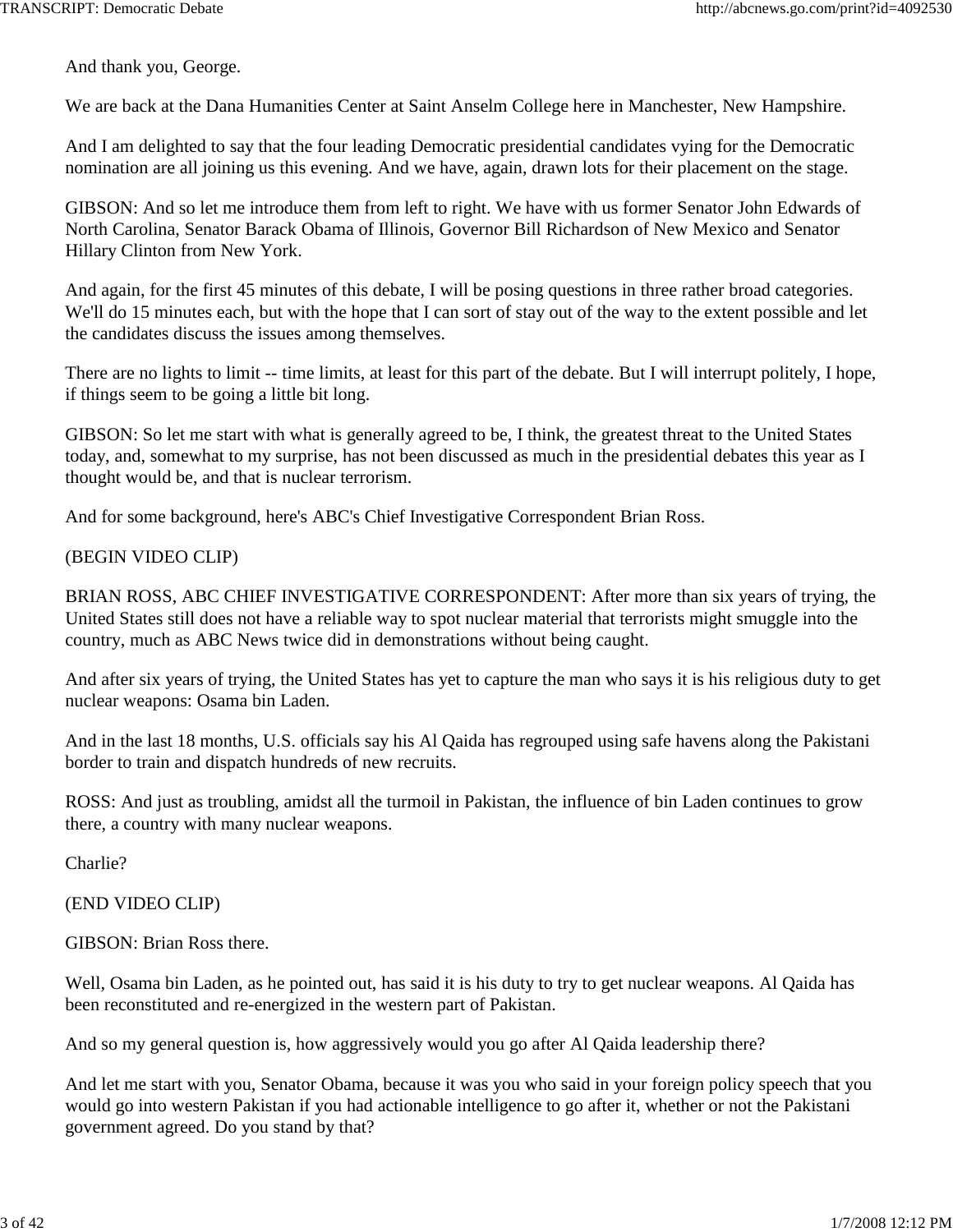OBAMA: I absolutely do stand by it, Charlie. What I said was that we should do everything in our power to push and cooperate with the Pakistani government in taking on Al Qaida, which is now based in northwest Pakistan. And what we know from our national intelligence estimates is that Al Qaida is stronger now than at any time since 2001.

OBAMA: And so, back in August, I said we should work with the Pakistani government, first of all to encourage democracy in Pakistan so you've got a legitimate government that we're working with, and secondly that we have to press them to do more to take on Al Qaida in their territory.

What I said was, if they could not or would not do so, and we had actionable intelligence, then I would strike.

And I should add that Lee Hamilton and Tom Keaton, the heads of the 9/11 Commission, a few months later wrote an editorial saying the exact same thing.

I think it's indisputable that that should be our course.

Let me just add one thing, though. On the broader issue of nuclear proliferation, this is something that I've worked on since I've been in the Senate. I worked with Richard Lugar, then the Republican head of the Senate Foreign Relations Committee, to pass the next stage of what was Nunn-Lugar so that we would have improved interdiction of potentially nuclear materials.

OBAMA: And it is important for us to rebuild a nuclear nonproliferation strategy, something that this administration, frankly, has ignored, and has made us less safe as a consequence.

It would not cost us that much, for example, and would take about four years for us to lock down the loose nuclear weapons that are still floating out there, and we have not done the job.

GIBSON: I'm going to go the others in a moment, but what you just outlined is essentially the Bush doctrine. We can attack if we want to, no matter the sovereignty of the Pakistanis.

OBAMA: No, that is not the same thing, because here we have a situation where Al Qaida, a sworn enemy of the United States, that killed 3,000 Americans and is currently plotting to do the same, is in the territory of Pakistan. We know that.

And this is not speculation. This is not a situation where we anticipate a possible threat in the future.

And my job as commander in chief will be to make sure that we strike anybody who would do America harm when we have actionable intelligence do to that.

GIBSON: Senator Edwards, do you agree with him?

EDWARDS: If I as president of the United States know where Osama bin Laden is, I would go get him, period.

This man is the mastermind of a mass murder in the United States of America. He is public enemy number one, as Al Qaida is.

But I would add, this has to be put into a bigger context of what should America be doing over the long term to deal with this whole issue of nuclear proliferation? Because if you look at Pakistan, it's a perfect vehicle for actually thinking about this issue.

Here's an unstable leader, Musharraf, in a country with a serious radical -- violently radical element that could, under some circumstances, take over the government.

If they did, they would have control of a nuclear weapon. They could either use it, or they could turn it over to a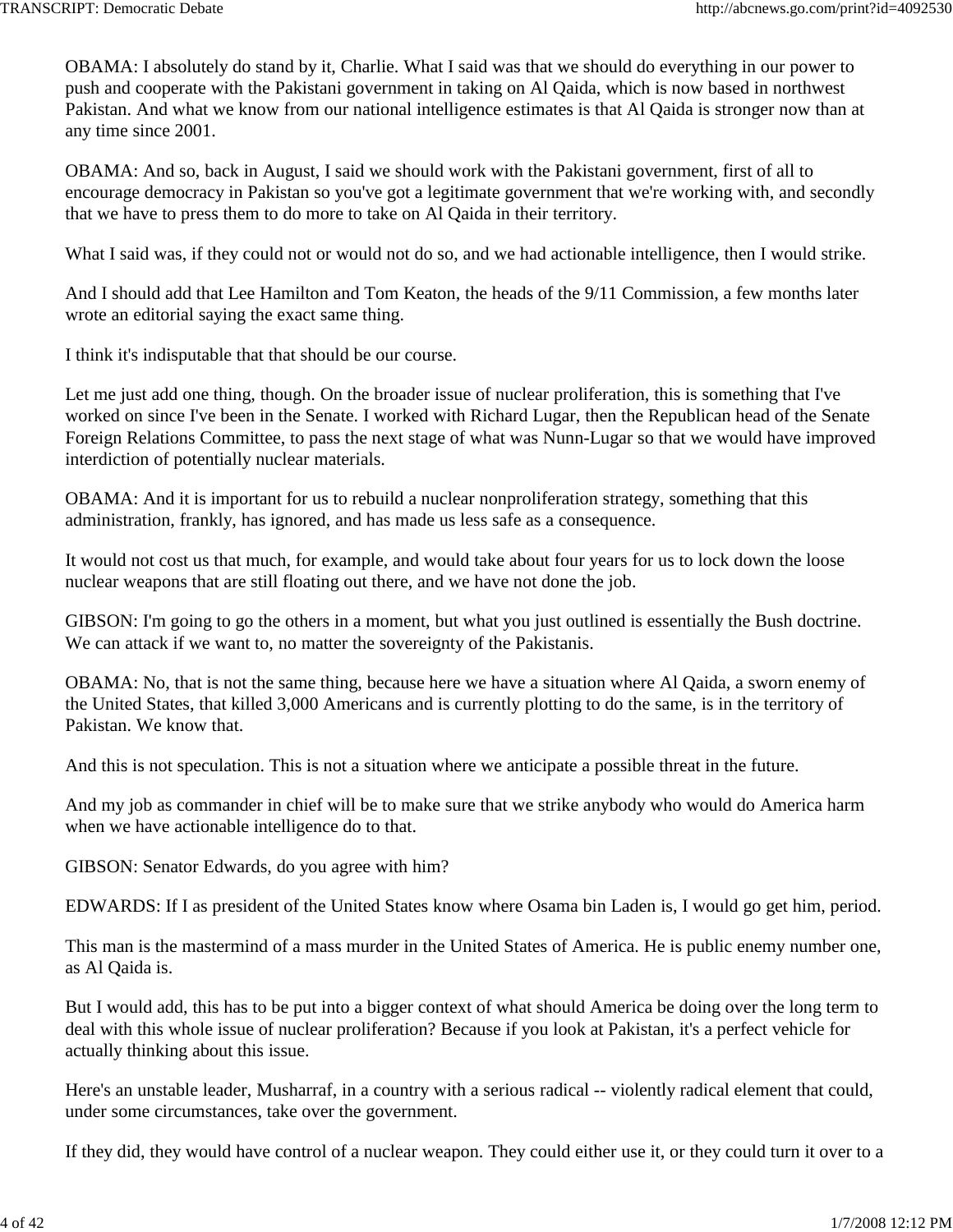terrorist organization to be used against America or some of our allies.

I think the bigger picture on this is, what do we do over the long term?

Because what we're doing now is essentially an ad hoc, nation-by- nation, case-by-case basis of trying to control the spread of this nuclear technology.

EDWARDS: In the short term, that is exactly what we should do and what I would do as president of the United States. But A.Q. Khan, who developed the nuclear weapon for Pakistan, we know has already spread some of this technology to other places.

And I think this ad hoc policy does not work over the long term. And what I believe we should be doing over the long term and what I will do as president of the United States, besides dealing with these short-term threats -- which are very serious and should be taken seriously -- I, as president of the United States, want to do what some Republicans and some Democrats have said, which is to lead a long-term initiative -- international initiative -- to actually rid the world of nuclear weapons, because that is the only way to make the world safer and secure and to keep America safe.

GIBSON: Well, you led me right up to the point of what you'd do if the Islamic radicals actually took control of the Pakistani government and, therefore, were in control of nuclear weapons, and then you went away from that. But I'll come back to that in a moment.

Governor Richardson?

RICHARDSON: In any foreign policy decision, I would use diplomacy first, in response to your question.

RICHARDSON: And that basically means that the last thing we need in the Muslim world is another action like Iraq, which is going to inflame the Muslim world in a horrendous way.

Now, here's what I would do.

First, with Pakistan, here is an example of a country, a potentially failed nation-state with nuclear weapons. What a president must do is have a foreign policy of principles and realism.

And the Bush foreign policy, with Musharraf, we get the worst of all worlds. We had a situation where he has not gone after Al Qaida in his own country, despite the fact that we've given him \$11 billion. And he's also severely damaged the constitution. He's basically said that he is the supreme dictator. So we have the worst of all worlds.

What I would specifically do as president is I would ask Musharraf to step aside. There is a provision in the Pakistani constitution...

GIBSON: Ask him to step aside?

RICHARDSON: Yes. For a caretaker...

(CROSSTALK)

RICHARDSON: Because we have the leverage to do that.

RICHARDSON: We have the leverage to do that.

(CROSSTALK)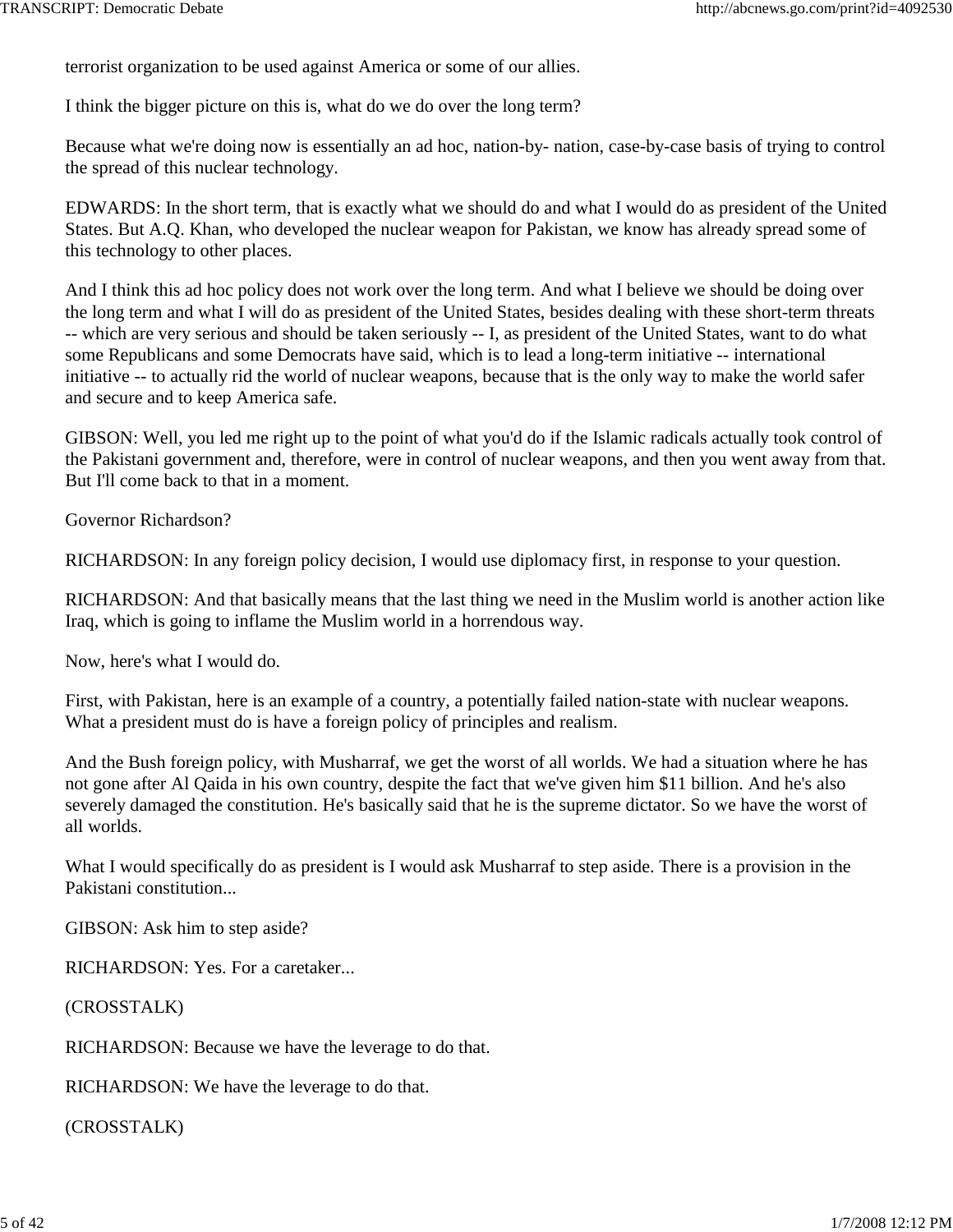RICHARDSON: And I would send a high-level envoy to ask him to step aside.

There's a provision in the Pakistani constitution for a caretaker government of technocrats. This happened when a previous prime minister died. And I would make it unmistakably clear that he had to have elections.

Now, elections are scheduled tentatively for February. A broadly based government, it's what's best for the United States.

GIBSON: I understand your point about diplomacy, but Senator Obama's postulate was, we have actionable intelligence, the Musharraf government won't move. Do we, should we go into western Pakistan and, essentially, try to take him out?

RICHARDSON: If we have actionable intelligence that is real and if Musharraf is incapable, which he is - because here's a man who has not stood up for his democracy, he is virtually in a situation where he's losing control -- then you do take that action.

RICHARDSON: However, Charlie, first you use diplomacy.

And diplomacy is to try to get what is best for the United States. And that is a democratic Pakistan with free and fair elections, and a concerted effort on the part of Musharraf or whoever is in the leadership in Pakistan to go after the terrorists in those safe havens which they have not done.

GIBSON: Senator Clinton?

CLINTON: Well, I think it's important to get back to your question, because obviously that's the most direct threat to the United States.

We did take action similar to what has been described about 10 years ago, based on what was thought to be actionable intelligence, sending in missiles to try to target bin Laden and his top leadership who were thought to be at a certain meeting place.

CLINTON: They were not taken out at the time.

So we have to be very conscious of all the consequences.

Now, as far as I know, there are, like, five things quickly that we should be looking at.

Bin Laden has in large measure regrouped because we did not put in the troops and make the commitment to aggressively going after him inside Afghanistan when we had a chance. Therefore, we need more NATO troops and a faster effort to train the Afghan army so that we do have the personnel and the technology, including the Predators, to be able to be on the spot at the time to try to move as quickly as possible.

Secondly, I think it's imperative that any actionable intelligence that would lead to a strike inside Pakistan's territory be given the most careful consideration.

CLINTON: And at some point -- probably when the missiles have been launched -- the Pakistani government has to know they're on the way. Because one of the problems is the inherent paranoia about India in the region in Pakistan, so that we've got to have a plan to try to make sure we don't ignite some kind of reaction before we even know whether the action we took with the missiles has worked.

Real quickly, thirdly, so far as we know right now, the nuclear technology is considered secure, but there isn't any guarantee, especially given the political turmoil going on inside Pakistan.

I would work very hard to try to get Musharraf, who is the elected president -- these elections are about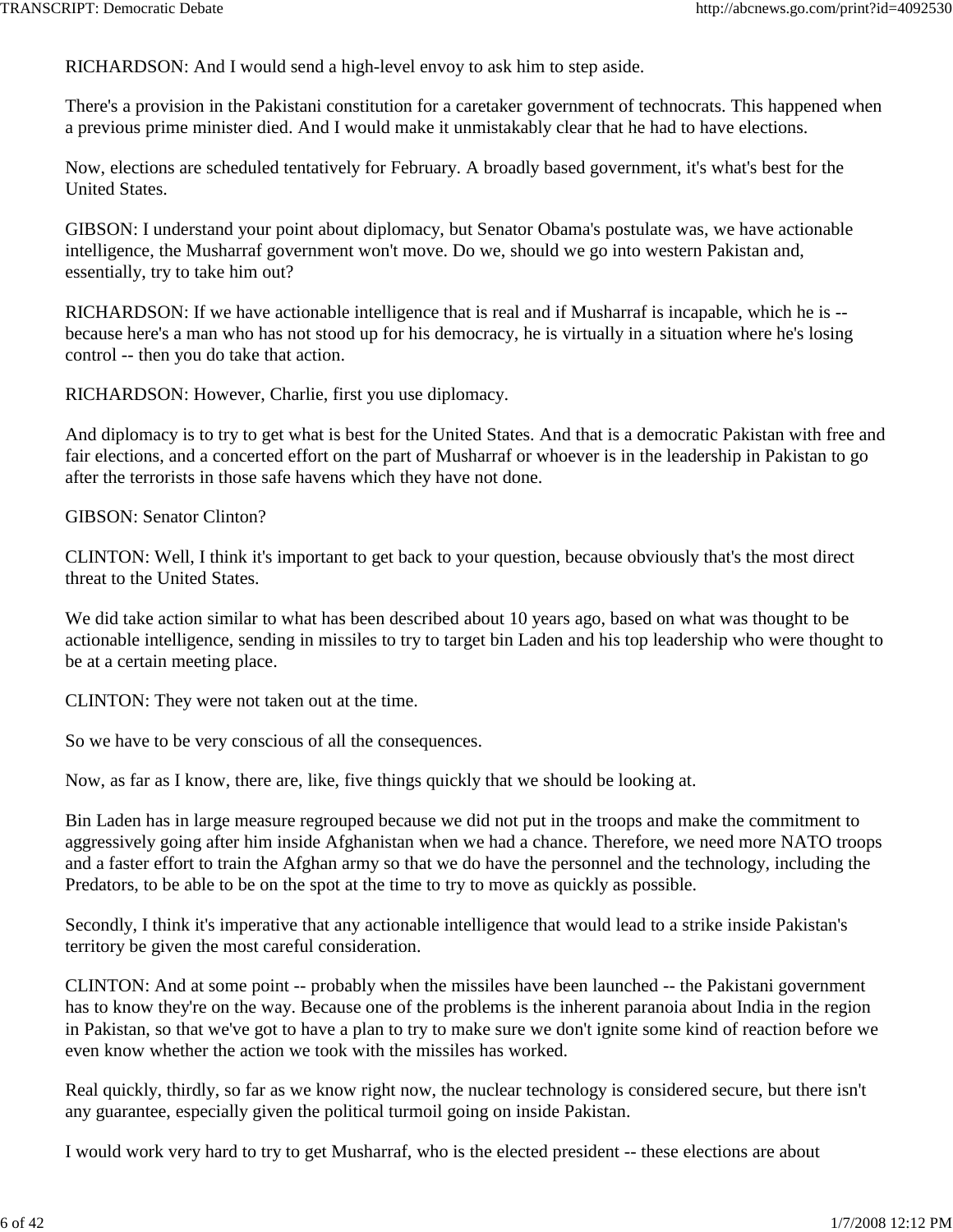parliamentary positions. If you remove Musharraf and have elections, that's going to be very difficult for the United States to be able to control what comes next.

CLINTON: I would try to get Musharraf to share the security responsibility of the nuclear weapons with a delegation from the United States and, perhaps, Great Britain, so that there is some fail- safe.

And just, finally, I think that what we have to do is, Musharraf and Afghanistan, is to repair the failed policies of the Bush administration. And that's going to require intensive effort in the region. And Bill is right that we should be engaged in that diplomacy right away.

But this is the forgotten front line in the war against terrorism, because the Bush administration has walked away.

RICHARDSON: Charlie, I want us to just remember history. I want us to remember history.

Years ago, we backed the shah of Iran, a dictator. We are paying for that policy today by having backed a tyrant who repressed his people -- unintended consequences.

A president has to act.

RICHARDSON: I believe that we have to be on the side of the Pakistani people, not on the side of the dictator.

And what we have today is an opportunity to get Musharraf to step aside, to move toward this caretaker government, but also -- also -- to use the leverage of the assistance we've given him.

Most of the assistance that we've given him -- \$11 billion, he hasn't used to go after terrorists. He's put it in military assistance for his fight against India. The money has been stolen.

We get the worst of all worlds. If we stand on a foreign policy of principle, of human rights, along with protecting our security, that is the best direction for our foreign policy.

OBAMA: Let me just pick up on a couple of things that have been said. And I think people are in broad agreement here. But I think one of the things that's been left out is Iraq. And part of the reason that we neglected Afghanistan, part of the reason that we didn't go after bin Laden as aggressively as we should have is we were distracted by a war of choice.

OBAMA: And that's the flaw of the Bush doctrine. It wasn't that he went after those who attacked America. It was that he went after those who didn't.

And as a consequence, we have been bogged down, paid extraordinary -- an extraordinary price in blood and treasure, and we have fanned the anti-American sentiment that actually makes it more difficult for us to act in Pakistan.

Just one more point I want to make on this, Charlie. I think it is absolutely true that we have to, as much as possible, get Pakistan's agreement before we act. And that's always going to be the case.

GIBSON: I want to...

OBAMA: But we have to make sure that we do not hesitate to act when it comes to Al Qaida. Because they are currently stronger than they were at any time since 2001, partly because we took our eye off the ball.

GIBSON: I want to go to another question. And it really is the central one in my mind in nuclear terrorism. The next president of the United States may have to deal with a nuclear attack on an American city.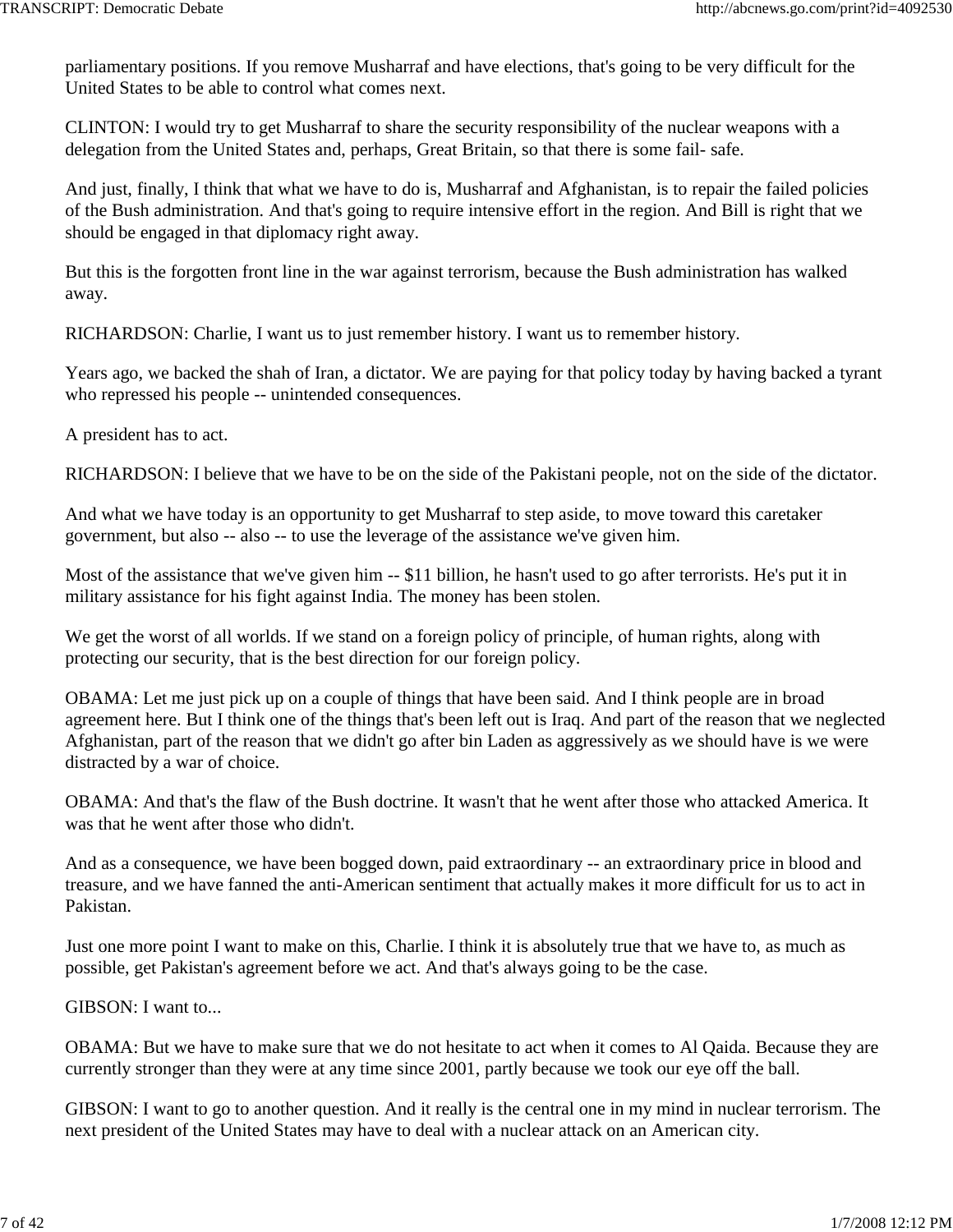GIBSON: I've read a lot about this in recent days. The best nuclear experts in the world say there's a 30 percent chance in the next 10 years.

Some estimates are higher. Graham Allison (ph), at Harvard, says it's over 50 percent.

Senator Sam Nunn, in 2005, who knows a lot about this, posed two questions that stick in my mind. And I want to put them to you here.

On the day after a nuclear weapon goes off in an American city, what would we wish we had done to prevent it? And what will we actually do on the day after?

Senator?

EDWARDS: Well...

(CROSSTALK)

EDWARDS: Well, let me say first, this is the very point I was making a few minutes ago.

In the short term, we're faced with very, very serious threats about the possibility of these nuclear weapons getting in the hands of a terrorist group or somebody who wants to attack the United States of America.

The first thing is we have to immediately find out who's responsible and go after them. And that is the responsibility of the president of the United States.

Because if someone has attacked us with a nuclear weapon, it means they have nuclear technology, it means they could have gotten another nuclear weapon into the United States that we're unaware of. We have to find these people immediately and use every tool available to us to stop them.

EDWARDS: Secondly, it is the responsibility of the United States -- and by the way, what I'm about to say doesn't just apply to a nuclear attack. It applies to this crisis that exists in Pakistan right now with the assassination of Benazir Bhutto.

It is the responsibility of the president in times like this to be a force for strength, principled strength, but also calmness.

It is enormously important for the president of the United States not to take -- to react and to react strongly, but to do it in a way that is calming for the American people and calming for the world.

Because it would be an enormous mistake for the president of the United States to take a terrible, dangerous situation where millions of Americans or thousands of Americans could have lost their lives, and to ratchet up the rhetoric and make it worse than it already is.

GIBSON: Let me come to the two Sam Nunn questions to you, Senator.

OBAMA: Well, as I said, I've already been working on this. And I think this is the most significant foreign policy issue that we confront.

We would obviously have to retaliate against anybody who struck American soil, whether it was nuclear or not. It would be a much more profound issue if it were nuclear weapons.

That's why it's so important for us to rebuild the Nuclear Non- Proliferation Treaty that has fallen apart under this administration.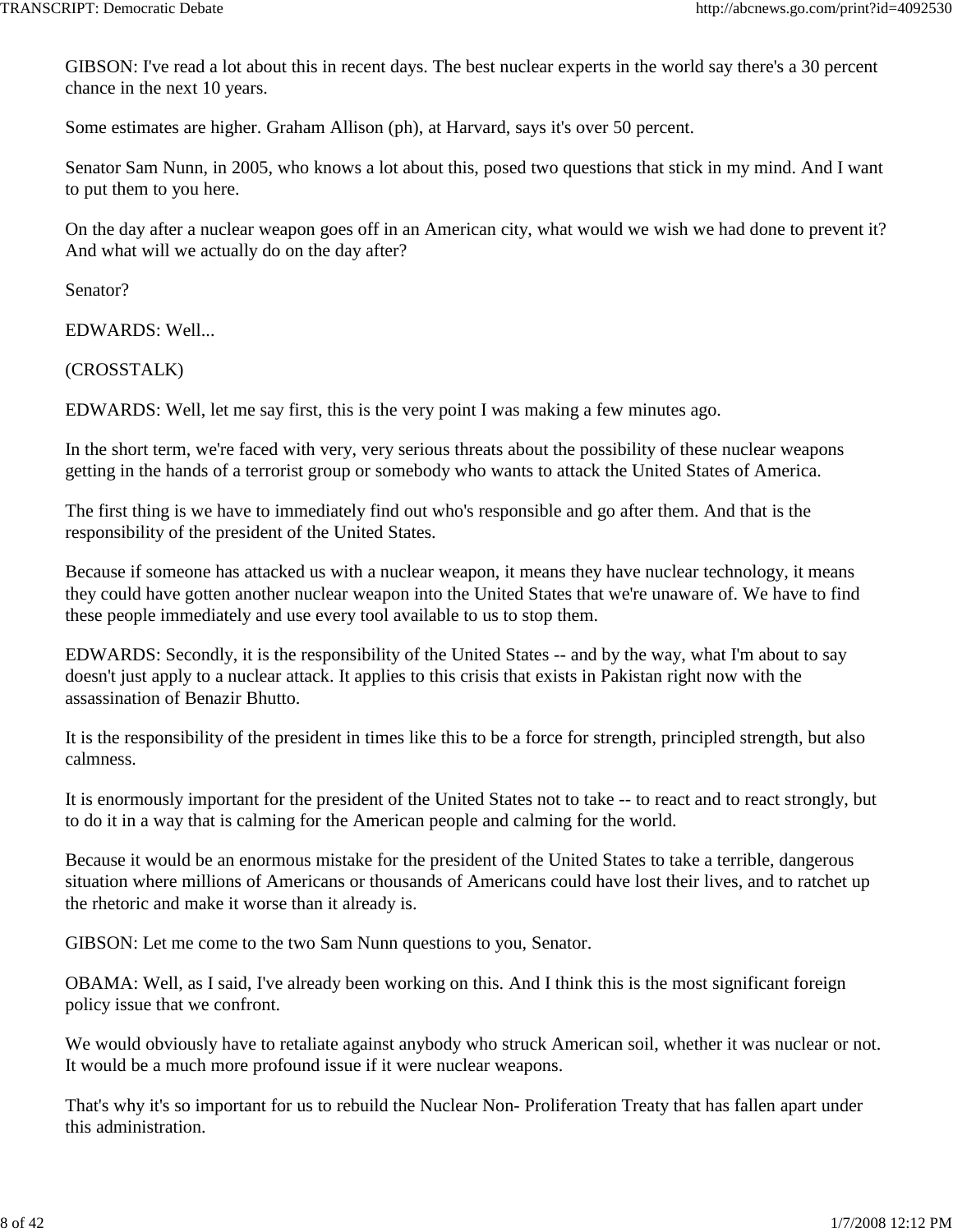We have not made a commitment to work with the Russians to reduce our own nuclear stockpiles. That has weakened our capacity to pressure other countries to give up nuclear technology. We have not locked down the loose nuclear weapons that are out there right now.

These are all things that we should be taking leadership on. And part of what we need to do in changing our foreign policy is not just end the war in Iraq; we have to change the mindset that ignores long- term threats and engages in the sorts of actions that are not making us safe over the long term.

GIBSON: And I know, Senator Clinton, you've worked on this, as well.

CLINTON: Yes, I have.

GIBSON: But in terms of retaliation, this is not likely going to be a state that sets off a nuclear attack (inaudible), it's going to be a stateless group.

CLINTON: Well, the first part of your question was, what would we wish we had done. And I have worked on this in past legislation to move in the direction that I think we should go to have a very high level of commitment from the White House, including a person responsible in our government for marshaling our resources against the proliferation of nuclear weapons.

CLINTON: There has to be a better organizing effort to make sure that every part of the United States government is working together. I don't think we've done what we need to do on homeland defense. You started that segment talking about the ease with which ABC smuggled things into this country. We haven't done enough on port security. We have not made the kind of commitment that is necessary to protect us from this kind of importation.

But let me just add that when you look at where we are, the stateless terrorists will operate from somewhere. I mean, part of our message has to be there is no safe haven.

CLINTON: If we can demonstrate that the people responsible for planning the nuclear attack on our country may not themselves be in a government or associated with a state, but have a haven within one, then every state in the world must know we will retaliate against those states.

There cannot be safe havens for stateless terrorists who are in these networks that are plotting to have the proliferation of nuclear weapons and be smuggling into our country or elsewhere the kind of suitcase device that could cause such havoc.

So I think we have to be very, very clear. You know, deterrence worked during the Cold War in large measure because the United States made it clear to the Soviet Union that there would be massive retaliation.

We have to make it clear to those states that would give safe haven to stateless terrorists, that would launch a nuclear attack against America that they would also face a very heavy retaliation.

GIBSON: Final word, Governor?

RICHARDSON: Charlie, when I was secretary of energy, that was one of my responsibilities: securing nuclear stockpiles, nuclear materials, mainly with the Soviet Union.

RICHARDSON: I went there many times. We made progress.

But since then, there has been a proliferation of loose nuclear weapons, mainly in the hands of terrorists, that could cross, presumably, a border; that could be smuggled in in a cargo ship with our very weak port security.

If I'm elected president, I will do two things. First, I will seek immediate negotiations with the Soviet Union and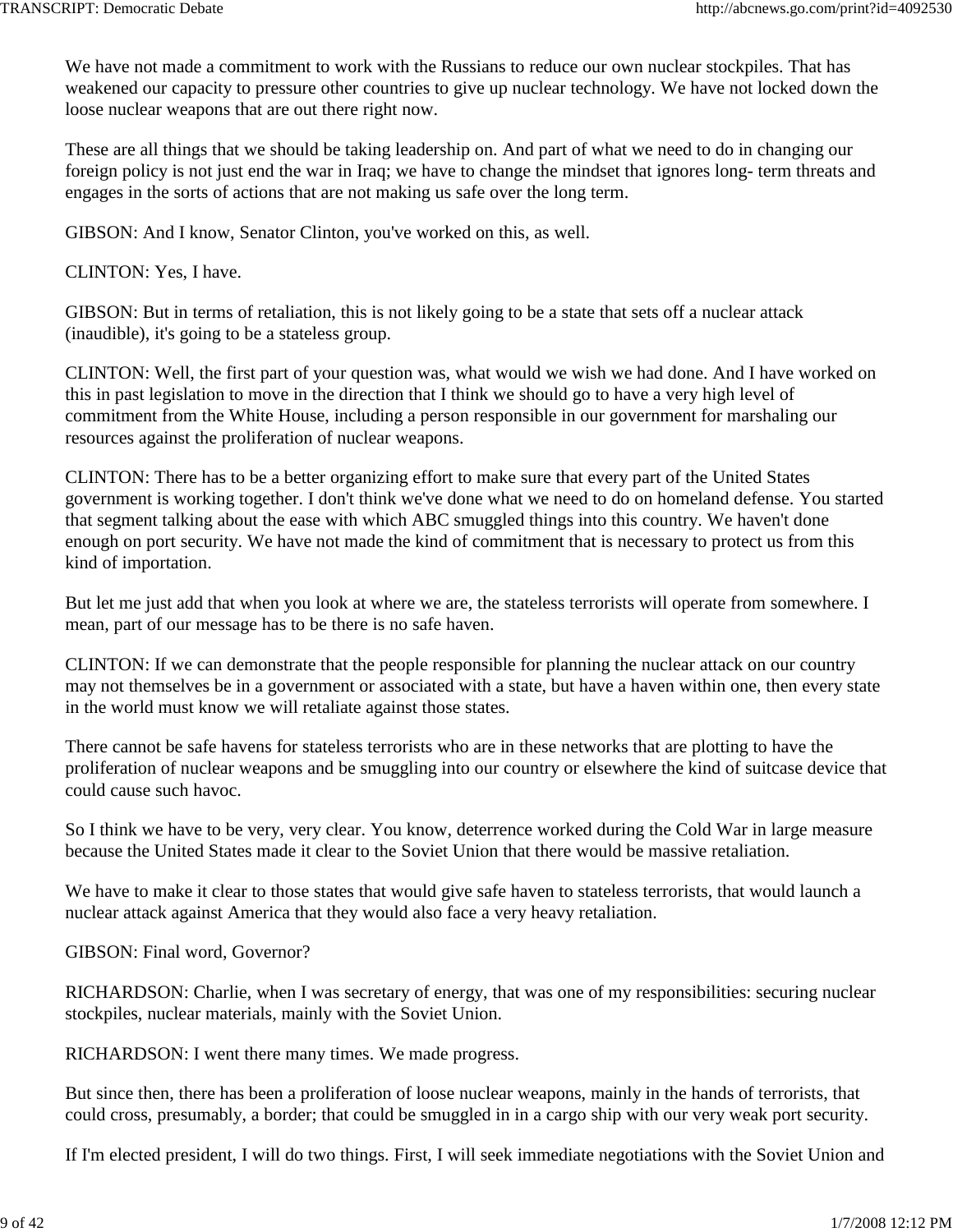other nuclear states to reduce the number of nuclear weapons, but also a treaty on fissionable material, where you have verification, where you try to secure those loose nuclear weapons from states like North Korea and others that could be drifting into the international community.

RICHARDSON: But most importantly, I think we have to realize that the challenges America faces internationally, they're transnational. They're stateless.

It's international terrorism. It's nuclear terrorism. It's environmental degradation. Reducing greenhouse gas emissions. Making us less dependent on fossil fuels. Those are the transnational challenges that are going to require international cooperation.

And this president believes in unilateralism. This president believes in going military first. This president believes in preemption. You discussed this in the Republican debate. My foreign policy would be different.

GIBSON: I'm going to...

RICHARDSON: There would be realism,...

GIBSON: I'm going to move on.

RICHARDSON: ... human rights and principles.

GIBSON: I'm going to move on.

And I'm going to move on to domestic policy, how much the government is spending, how much you would spend with the programs you've proposed and the promises you've made.

GIBSON: And some of that is entitlements. For a little background, ABC's Betsy Stark.

(BEGIN VIDEO CLIP)

ABC BUSINESS CORRESPONDENT BETSY STARK: Every hour of this new year, another 400 baby boomers will turn 60, swelling the ranks of those soon eligible to collect Social Security and Medicare. The forecasts are foreboding. By 2017, the Social Security surplus runs dry and the system begins taking in less tax revenue than it pays out in benefits.

For Medicare, the problems are even more severe. By 2013, the program's Hospital Insurance Fund is expected to fall into the red and the insurance premiums seniors pay for doctor's visits and prescription drugs are projected to keep rising.

(END VIDEO CLIP)

STARK: Many young Americans simply assume there will be nothing left for them to guarantee the security of their old age.

#### Charlie?

GIBSON: So I hope we have time to get to some of that, but before we get to it, talking about domestic policy, I want to get to the concept of change, because 60 percent of the people going into the Democratic caucuses in Iowa said they were going to go there for change, and that seemed to redound to your benefit, Senator Obama.

GIBSON: And arriving here in New Hampshire, Senator Clinton, you called into question, really, what that means.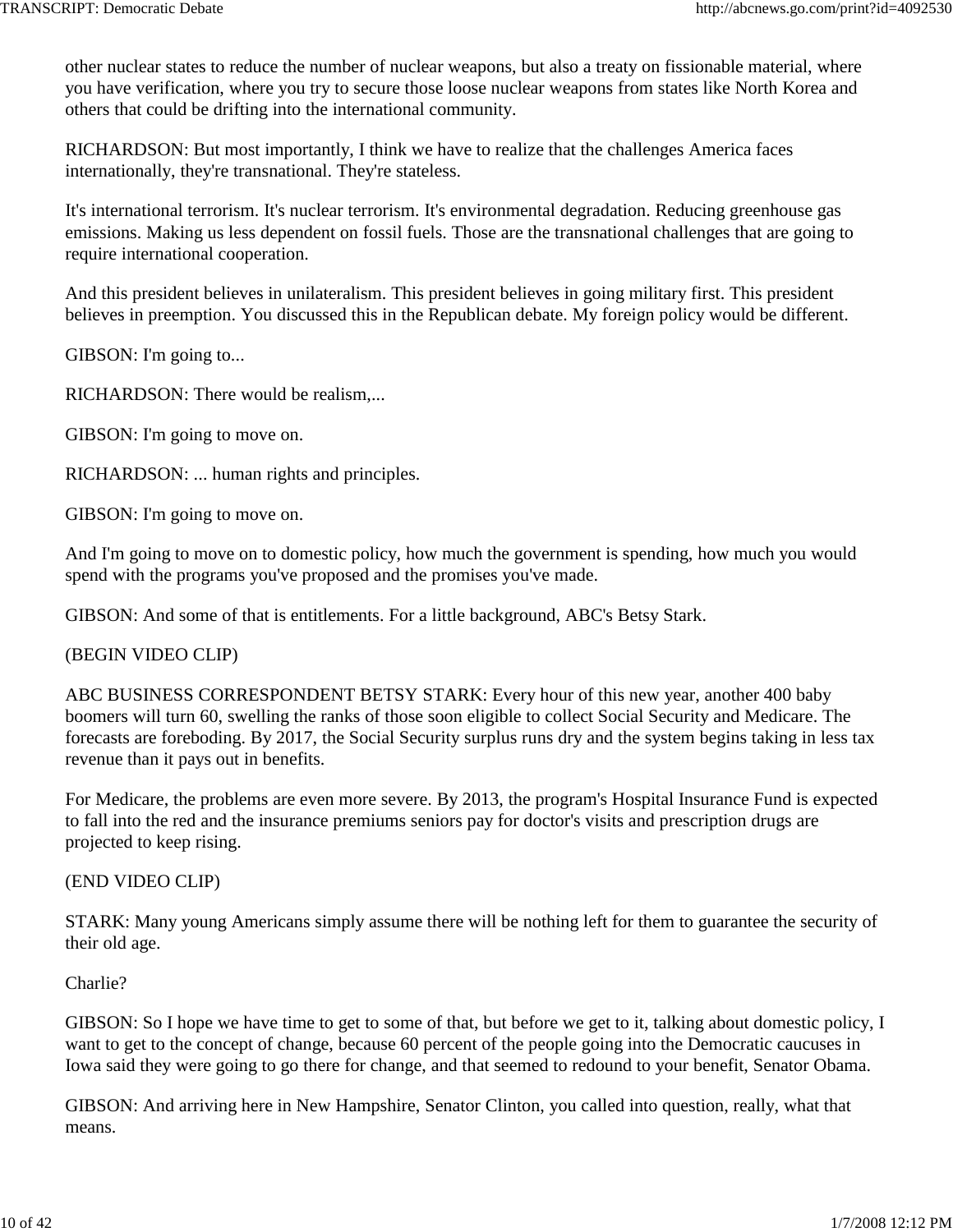And you said, and I'm quoting you now, "On a lot of issues, it's hard to know where he," referring to Senator Obama, "stands. And people need to ask that. Everybody needs to be vetted."

So let me have a little dialogue between the two of you.

What does he need to be vetted on? And what questions are there about Senator Obama that are unanswered?

CLINTON: Well, let me say, first, that I think we're all advocating for change. We all want to change the status quo, which is George W. Bush and the Republican domination of Washington for so many years.

And we all are putting forth ideas about how best to deliver that change.

But I don't think you make change by, you know, calling for it or by demanding it; I think it is a result of very hard work, bringing people together, stating clearly what your goals are, what your principles are and then achieving them.

And I do think that, you know, part of what this primary process is all about, and New Hampshire voters are, you know, famously independent in making their judgments, is to look at our records, to evaluate where we stand and what we stand for.

And I think that there is a lot of, you know, room to ask all of us questions.

You know, Senator Obama has been -- as the Associated Press described it, he could have a pretty good debate with himself, because four years ago, he was for single-payer health care. Then he moved toward a rejection of that, a more incremental approach. Then he was for universal health care. Then he proposed a health care plan that doesn't cover everybody.

CLINTON: I think that's relevant. I mean, I think that what we're looking for is a president we can count on, that you know where that president is yesterday, today and tomorrow. And I think that, you know, there are questions that should be asked and answered from each of us. And I certainly have no problem with whatever scrutiny comes my way.

GIBSON: Senator Obama?

OBAMA: Well, you know, I think the Associated Press was quoting some of your folks, Hillary, so let's talk specifically about health care, since you mentioned that.

I have been entirely consistent in my position on health care. What I said -- and I have said on the campaign trail this time -- is if I were designing a system from scratch, I would set up a single- payer system, because we could gain enormous efficiencies from it.

OBAMA: Our medical care costs twice as much per capita as any other advanced nation.

But what I've also said is that, given that half of the people are getting, already, employer-based health care, that it would be impractical for us to do so, which is why I put forward a plan that says anybody can get health care that is the same as the health care that I have as a member of Congress -- similar to the plans that you and John have offered.

We do have a philosophical difference. John and yourself believe that, if we do not mandate care, if we don't force the government to get to -- if the government does not force taxpayers to buy health care, that we will penalize them in some fashion.

I disagree with that because, as I go around town hall meetings, I don't meet people who are trying to avoid getting health care.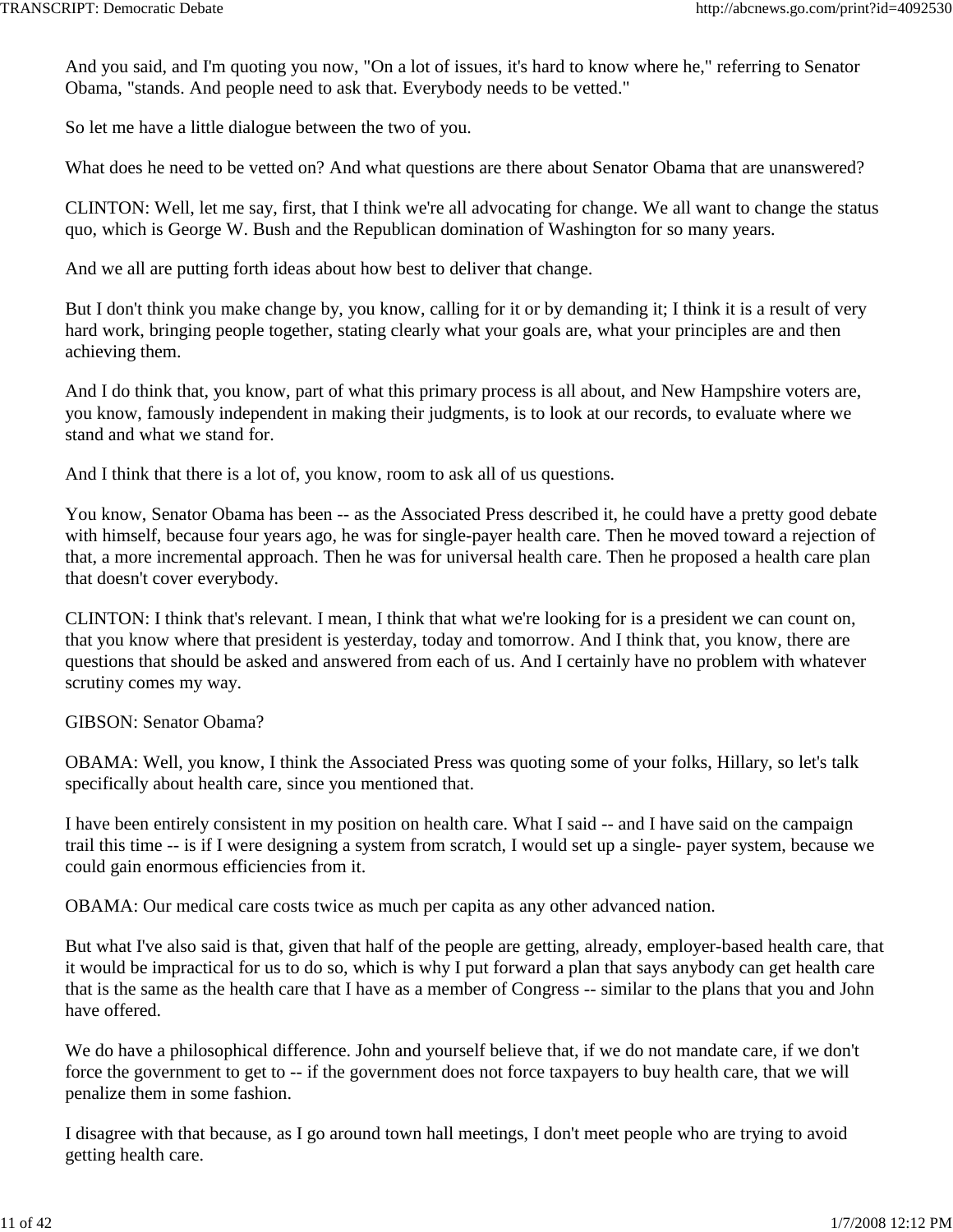OBAMA: The problem is, they can't afford it. And the costs are too high. And so, as a consequence, we focus on reducing costs.

Now, this is a legitimate argument for us to have, but it's not true that I leave them out.

Your premise is, they won't buy it even if it's affordable. I disagree with that.

Now, let me just make one last point, because you say that somehow I have not been specific. Social Security is a great example, something that you just raised, Charlie.

And here's an area where John and myself were actually quite specific and said if we are going to deal with this problem specifically, what we need to do is to raise the cap on the payroll tax so that wealthy individuals are paying a little bit more into the system.

OBAMA: Right now, somebody like Warren Buffet pays a fraction of 1 percent of his income in payroll tax, whereas the majority of the audience here pays payroll tax on 100 percent of their income.

And I've said that was not fair. You criticized me for that, which is fine. We have a disagreement on that, but that's hardly because I wasn't specific on it. I was very specific on it, and...

CLINTON: Well, but I want to go back to health care and make another point. You have a mandate in your health care plan.

OBAMA: For children.

CLINTON: You mandate parents to have health care for children.

OBAMA: That's exactly right.

CLINTON: And, obviously, you did that because you want all children covered. So...

OBAMA: Because they don't have a choice.

CLINTON: Well, they don't have a choice, and you're going to make sure that parents get health care for children. So, you know, you stopped short of going the distance to make sure that we had a system that could actually deliver health care for everyone.

But it's not only about health care. You know, I think that two weeks ago, you criticized Senator Edwards in saying that he was unelectable because he had changed positions over the course of four years, that four years ago he wasn't for universal health care; now, he is.

Well, you've changed positions within three years on, you know, a range of issues that you put forth when you ran for the Senate, and now you have changed.

CLINTON: You know, you said you would vote against the Patriot Act. You came to the Senate; you voted for it. You said that you would vote against funding for the Iraq war. You came to the Senate, and you voted for \$300 billion of it.

So I just think it's fair for people to understand that many of the charges that have been leveled, not just at me, but also at Senator Edwards, are not totally, you know, unrelated to the very record you have. And you've said records matter.

(CROSSTALK)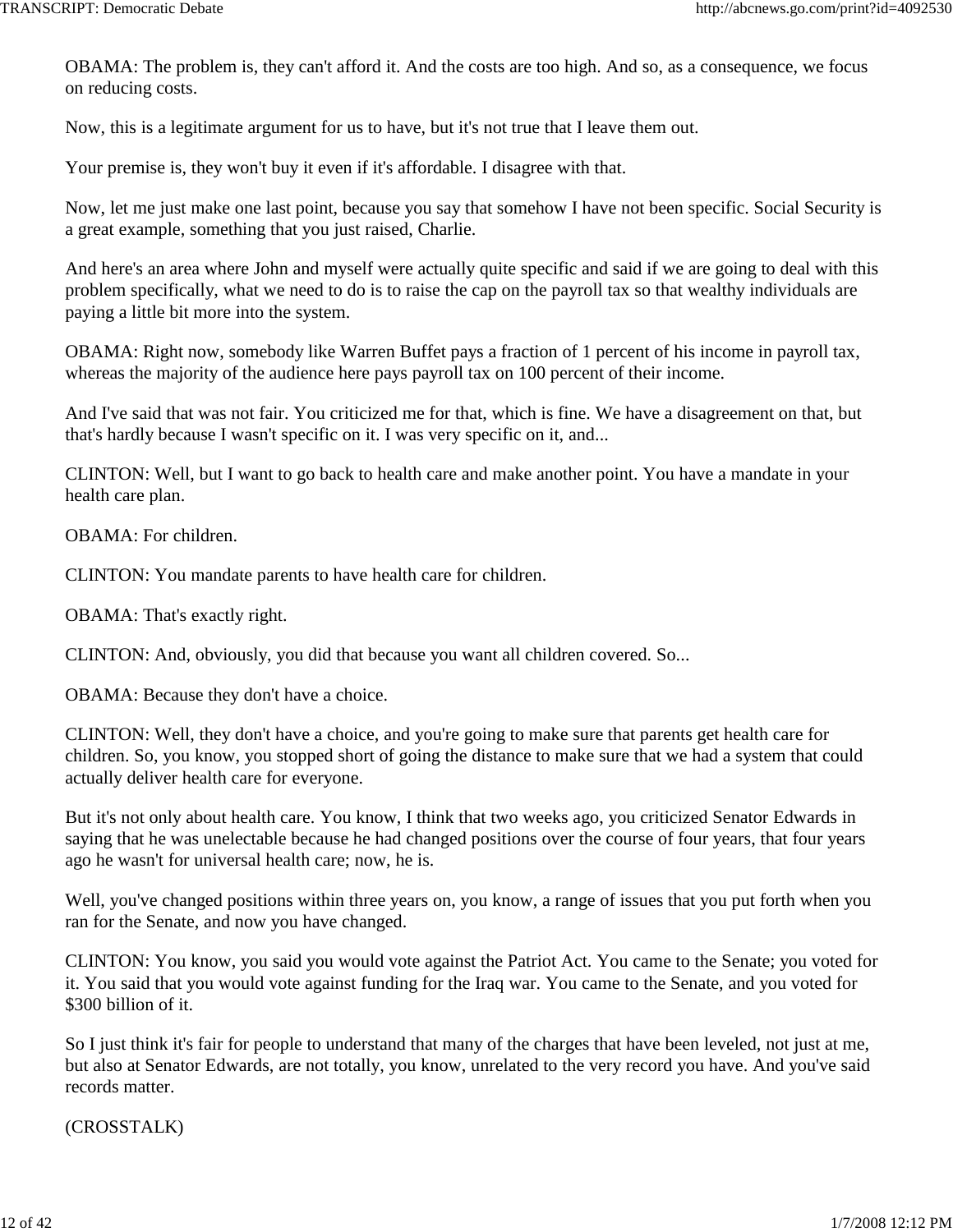CLINTON: And I think that we should get into examining everybody's record.

OBAMA: I want John to be able to get in on this, but since this was directed at me, let me just make sure that I address this.

First of all, I never said John was unelectable. Somebody asked me specifically what did I think was the difference between myself and John, and I pointed out some areas where I thought we had some differences.

CLINTON: And you said that he had changed positions, did you not?

OBAMA: And I did, because I thought that I'd been more consistent on those positions.

I have no problem, Hillary, with you pointing out areas where you think we have differences. But on health care, for example, the reason that I mandate for children is because children do not have a choice; adults do. And it's my belief that they will choose to have health care, if it is affordable.

Now, that's a perfectly legitimate policy difference for us to have. And that is different from saying that I will refuse to cover or leave out a bunch of individuals.

And the last point I just want to make on this, Charlie, is, you know, these are all good public servants. And everybody has great qualifications and has done good things.

But what I think is important that we don't do is to try to distort each other's records as election day approaches here in New Hampshire. Because what I think the people of America are looking for are folks who are going to be straight about the issues and are going to be interested in solving problems and bringing people together.

OBAMA: That's the reason, I think, we did so well in Iowa.

GIBSON: You've been very patient.

(LAUGHTER)

OBAMA: You were. And I appreciate it.

EDWARDS: Thank you. No, you're welcome. You're more than welcome.

Let me just say a quick word about this.

You know, Senator Obama and I have differences. We do. We have a difference about health care, which he and I have talked about before.

We have a fundamental difference about the way you bring about change. But both of us are powerful voices for change.

And if I might add, we finished first and second in the Iowa caucus, I think in part as a result of that.

Now, what I would say this: Any time you speak out powerfully for change, the forces of status quo attack. That's exactly what happens.

It's fine to have a disagreement about health care. To say that Senator Obama is having a debate with himself from some Associated Press story I think is just not -- that's not the kind of discussion we should be having.

I think that every time this happens, what will occur -- every time he speaks out for change, every time I fight for change, the forces of status quo are going to attack -- every single time.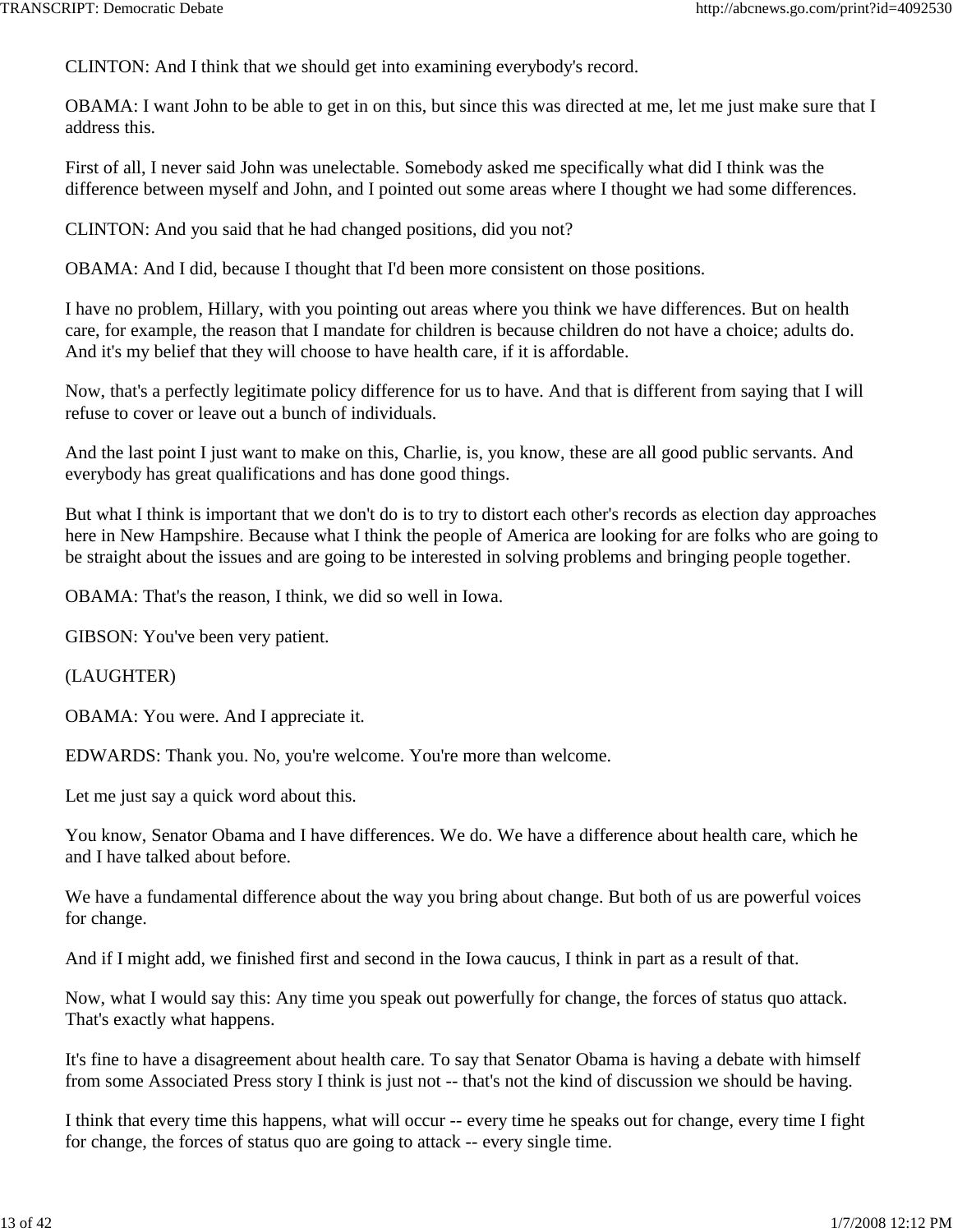EDWARDS: And what we have to remember -- and this is the overarching issue here, because what we really need in New Hampshire and in future state primaries, is we need an unfiltered debate between the agents of change about how we bring about that change. Because we have differences about that.

But the one thing I do not argue with him about is he believes deeply in change. And I believe deeply in change.

And any time you're fighting for that -- I mean, I didn't hear these kind of attacks from Senator Clinton when she was ahead. Now that she's not, we hear them.

And any time you speak out -- any time you speak out for change, this is what happens.

GIBSON: With apologies to Governor Richardson, I think (inaudible).

CLINTON: Well, making change, making -- wait a minute. Now, wait a minute. I'm going to respond to this.

Because obviously -- obviously making change is not about what you believe. It's not about a speech you make. It is about working hard.

There are 7,000 kids in New Hampshire who have health care because I helped to create the Children's Health Insurance Program. There are 2,700 National Guard and Reserve members who have access to health care because, on a bipartisan basis, I pushed legislation through over the objection of the Pentagon, over the threat of a veto from President Bush.

CLINTON: I want to make change, but I've already made change. I will continue to make change. I'm not just running on a promise of change. I'm running on 35 years of change. I'm running on having taken on the drug companies and the health insurance companies, taking on the oil companies.

So, you know, I think it is clear that what we need is somebody who can deliver change. And we don't need to be raising the false hopes of our country about what can be delivered. The best way to know what change I will produce is to look at the changes that I've already made.

EDWARDS: Can I respond briefly to that?

GIBSON: Let me -- I'll let you respond. Let me -- in all fairness to Governor Richardson.

RICHARDSON: Well, I've been in hostage negotiations that are a lot more civil than this.

# (LAUGHTER)

# (APPLAUSE)

You know, I think one of the things that we need to remember -- I'm going to say this again because I said it at a previous debate -- let's stay positive. You know, there will be plenty of time to get negative with the Republicans.

RICHARDSON: You heard them earlier.

# (LAUGHTER)

Let us talk about how we're going to make sure that we deliver health care for the American people, how we change America's foreign policy, how we make schools better and pay teachers better and get rid of No Child Left Behind.

Look, what we need is change. There's no question. But, you know, whatever happened to experience? Is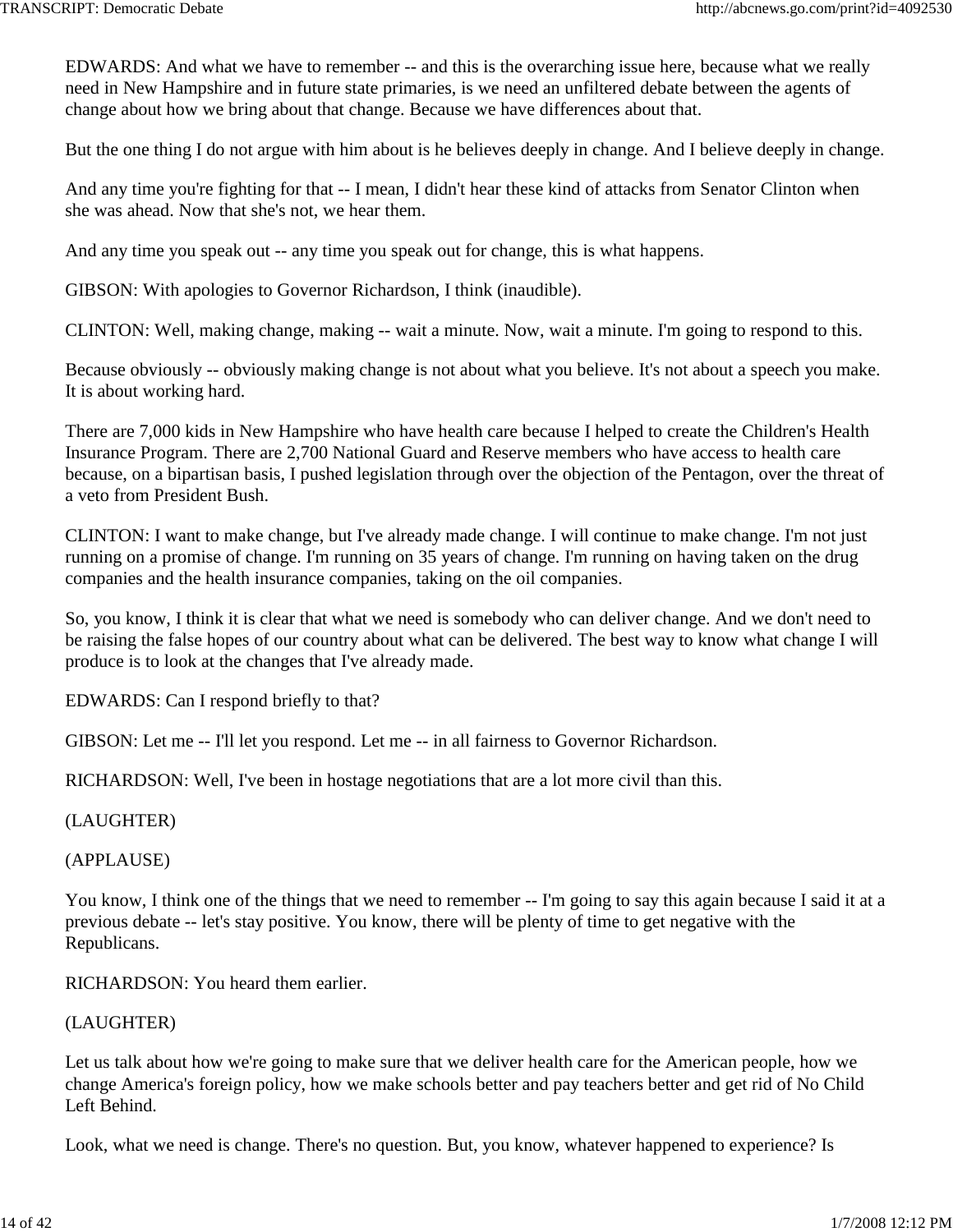experience kind of a leper? What is wrong with, you know, what is wrong with having -- what is wrong with having been, like myself, 14 years in the Congress, two Cabinet positions?

I mean, I've gone head-to-head with the North Koreans. We got the remains of soldiers back. We persuaded them to reduce their nuclear weapons.

What is wrong with being a governor and going to a state and giving health care to kids under 12 and creating jobs and balancing budgets?

What is wrong with being a secretary of energy who has made America, or tried to make America a land of clean energy (inaudible)?

My point is this: We want to change this country, but you have to have  $-$ - you have to know how to do it.

RICHARDSON: And there's nothing wrong with having experience.

So, you know, I love change. We all are for change. But the question is, examine the record of those that, in the past, have produced change and that has taken responsibilities. We need somebody that has been tested.

GIBSON: I'm going to go to Senator Edwards and then Senator Obama, then we'll move on.

EDWARDS: Thank you very much.

What I would say in response to the discussion that just took place is we have to understand what's at stake. Nobody cares about hearing a bunch of politicians fight. They're not the slightest bit interested in that, and they shouldn't be interested in it.

What's at stake here is a fight for the future of the middle class. And we do have different perspectives on how we fight for the middle class, how we fight for jobs, how we fight for health care.

And I believe, and I believe it very strongly, that there are entrenched special interests very well-financed - some examples are drug companies, insurance companies, oil companies, et cetera -- that stand between America and the change that we need.

EDWARDS: And I think if you defend the way the system works, it's very hard to take those people on.

I believe -- and it's -- I've fought these people. I'm 54 years old. I've been fighting these people, these irresponsible corporations -- and there are good corporations in America, Charlie, and I want to point that out, good corporations, good employers. Costco. AT&T, for example, is now working to help unionize some of their offices and to bring jobs back...

# (CROSSTALK)

GIBSON: We'll get -- we'll get to the commercials later.

EDWARDS: Let me finish this, though. I want to finish this.

The point is this: I think there are differences between us about how we fight for the future of the middle class. And I believe you have to be willing to take on these entrenched special interests. And I think if you're not willing to do it, it is impossible to bring about the change that the country needs.

GIBSON: Final words, Senator.

OBAMA: And just to wrap up, part of the change that's desperately needed is to enlist the American people in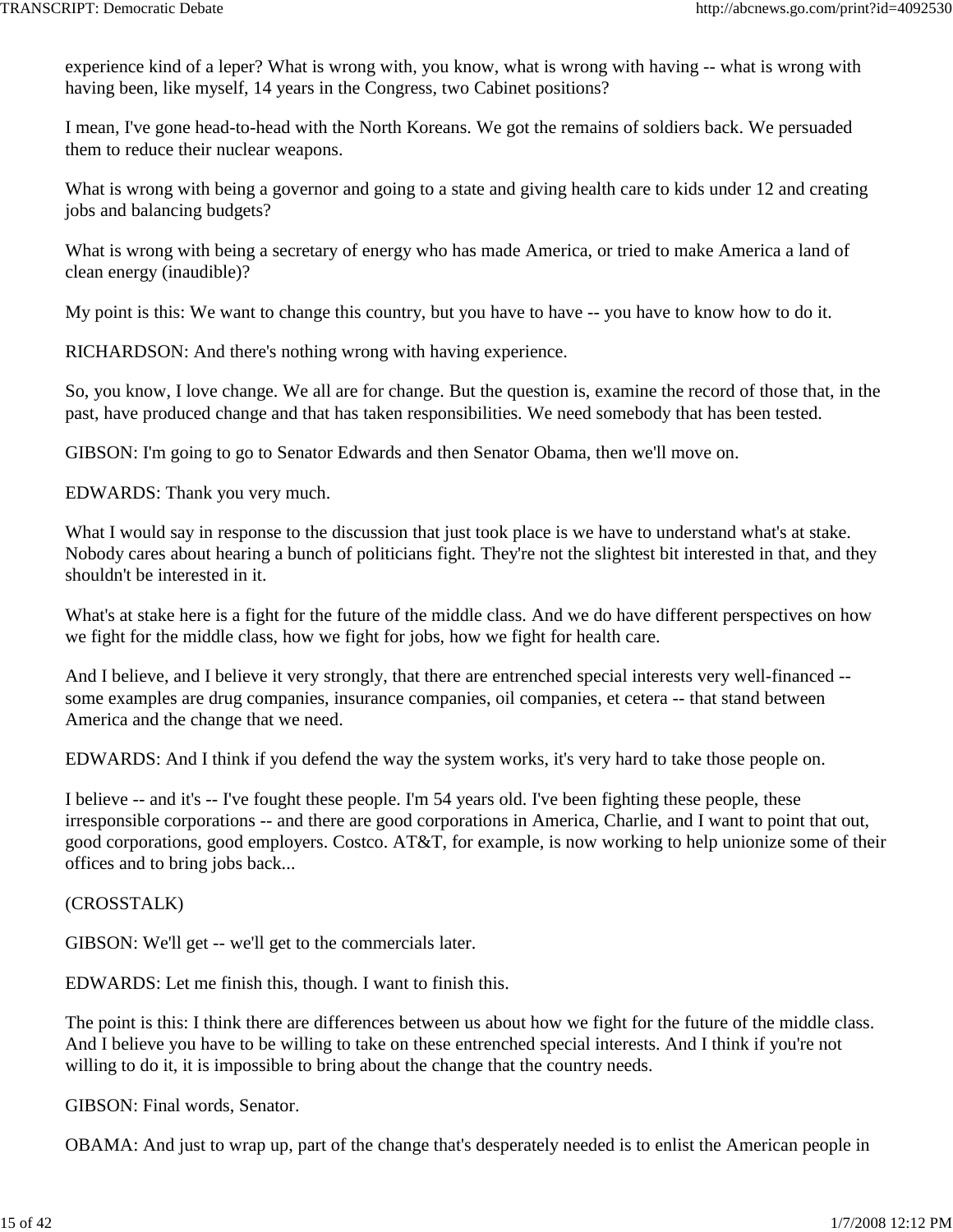the process of self-government.

And one of the areas that I have constantly worked on is not only pushing aside the special interests -- this past year, passing the toughest ethics reform legislation since Watergate -- but also making sure that the government is transparent and accountable.

OBAMA: And that's what I think people were responding to in Iowa. We saw it here in New Hampshire today. They want somebody who's talking straight to them about the choices that are ahead.

And they want to make sure that government is responding to them directly, because folks out there feel the American dream is slipping away. They are working harder for less. They are paying more for health care, for college, for gas at the pump. And they are having a tougher time saving and retiring.

And what they don't feel is that the government is listening to them and responding to them. That's the kind of change that I think we need.

GIBSON: I'm going to move on to our third subject before I run out of time. And I want to turn to Iraq.

We started the surge early this year. You all opposed it. But there are real signs it has worked. So from background, our man in Baghdad for ABC, Terry McCarthy.

# (BEGIN VIDEO CLIP)

TERRY MCCARTHY, ABC BAGHDAD CORRESPONDENT: It has been a tough 12 months in Iraq, with more U.S. troops killed than in any previous year of the war. But overall, the addition of an extra 30,000 troops has helped to reduce violence substantially. Civilian killings are down 65 percent in the last six months. U.S. deaths are down from 126 in May to 23 in December.

MCCARTHY: General Petraeus has repeatedly said the solution in Iraq must be political, not military. So far, political progress has been frustratingly slow.

But a year ago, many Americans, and the Iraqis, too, thought the country was a lost cause. Today, with improved security, life is returning to the streets of Baghdad.

Nobody yet says the war is over. But Iraqis are finally able to hope that things might be getting better.

Charlie?

#### (END VIDEO CLIP)

GIBSON: So, I want to ask all of you: Are any of you ready to say that the surge has worked?

And Senator Clinton, let me start with you, because when General Petraeus was in Washington in September, you said it would take a willful suspension of disbelief to think that the surge could do any good.

CLINTON: And that's right. Because, remember, the purpose behind the surge was to create the space and time for political reconciliation, for the Iraqi government to do what only it can do and trying to deal with the myriad of unresolved problems that confront it.

CLINTON: And as your report said, you know, we have the greatest military in the world. We send in more of our troops, they will be able to dampen down the violence.

But there has not been a willingness on the part of the Iraqi government to do what the surge was intended to do, to push them to begin to make the tough decisions. And in the absence of that political action, 23 Americans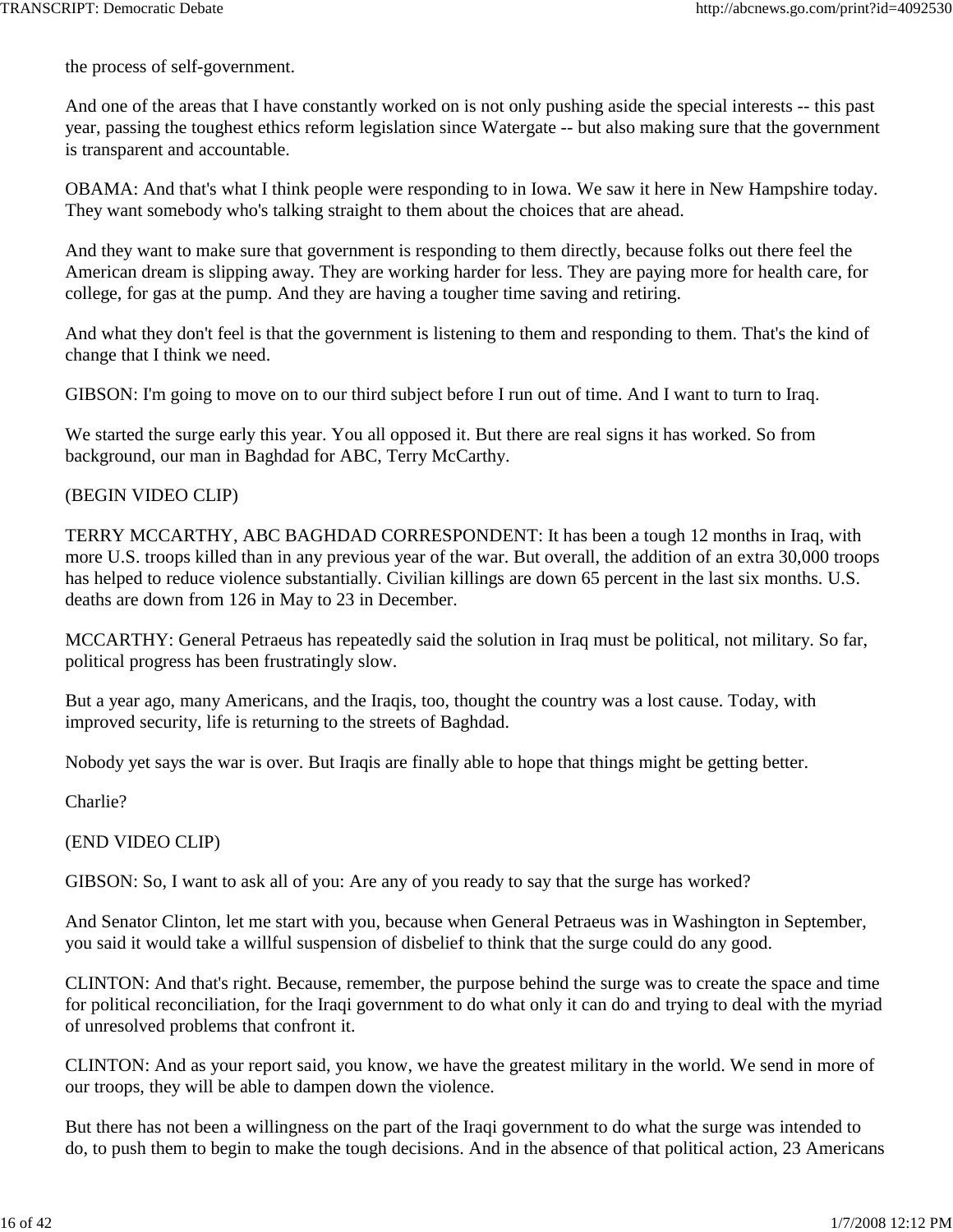dying in December is totally unacceptable.

You know, there is no more cause for us to be there if the Iraqis are just not going to do what they need to do to take care of their own country.

CLINTON: So it's time to bring our troops home and to bring them home as quickly and responsibly as possible.

And unfortunately, I don't see any reason why they should remain beyond, you know, today.

I think George Bush doesn't intend to bring them home. But certainly I have said when I'm president I will. Within 60 days, I'll start that withdrawal.

RICHARDSON: The policy's a massive failure.

Here are the measurements that we should look at. Thirty-nine hundred Americans have lost their lives.

RICHARDSON: There are 60,000 Americans today that are wounded, mainly mentally wounded.

Tell that to the family that only 23 died in December.

Look, here are the barometers that we need to look at.

First, there is no military solution. There's a political solution.

Secondly, has there been progress in any political compromises or reconciliation between the Sunni, the Shia and the Kurds? Zero.

Has there been progress in sharing oil revenues? Zero.

Has there been any regional elections? Zero.

Is the Maliki government intensifying its efforts to train the Iraqi security forces more than they have? No.

Is there any end to Iran's efforts to bring terrorist activities to Iraq? No.

Iran, Syria -- no one has participated in a regional solution.

There...

(CROSSTALK)

RICHARDSON: No, Charlie, I mean, this is why I'm running for president. Because until we end this war, we cannot talk about the issues that need to be dealt with here: universal health care, improving schools, bringing people together.

RICHARDSON: You can't have change until you end the war, and that means bringing all of our troops home within a year and leaving none behind.

GIBSON: I'm going to take this to Senator Obama and to Senator Edwards.

But -- and I'm not here to debate -- the parliament meets, an oil law is under consideration, de-Baathification has progressed to some extent, and were it not for the surge, instead of counting votes, we'd be counting bodies in the streets.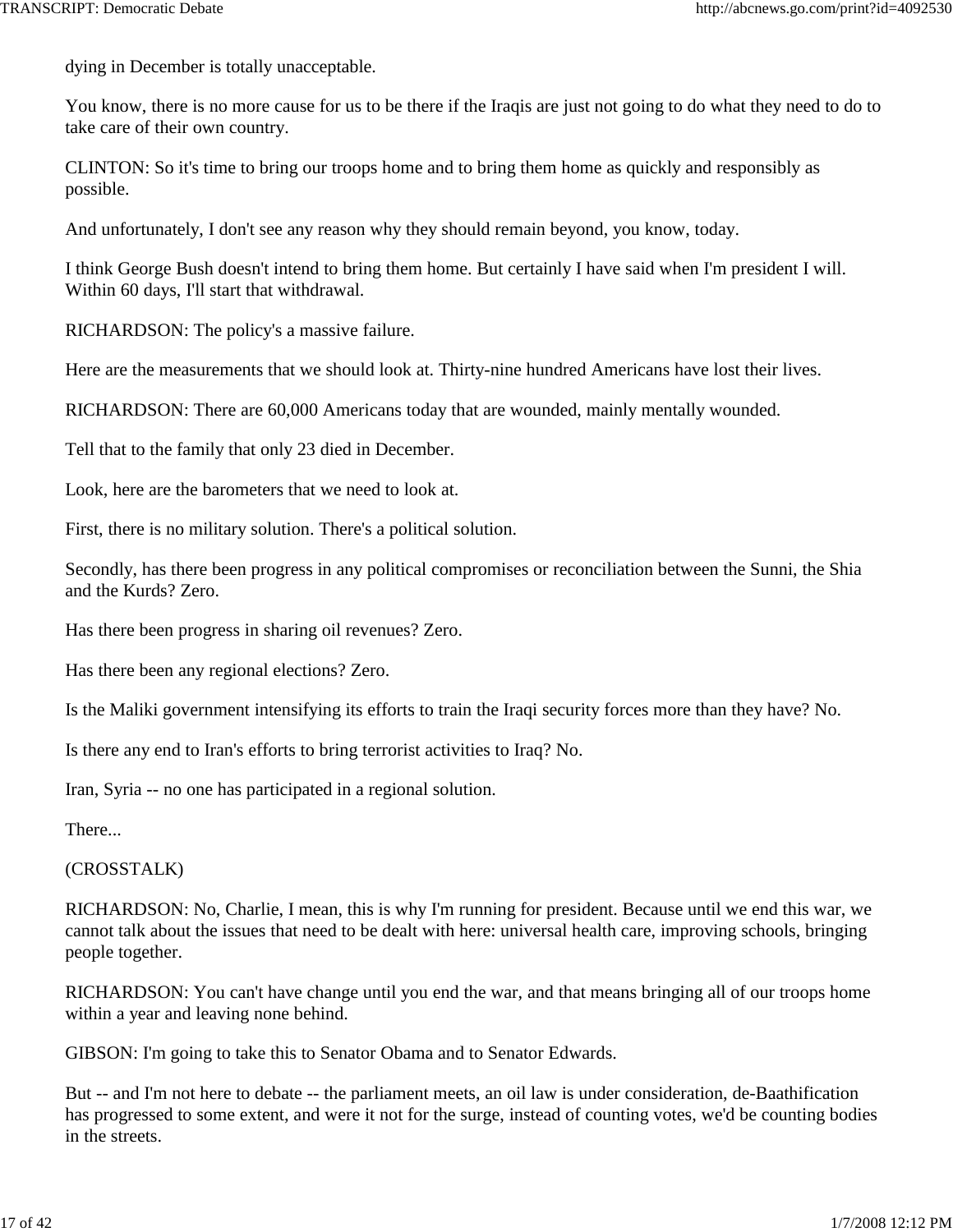RICHARDSON: But this has been going on for years, Charlie.

GIBSON: And all of you -- all of you wanted the troops out last year.

RICHARDSON: There is no serious progress.

GIBSON: Would you have seen this kind of greater security in Iraq if we had followed your recommendations to pull the troops out last year, Senator Obama?

OBAMA: Let me respond.

I think the bar of success has become so low that we've lost perspective on what should be our long-term national interests.

It was a mistake to go in from the start, and that's why I opposed this war from the start. It has cost us upwards of \$1 trillion. It may get close to \$2 trillion. We have lost young men and women on the battlefield, and we have not made ourself safer as a consequence.

Now, I had no doubt, and I said at the time when I opposed the surge, that given how wonderfully our troops perform, if we place 30,000 more troops in there, then we would see an improvement in the security situation and we would see a reduction in the violence.

But understand, we started in 2006 with intolerable levels of violence and a dysfunctional government. We saw a spike in the violence. The surge reduced that violence, and we now are, two years later, back where we started two years ago. We have gone full circle at enormous cost to the American people.

OBAMA: What we have to do is to begin a phased redeployment to send a clear signal to the Iraqi government that we are not going to be there in perpetuity. Now, it will -- we should be as careful getting out as we were careless getting in.

I welcome the genuine reductions of violence that have taken place, although I would point out that much of that violence has been reduced because there was an agreement with tribes in Anbar province, Sunni tribes, who started to see, after the Democrats were elected in 2006, you know what? -- the Americans may be leaving soon. And we are going to be left very vulnerable to the Shias. We should start negotiating now.

That's how you change behavior. And that's why I will send a clear signal to the Iraqi government. They will have ample time to get their act together, to actually pass an oil law, which has been -- they've been talking about now for years. They will actually be able to conduct de-Baathification.

We will support them in all of those efforts.

OBAMA: But what we can't do is to continue to ignore the enormous strains that this has placed on the American taxpayer, as well as the anti-American sentiment that it is fanning, and the neglect that's happening in Afghanistan as a consequence.

GIBSON: I'm going to go to Senator Edwards. But all of you serve in Congress or did serve in Congress. You know how slow legislatures can move; you've all experienced it in the United States Congress.

But, Senator Edwards, let me go to you. Some of you -- Governor Richardson, Senator Obama -- you have talked about a timetable for withdrawal, getting all troops out by the end of 2009, 2010. If the generals in Iraq came to you as President Edwards and said, "Mr. President" -- on January 21, 2009 -- "you're wrong, you can't do this. You're going to send Iraq back into the kind of chaos we had before," are you going to stick with it?

EDWARDS: It is the responsibility of the president of the United States and the commander in chief to make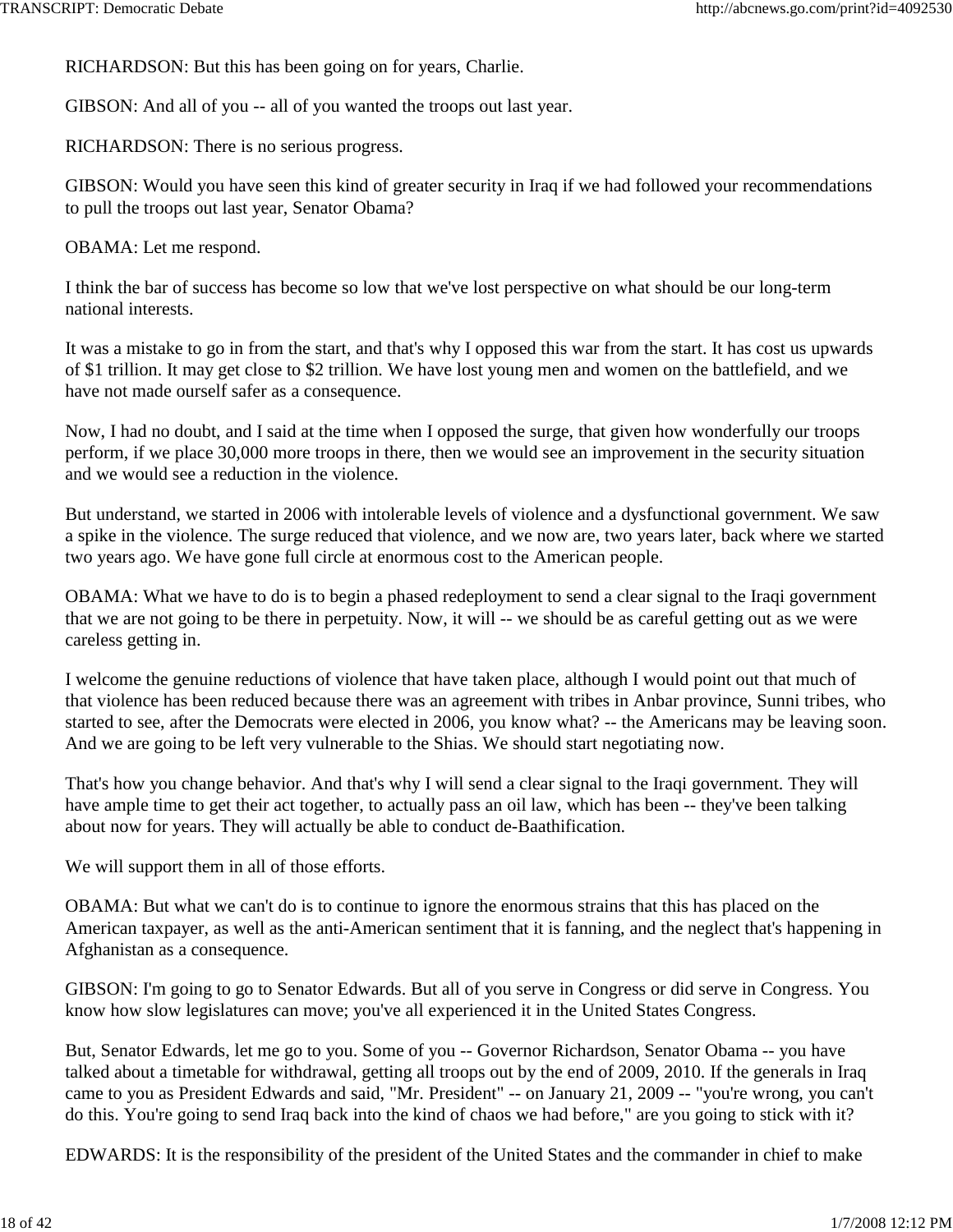policy decisions.

EDWARDS: It is the responsibility -- of course, I would always listen to my uniformed military leadership - directly. Not filtered through civilians -- directly.

But if you look at what happened in Iraq when the Brits began to pull their troops out, in the part of Iraq where those troops were located, there was a significant reduction in violence.

What the whole purpose -- just to be clear with people -- the whole purpose for the surge was to create some environment where there could be political progress and political reconciliation between Sunni and Shia.

Everyone believes -- even George Bush acknowledges that that's what we're trying to accomplish.

The question is, how do you get there?

Look at the loss of American lives; \$600 billion and counting; and there's been essentially no political progress.

I don't believe -- and I think others would agree -- that there will be political progress until we make it clear that we're going to stop propping the Sunni and Shia up with American lives and with American taxpayer dollars.

So what we need to do -- and let me be very specific -- and this is what I will do as president: In the first year that I am president, I will pull 40,000 to 50,000 troops out very quickly.

EDWARDS: I will continue a steady redeployment of combat troops out of Iraq until they are all out within about nine to 10 months.

If my military leadership says we need some more time to make sure that we can do this in the most effective way and the most efficient way and the safest way for my troops, of course I'd be listening to what they have to say.

But I will end combat missions in Iraq in the first year, and there will be no permanent military bases.

We have to end this war, and the only way to end the war is to end the occupation, which is what I will do as president.

GIBSON: I've got one minute left, and I owe each of you 30 seconds.

RICHARDSON: Well, John, you can't end the war without -- you've got to get all the troops out to end the war because they become targets. And if you leave a small force behind, then you cannot bring the political reconciliation that is needed; you cannot bring a peacekeeping force by the United Nations or a donor conference to take over the \$570 billion that we've spent on this war on resources that should be spent on health care and education for our own people.

RICHARDSON: This is where, with all due respect, we differ. I'd bring the troops back within a year. I don't want, in five years -- because I did, in another debate, some of you said you would keep troops, you wouldn't say you wouldn't get them out by 2013.

I don't want, in five years, to have to look at an 8-year old today -- an eighth grader, an American eighth grader today who is serving, five years from now, in Iraq. I don't want to hear about the death of an American.

You know, as a governor, I fly the flags half-mast upon a death. I'm sick of doing that. We need to stop that. We need to think of our veterans that are coming back with PTSD, with traumatic brain injuries, with mental anguish. We have a crisis on our hands.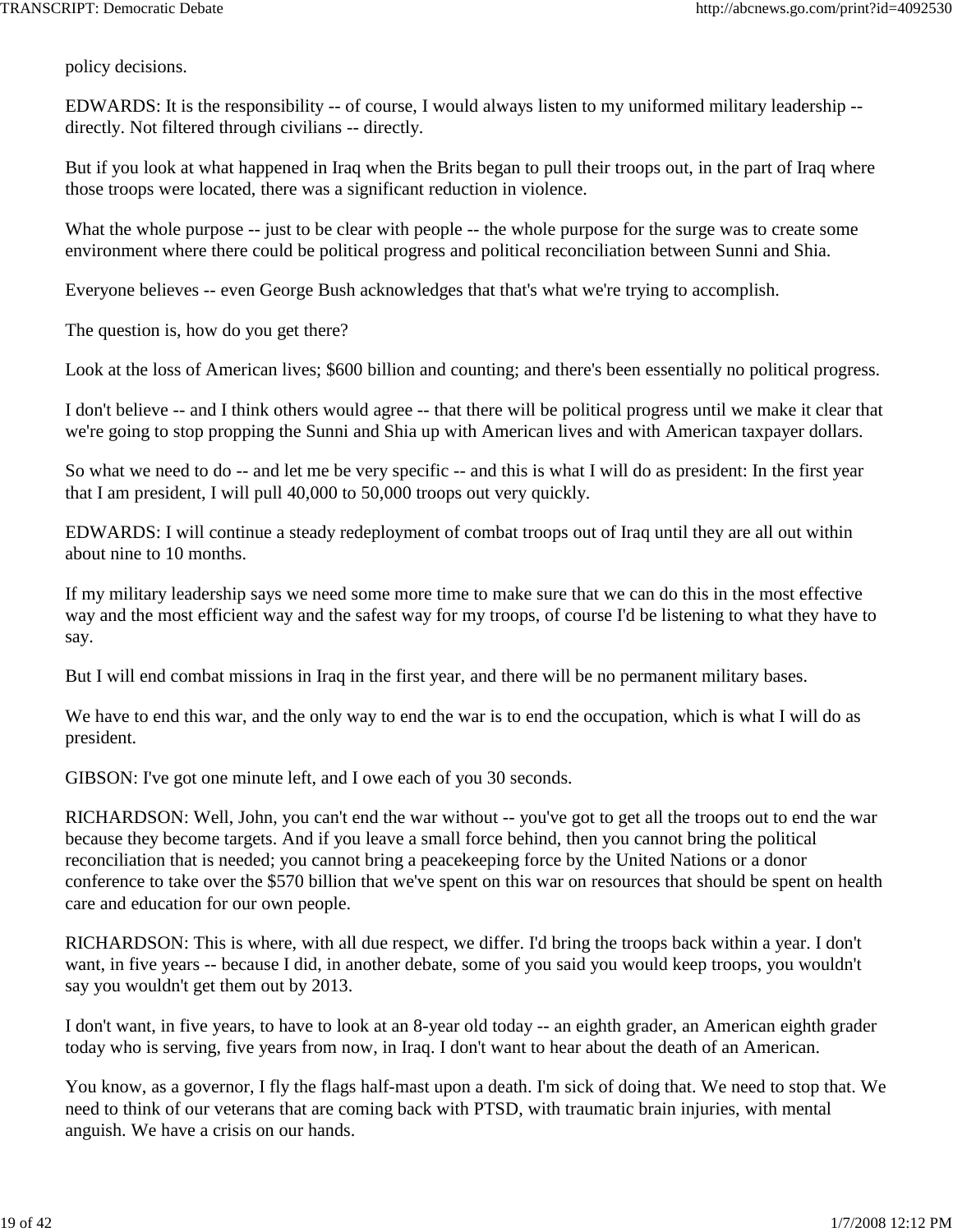And my whole point is that this whole campaign, everything we talk about -- universal health care, improving schools, helping kids -- cannot happen until we get out of this war, because the Congress and the president basically have a dysfunctional relationship where nothing gets done.

RICHARDSON: And I can see that as a governor from my state as I try to deal with health care and education.

So this is why it's so fundamental, and this is why I'm running for president. End this war, and the way you do it is by getting all the troops out in one year.

GIBSON: I owed you 30 seconds. Now, you owe me 45, but that's...

# (LAUGHTER)

GIBSON: Senator Clinton?

CLINTON: I think we're in vigorous agreement about getting our troops home as quickly and responsibly as we possibly can, serving notice on the Maliki government that the blank check they've had from George Bush is no longer valid.

We're going to have to have intensive diplomatic efforts in the region. I don't think anyone can predict what the consequences will be.

CLINTON: And I think we have to be ready for whatever they might be.

We have to figure out what we're going to do with the 100,000- plus American civilians who are there working at the embassy, working for not-for-profits or American businesses.

We have to figure out what we're going to do about all the Iraqis who sided with us, you know, like the translators who helped the Marines in Fallujah whom I met, who said they wouldn't have survived without them. Are we going to leave them?

You know, this is a complicated enterprise, so it has to be done right. And last spring, I began demanding that the Bush administration tell us whether they were undertaking the kind of planning that is necessary for the withdrawal.

And, clearly, they're not. So as soon as I am elected, I will task the Joint Chiefs and the secretary of defense and the security advisers to provide such a plan and to begin to execute it within 60 days.

GIBSON: All right. Let me thank all of you. We're going to take a commercial break, three minutes. I'm going to bring Scott Spradling from WMUR up here, and we'll continue with some questions.

The Democratic debate from Manchester, New Hampshire, continues.

# (COMMERCIAL BREAK)

GIBSON: I am joined, for the last half of this debate, as I was for the Republican debate, by the political director here in Manchester, New Hampshire, Scott Spradling.

And I appreciate all of you, again, being with us. It's good to have the four leading Democratic candidates with us. Just to reintroduce them, Senator John Edwards -- former Senator John Edwards, Senator Barack Obama, Governor Bill Richardson, Senator Hillary Clinton.

Scott?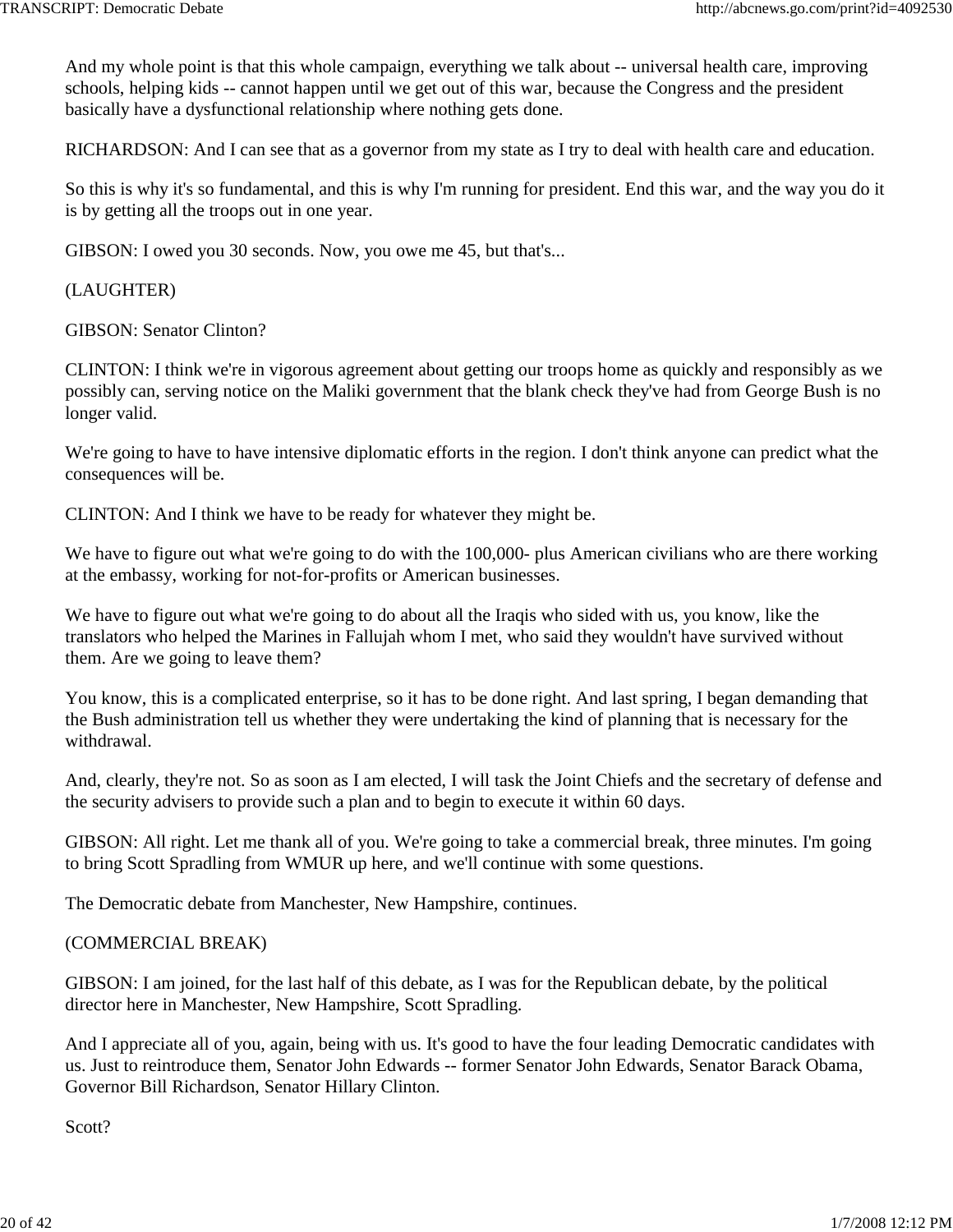SPRADLING: Senator, I'd like to start with you.

I was watching the exchange in the first half and saw what looked like a little bit of a double team that's probably going to have a lot of people talking tomorrow morning.

(LAUGHTER)

CLINTON: I'm glad you noticed.

SPRADLING: Yes, I did notice.

(LAUGHTER)

And I'd like to ask you this.

The University of New Hampshire Survey Center has been consistently trying to probe the minds of New Hampshire voters and get a sense of what they think about all of you. I'd be happy to report that the experience vs. change debate seems to be sinking it.

And what I'd like to get is to this: New Hampshire voters seem to believe that, of those of you on this stage, you are the most experienced and the most electable. In terms of change, they see Senators Obama and Edwards as the agents of change, in New Hampshire mindset.

My question to you is simply this: What can you say to the voters of New Hampshire on this stage tonight who see a resume and like it, but are hesitating on the likability issue, where they seem to like Barack Obama more?

CLINTON: Well, that hurts my feelings.

(LAUGHTER)

SPRADLING: I'm sorry, Senator. I'm sorry.

(APPLAUSE)

CLINTON: But I'll try to go on.

(LAUGHTER)

He's very likable. I agree with that. I don't think I'm that bad.

OBAMA: You're likable enough, Hillary.

CLINTON: Thank you...

(LAUGHTER)

You know, I think this is one of the most serious decisions that the voters of New Hampshire have ever had to make. And I really believe that the most important question is who is ready to be president on day one.

You know, the problems waiting, some of which we have talked about already, are huge and the stakes could not be higher.

And, you know, in 2000 we, unfortunately, ended up with a president who people said they wanted to have a beer with; who said he wanted to be a uniter, not a divider; who said that he had his intuition and he was going to, you know, really come into the White House and transform the country. And, you know, at least I think there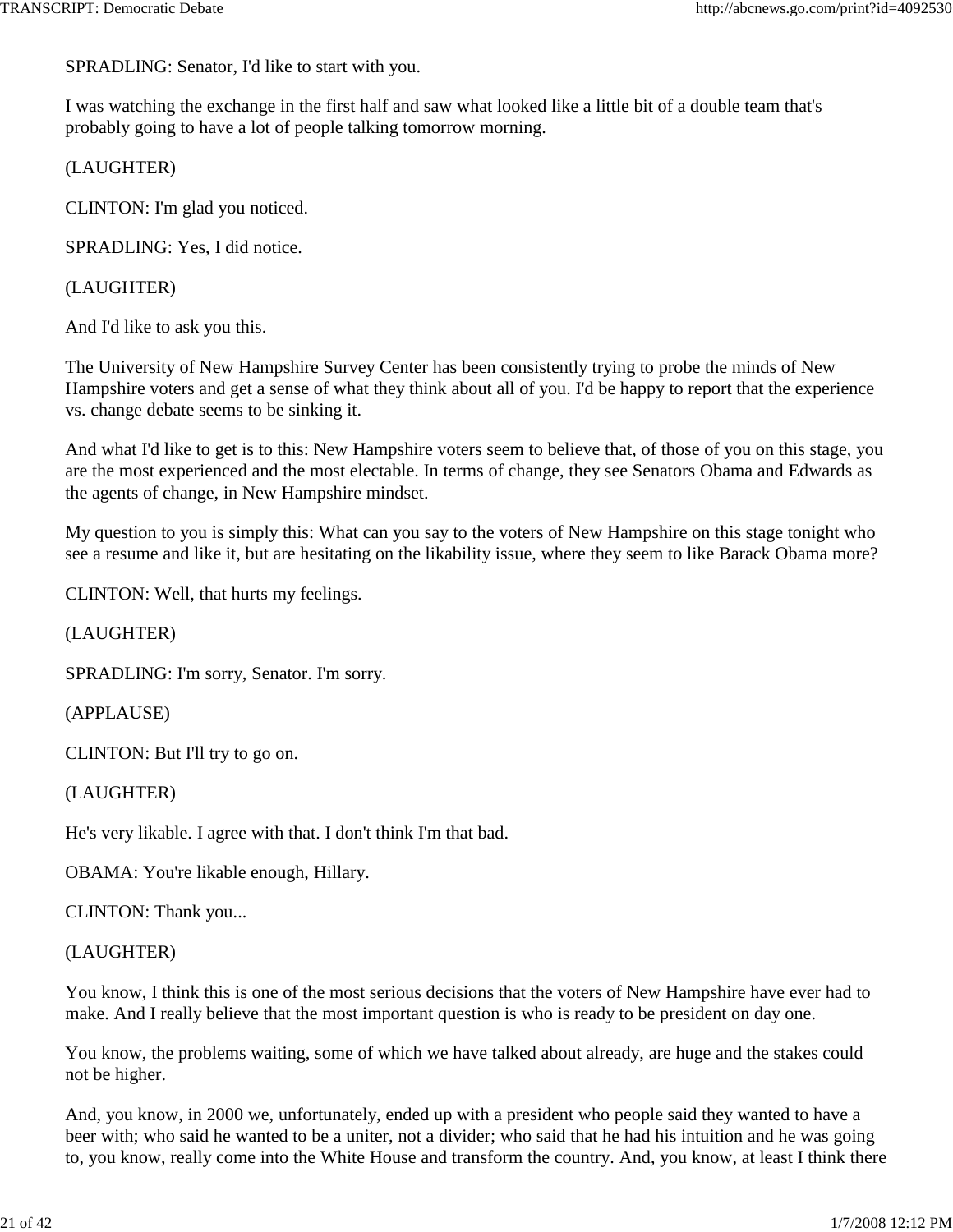are the majority of Americans who think that was not the right choice.

So I am offering 35 years of experience making change, and the results to show for it.

I, you know, respect and like both Senator Edwards and Senator Obama.

CLINTON: But I think if you want to know what change each of us will bring about, look at what we've done. And there are a lot of differences that I think need to be aired for the voters of New Hampshire.

Because I stand on my record of experience, and I appreciate Governor Richardson's long history of serving our country.

But I think I am an agent of change. I embody change. I think having the first woman president is a huge change...

#### (APPLAUSE)

... with consequences across our country and the world. And that on the specific issues that I have worked on for a lifetime and the plans I have put forth, I believe I am more prepared and ready to actually deliver change.

CLINTON: And I think that ultimately is what Americans want to know and believe.

SPRADLING: Senator, thank you.

Senator Obama, I don't know if your ears were ringing during the first debate. I asked a question about you earlier, and am interested to hear your response to what the Republican candidates for president laid out in arguments for you not being elected president.

I revved up the Republican attack machine. Please respond.

OBAMA: Well, you know, I have to admit that I was going back and forth between the Republicans and football.

#### (LAUGHTER)

GIBSON: How did the Redskins do?

OBAMA: The Redskins lost.

#### (LAUGHTER)

But, look, I think there's no doubt that any of the candidates on this stage would represent significant change from George Bush. And we've seen a disaster, in both foreign policy and domestic policy, over the last seven years.

But what the people in Iowa were responding to, what I think that we're seeing here in New Hampshire, is a hunger for a different kind of politics that is very specific about pushing aside special interests that have come to dominate the agenda and the debate, reducing the power of lobbyists; something that I have done.

OBAMA: I think people are very concerned about making sure that the American people are let back into their government.

So when I, for example, worked with a Republican to set up a searchable database, so that every dollar of federal spending -- we would know. If there was a bridge to nowhere, you'd know who was sponsoring it, and hopefully embarrassing them. If there was a no-bid contract to Halliburton, you'd know about that.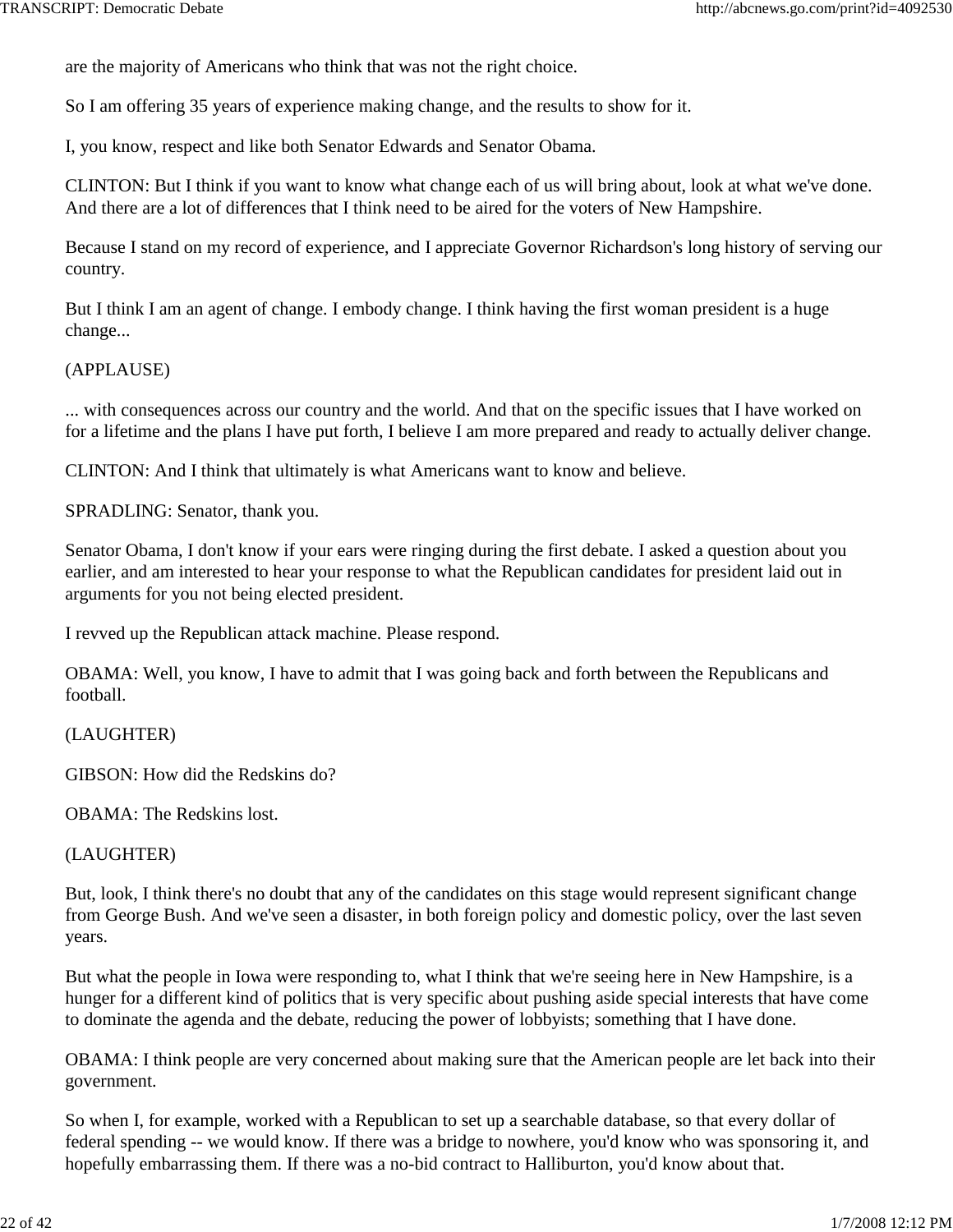Those are the kinds of steps that will actually lead to real changes in people's lives.

And that's how I worked at the state level, bringing Republicans and Democrats together to provide health insurance to people who didn't have it.

OBAMA: That's how we were able to provide tax cuts to working families. And that is what I intend to do as president of the United States of America.

SPRADLING: Senator Thompson referred to your support as endorsements by some of the most liberal groups in the nation, trying to paint a picture that you would be way left of center.

OBAMA: Of course. But Scott, that's what they're going to do to any Democrat. I mean, we've seen this movie before. We know the Republican playbook.

Here's what I'm betting on, though, is that regardless of what the Republican candidates are talking about, I think that there are a whole host of Republicans, and certainly independents, who have lost trust in their government, who don't believe anybody is listening to them, who are staggering under rising costs of health care, college education, don't believe what politicians say.

And we can draw those independents and some Republicans into a working coalition, a working majority for change.

OBAMA: And the fact of the matter is I think that Senator Clinton has done some good work. I think Bill Richardson has done some good work, as has John Edwards.

But what we haven't seen over the last many years, even preceding George Bush, is tackling the big issues - getting health care reform finally done, getting an energy policy that works.

And that's going to require a working majority for change. We're starting to build that. We saw it in Iowa. We're going to build it here in New Hampshire. And I think we can build it across the country.

SPRADLING: Governor Richardson, I'm curious: Do you think to be president of the United States that prior executive experience is necessary? And is relative youth a detriment?

RICHARDSON: Well, I think prior executive experience is very important. I'm the only governor here. I'm the only person here who has actually balanced budgets.

RICHARDSON: I've balanced five. I've created 80,000 new jobs. I've lowered taxes for everybody. I've insured kids under 12 in my state. I've improved education.

You know, you want somebody in this position that has had executive experience.

And I will also say, Charlie, since, you know, I noticed Scott mentioned everybody else in the poll, he didn't mention me...

(LAUGHTER)

But that's OK.

GIBSON: Did that hurt your feelings, too?

RICHARDSON: Well, a little bit.

(LAUGHTER)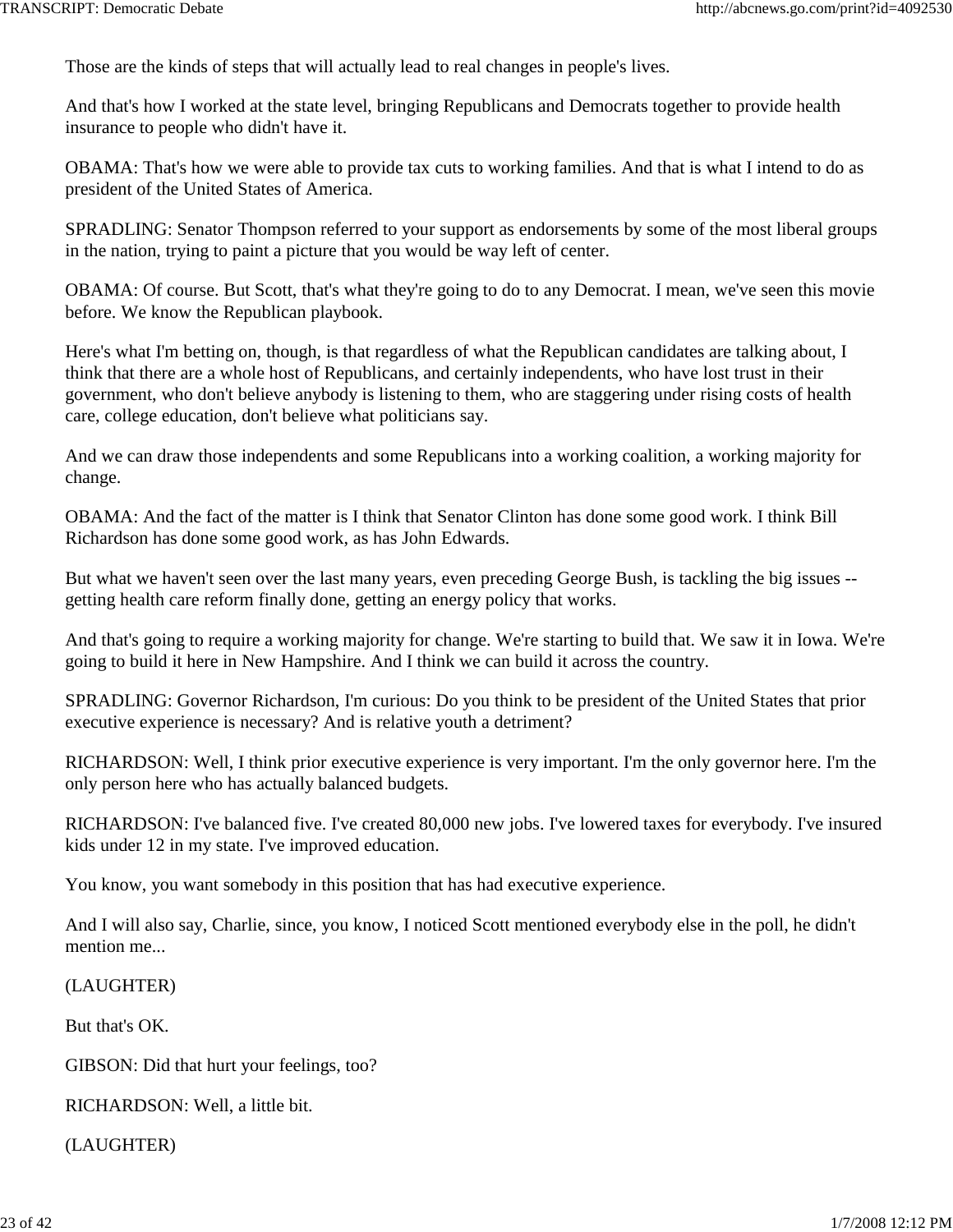# SPRADLING: Would you like to know?

RICHARDSON: You know, let's face it -- the next president is going to have to have foreign policy experience. And of all the candidates here, I'm the only one that's negotiated with foreign governments, I'm the only one that has faced down the North Koreans and Saddam Hussein, I'm the only one that has had the highest national security clearance.

You know, so there's something about having experience and been tested and represented...

# (CROSSTALK)

SPRADLING: Can I follow up on that, then...

# RICHARDSON: Sure.

SPRADLING: ... with your resume.

I don't mean to interrupt, but I remember you as energy secretary coming to Boston for an energy summit way back in February of 2000, when the dialogue then was very similar to the dialogue that it is now: rising fuel prices, a struggling supply, frustration in the homes across New England and a call for some help.

SPRADLING: Here we are this past Thursday -- we've established it -- that it's \$100 a barrel. Is it fair to say to you, in this experience argument, that you, as energy secretary, you didn't get it done then, so why believe you'd get it done now because we're having the same debate?

RICHARDSON: Look, both parties have been failures in dealing with energy policy, but you know -- and I remember meeting you there. Remember what I did, Scott. I went to OPEC countries and tried to get them to increase production so prices would go down.

At the time, there was a home heating oil crisis here in New England. I created reserves of home heating oil. Look at the price now in New Hampshire, \$3.20, something like that. It's the highest ever.

You know, what we need is an energy revolution in this country, not some of the bills that the Congress has passed.

RICHARDSON: We need to go to 50 miles per gallon fuel efficiency. We need to have 30 percent of all our electricity renewable. We need to reduce greenhouse gas emissions by 80 percent by the year 2040.

And we need the American people to sacrifice a little bit. I would ask the American people, when it comes to being more energy- conscious, to be cognizant of appliances, of fuel efficiency, the vehicles we drive, mass transit.

You know, I -- and I did when I was energy secretary, air conditioners 30 percent more efficient. I started the renewable portfolio. So, I did some things, Scott.

The problem -- you're right. We need a bipartisan approach. But we need to reduce fossil fuels by 50 percent by the year 2020, because our planet is getting damaged. And Al Gore has been right.

RICHARDSON: He deserves the Nobel Prize. I'm glad he stayed out of the race.

# (LAUGHTER)

GIBSON: I'm going to go to Senator Edwards for just a moment.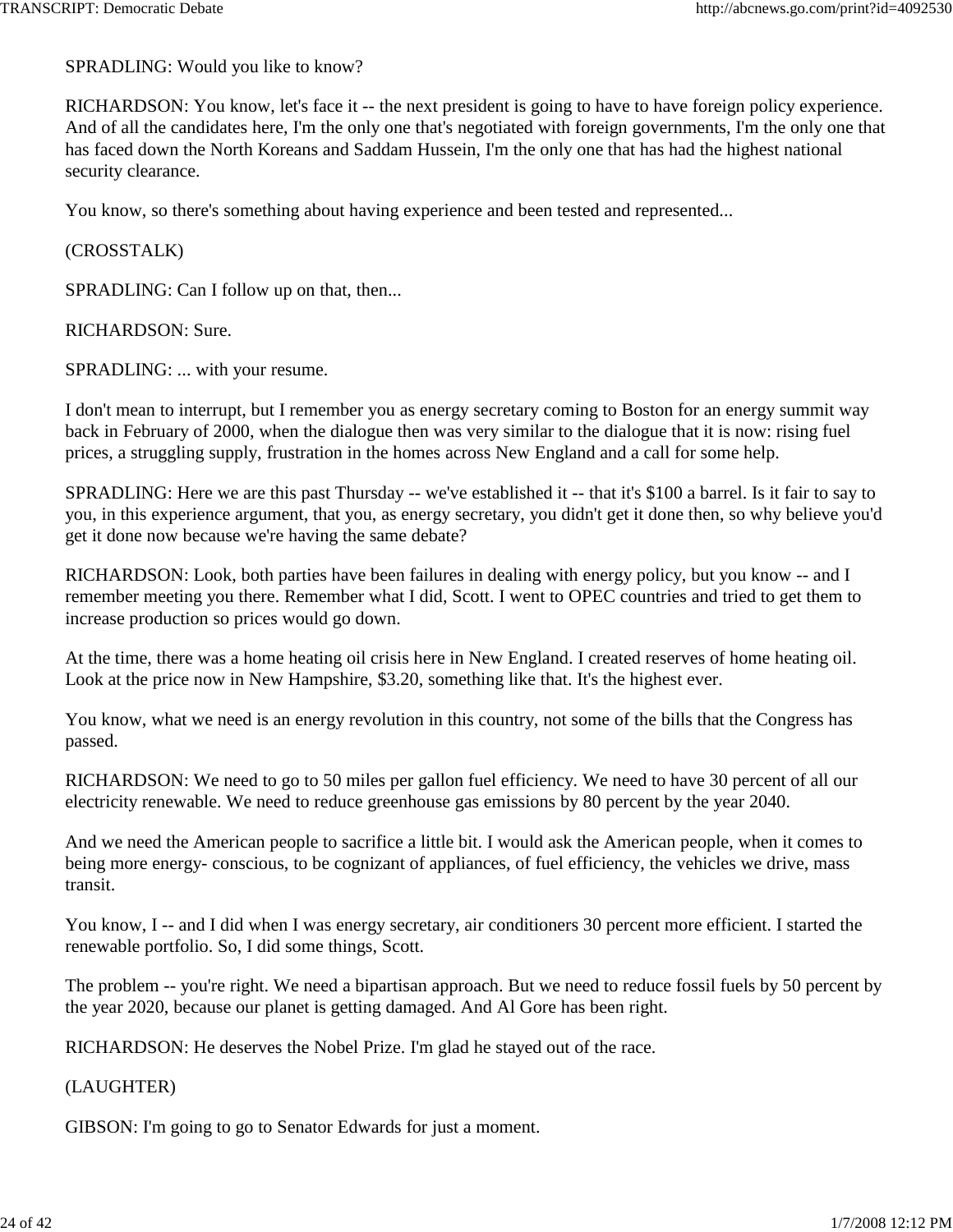You answered the first part of my question about executive training. You didn't talk about whether relative youth is a detriment.

RICHARDSON: I didn't hear that.

GIBSON: When I asked you the question, I said, is prior executive experience a key requirement for being president and is relative youth a detriment?

RICHARDSON: Relative youth? No. You know, John F. Kennedy was 42 years old when he was elected president. He's my hero, and I think he was one of our greatest presidents because -- because he inspired, because he said he'd go to the moon in 10 years, because he said that we all collectively have to do something for the common good.

GIBSON: Senator Edwards?

EDWARDS: What's my question?

(LAUGHTER)

No, I'm glad that people like me, Hillary. I'm glad they like...

(CROSSTALK)

GIBSON: The prior executive experience. And is relative youth a detriment?

EDWARDS: No, I think what matters -- we've had a lot of conversation about the first day in the White House. I think we ought to picture what that first day in the White House would be for each of us.

EDWARDS: I'll just speak for myself. You know, I'm the candidate up here who's never taken a dime from a Washington lobbyist in my entire time in public life or a dime from a special interest PAC.

The first day that I'm president of the United States, there will be no corporate lobbyists working in my White House. There will be no lobbyist who's lobbied for foreign governments.

And this is a very personal cause for me, because I come from a family -- my father is in the audience tonight - where my father worked for 37 years in the mills. He didn't get a chance, like I did, to have a college education.

And this is a fight for the middle class and families just like the one I grew up with. My grandmother, who helped raise me, had a fifth or sixth grade education, came from a family of share-croppers, she worked in the mill every day so that I could have the chances that I've had.

And this -- I spent 20 years fighting irresponsible corporations in courtrooms.

EDWARDS: I know what it takes to fight these people and win.

But here's what I would want people to know. What I want people to know is, this battle is deep inside me and it is personal.

And it matters whether it's personal or not, because is if it's either academic or political, when the tough fight comes, you'll walk away from it. You'll do what's political.

This fight is deeply personal to me. I've been engaged in it my whole life, to fight for the middle class, to fight against powerful special interests. And it is a fight I will wage on behalf of the American people as president of the United States and win, as I have for 54 years.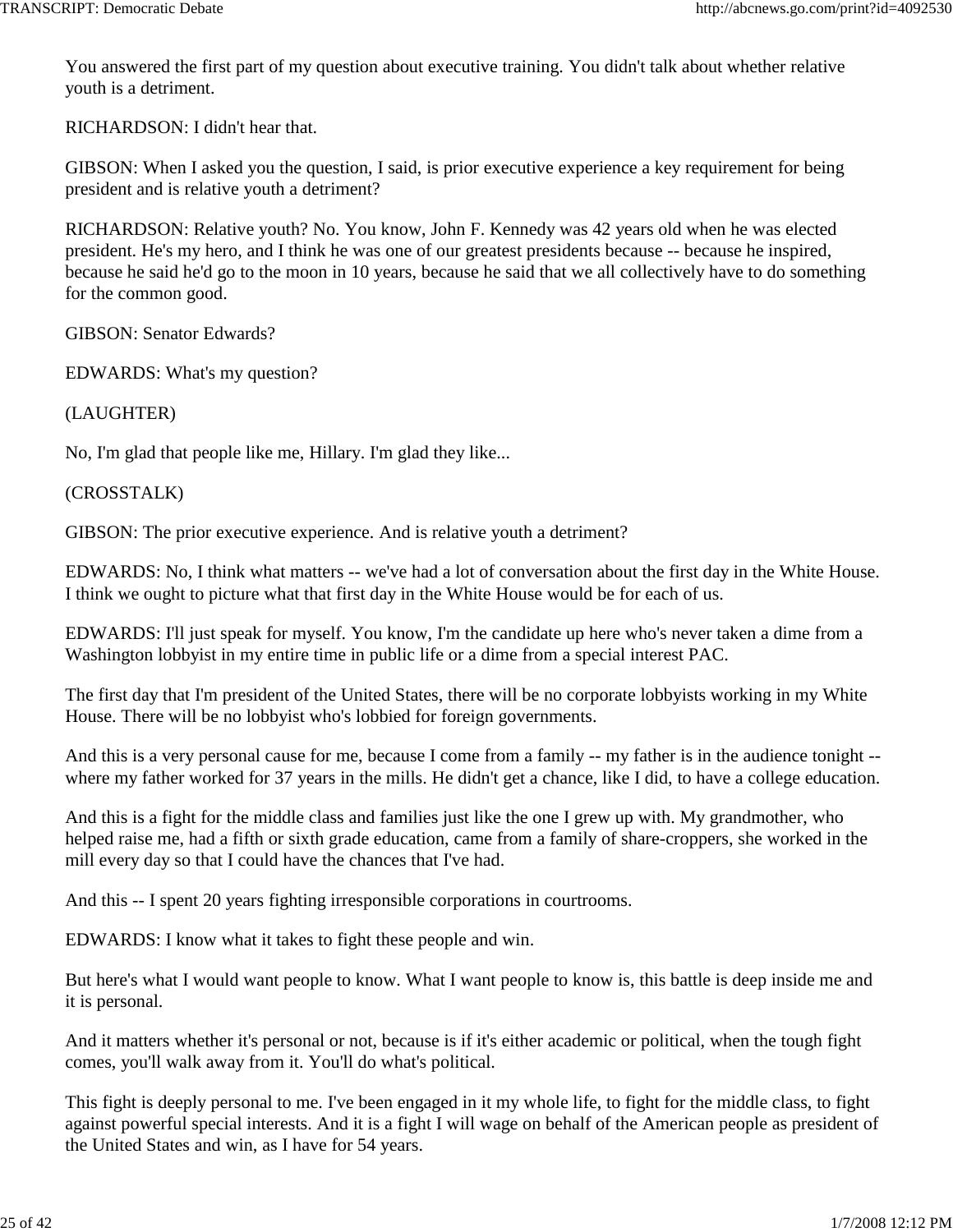SPRADLING: Senator, I'd like to follow that up then.

EDWARDS: Sure.

SPRADLING: You served six years in the U.S. Senate.

EDWARDS: Yes.

SPRADLING: And on the campaign trail, it seems like you don't talk a lot about the six years. The people of New Hampshire probably remember you talking about your war vote and explaining later on why you weren't happy about that.

EDWARDS: Yes.

SPRADLING: Can you give New Hampshire voters a guide of something significant that you accomplished in your six years as a U.S. senator...

EDWARDS: Absolutely.

SPRADLING: ... that would give us some guide as to what kind of president you're going to be?

EDWARDS: Absolutely. I could tell you exactly one -- I'll give you one very specific example, a big example.

When the Democrats finally took over the United States Senate, the first issue that was brought to the table was the so-called patient's bill of rights, so that patients and families could make their own health care decisions.

EDWARDS: What's happening now is insurance companies are running all over people. I mean, the case of Nataline Sarkisyan, which a lot of the audience will be familiar with -- 17-year-old girl who lost her life a couple of weeks ago because her insurance company would not pay for a liver transplant operation.

She had health insurance, but the insurance company wouldn't pay for it. They finally caved in a few hours before she died.

We need a president who will take these people on. What we did -- and I didn't do it alone, don't claim to have done it alone -- but I, Senator McCain, who was here earlier, Senator Kennedy, the three of us wrote the Patient's Bill of Rights. The three of us took on the powerful insurance industry and their lobby, every single day of the fight for the Patient's Bill of Rights. And we got that bill through the United States Senate and got it passed.

EDWARDS: And I'm proud of having done that.

But that's just an example of why this battle is personal for me. You know, we need a president who believes deeply -- in here -- believes deeply in this battle.

And it is personal for me. When I see these lobbyists roaming around Washington, D.C., taking all the politicians to cocktail parties, I mean, the picture I get in my head is my father and my grandmother going in that mill every day so that I could have the chances I've had.

Where is their voice in this democracy? When are they going to get heard? They need a president who will stand up for them, and so does every American who's listening to this debate.

OBAMA: I just want to add, I agree with John, which is why I prohibited lobbyists from buying meals for members of Congress...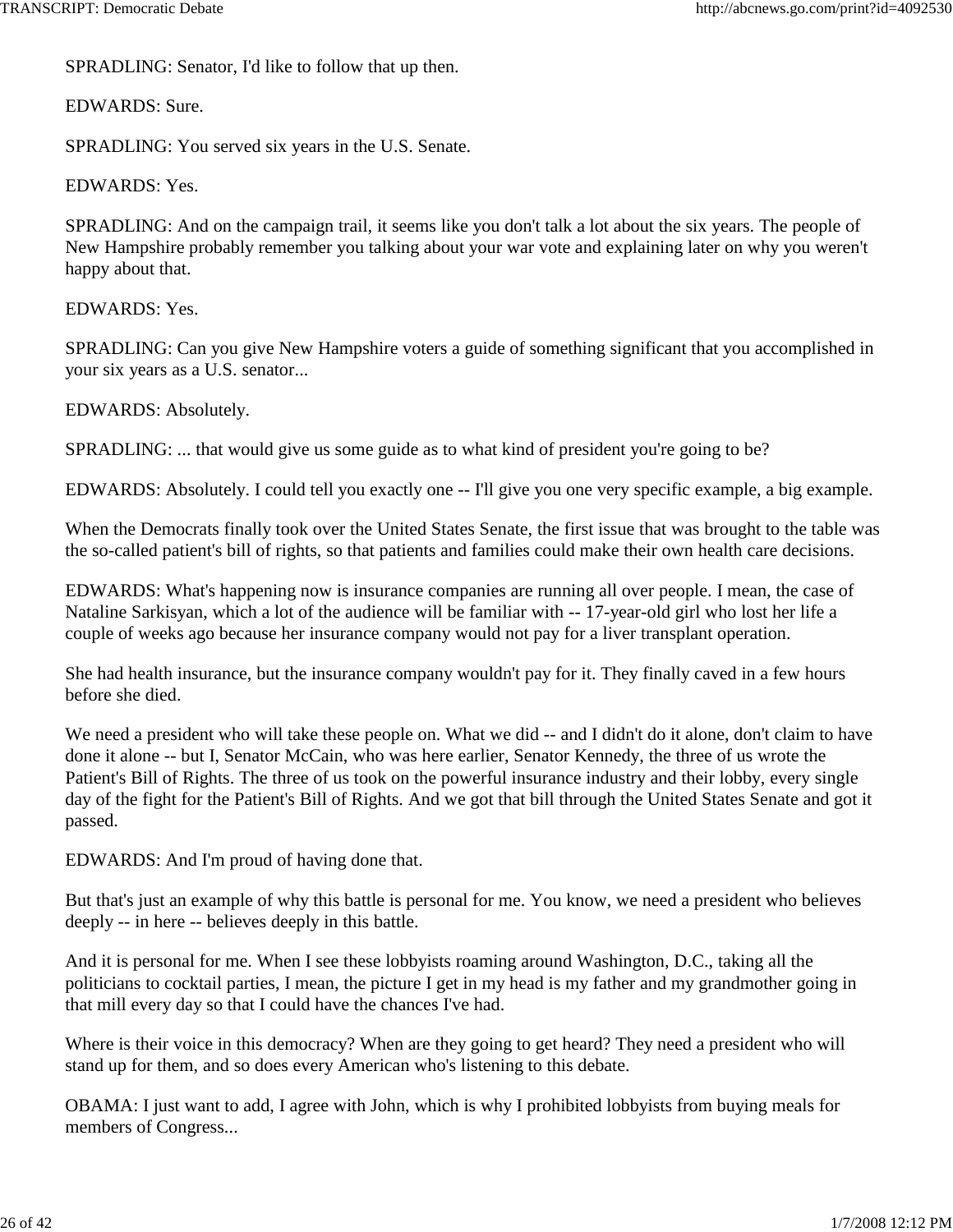EDWARDS: Good idea.

OBAMA: ... because -- and some of them complained. They said...

(CROSSTALK)

OBAMA: They said, "Where am I going to eat?"

GIBSON: They can now buy food for members of Congress if the members of Congress are standing up. That's my understanding of what the rules have changed. You can't sit down and eat, but you can stand up and eat. Tell me why that's change.

OBAMA: Here's what we did. They can't buy meals. They can't provide gifts. They can no longer lend corporate...

GIBSON: They can have huge parties for you as long as you're standing up.

EDWARDS: They can't eat as much if they're standing up, Charlie.

OBAMA: That's true.

Look, we are now disclosing if they're bundling money for members of Congress. They've got to disclose who they're bundling money from and who they're giving it to.

But here's the critical point that I want to make. Not only does this have to be personal, John -- and I completely agree. When I think about health care, I think about my mother, who when she was dying of cancer had to read an insurance form because she had just gotten a new job and they were trying to figure out whether or not this was going to be treated as a preexisting condition, and whether or not they would pay her medical bills.

So I've seen the costs of a health care system that is broken in very personal terms.

But what I also believe, if we're going to bring about real change, then we have to bring in the American people. We have to bet on them.

OBAMA: And that's what's been lost. People, I think, feel that they are not heard at all, they are not involved. And the only way we're going to muster enough power over the long term to actually get something done is if we've got a working majority, which is why it's so important...

# (CROSSTALK)

CLINTON: Can we just have a sort of a reality break for a minute? Because I think that it is important to make some kind of an assessment of these statements.

You know, Senator Edwards did work and get the patient bill of rights through the Senate -- it never got through the House. One of the reasons that Natalie may well have died is because there isn't a patient's bill of rights. We don't have a patient's bill of rights.

EDWARDS: Because George Bush killed it.

CLINTON: Well, that's right. He killed it.

So, we've got to have a plan and a real push to get it through.

You know, when it comes to lobbyists, you know, Senator Obama's chair in New Hampshire is a lobbyist. He lobbies for the drug companies.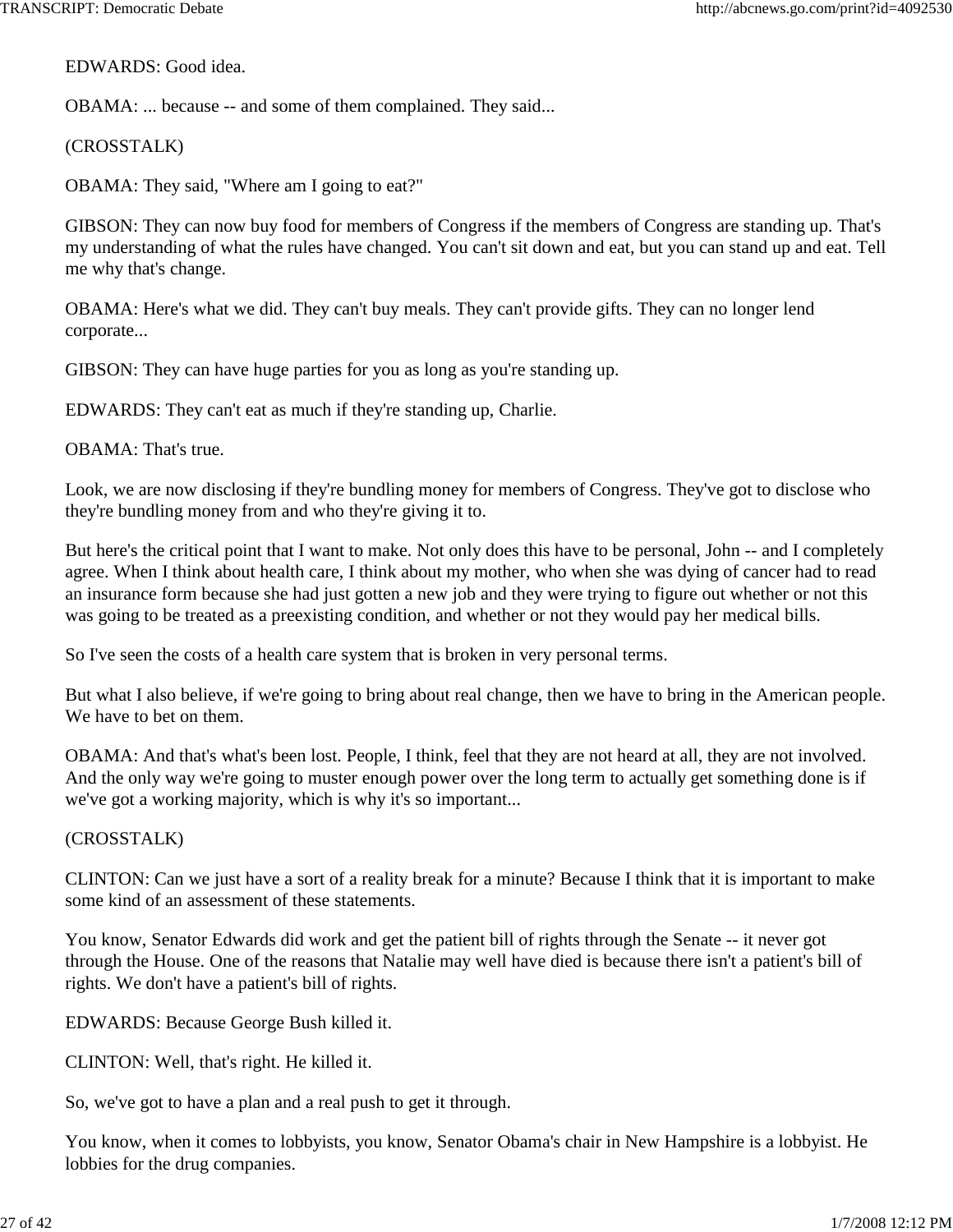So, I think it's important that all of us be held to the same standard -- that we're all held accountable.

CLINTON: You know, the energy bill that passed in 2005 was larded with all kinds of special interest breaks, giveaways to the oil companies. Senator Obama voted for it. I did not because I knew that it was going to be an absolute nightmare.

Now we're all out on the campaign trail talking about taking the tax subsidies away from the oil companies, some of which were in that 2005 energy bill.

So, you know, words are not actions. And as beautifully presented and passionately felt as they are, they are not action.

You know, what we've got to do is translate talk into action and feeling into reality. I have a long record of doing that, of taking on the very interests that you have just rightly excoriated because of the over-due influence that they have in our government.

And, you know, probably nobody up here has been the subject of more incoming fire from the Republicans and the special interests. So I think I know exactly what I'm walking into. And I am prepared to take them on.

#### (CROSSTALK)

SPRADLING: Senator, does that mean that you're further down the road than your opponents in this? Or are you saying that you can do things that these folks can't do, when it comes to being an agent of change?

CLINTON: Absolutely. Because I've been an agent of change. You know, you go back 35 years, you know, I worked to help make the case for the law that, thankfully, required that public schools give an education to children with special needs. I worked to reform education and health care in Arkansas against, you know, some pretty tough odds.

In the White House, I helped to create, you know, health care for kids and, you know, reform a lot of the other programs -- like taking on the drug companies.

SPRADLING (?): And to be clear, they can't. You're saying they can't.

CLINTON: Well, I'm not saying that -- I'm only making my case, that this is what I have done.

#### (CROSSTALK)

GIBSON: I'll come to all of you.

I didn't want to get into this, but I've covered Washington for a long time. And I know President Clinton came to Washington talking about change. President Bush came to Washington talking about change.

So many people in the administrations and in Congress say Washington is set up to resist change...

EDWARDS: Absolutely.

GIBSON: And God love all of you for making this argument.

(CROSSTALK)

(LAUGHTER)

(CROSSTALK)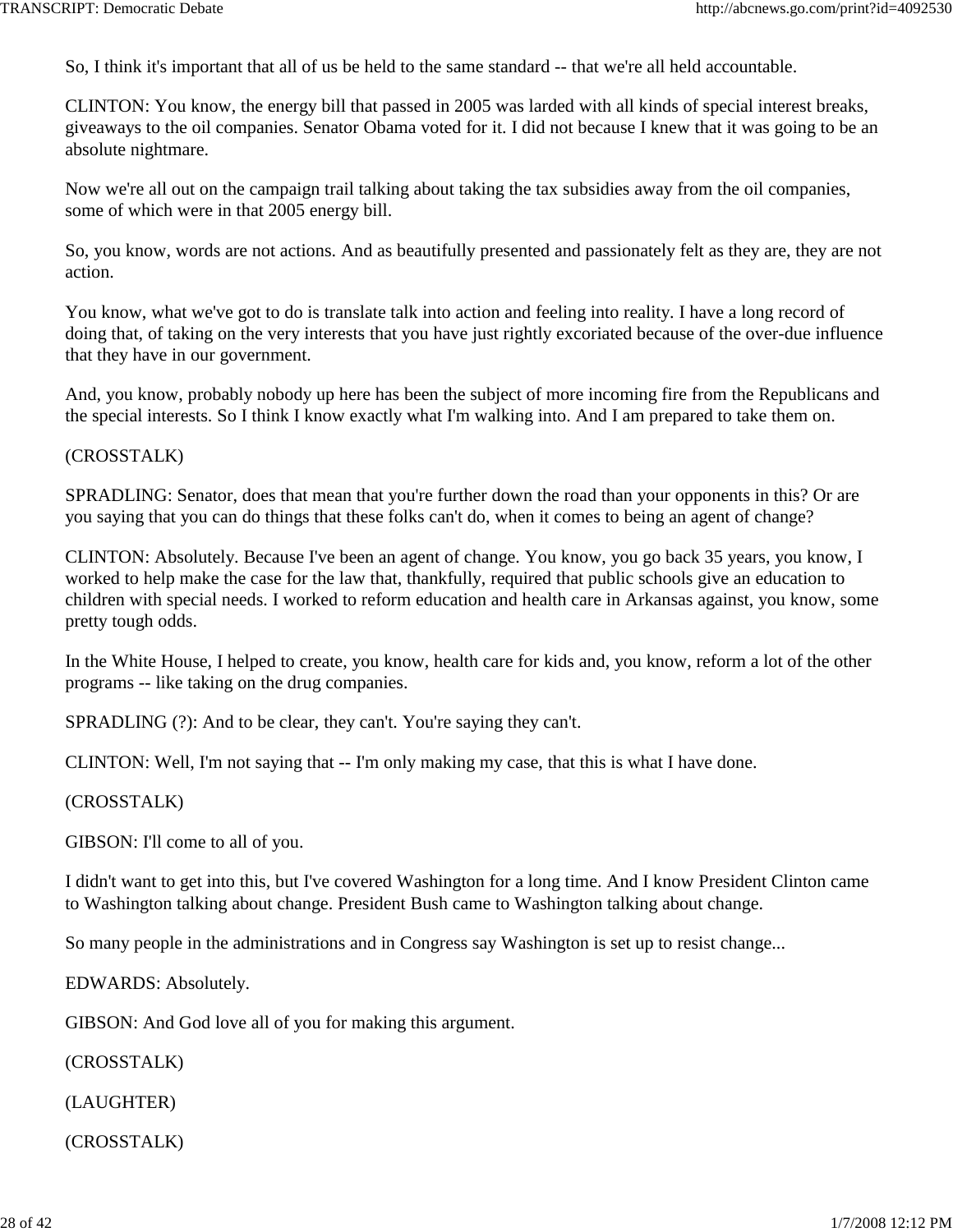CLINTON: Can I just say, if you're going to mention President Clinton, I'm going to respond?

EDWARDS: Let Hillary talk. Let her talk.

CLINTON: President Clinton -- wait, President Clinton inherited a deficit, a debt that had been quadrupled in the previous 12 years.

Now, anybody who doesn't think taking on the special interests to raise taxes on corporations, raise taxes on the wealthy, begin to whittle away at the deficit, to be able to leave with a balanced budget and a surplus -- if that didn't take a lot of change that actually produced results, then I think we've got amnesia.

CLINTON: You know, change is hard, but change is possible...

(APPLAUSE)

EDWARDS: OK, can we speak to this? Can we speak to this?

CLINTON: ... if you're prepared to work hard and follow through.

EDWARDS: I want to say -- I just want to say a quick word about this.

You know, it is true that these entrenched interests -- whether you're talking about oil companies, drug companies, gas companies, whoever, these entrenched interests are literally stealing our children's future.

They have a stranglehold on this democracy. And they are having an incredibly destructive force on the middle class, on families being able to do what my family has done, and so many who are sitting here have been able to do.

And the problem is you can't be with those people, take their money and then challenge them. It doesn't work.

You have to be willing to actually stand up and say no, no to lobbyists' money, no to PAC money, no corporate lobbyists working for me in the White House.

EDWARDS: If you intend to take them on, and if it is personal for you -- and this is extraordinarily personal for me -- if it's personal for you, then you can be successful bringing about the change.

Teddy Roosevelt -- just one quick example -- Teddy Roosevelt -- Teddy Roosevelt, a great American president: He didn't make deals with the monopolies and the trusts. Teddy Roosevelt took them on, busted the monopolies, busted the trusts. That's what it's going to take.

We have a battle in front of us. We do.

I don't think we have a problem with politicians in Washington spending enough time with lobbyists and going to cocktail parties. They do it all the time. They do it every single day.

And I'll tell you who's paying the price for those cocktail parties: Ed and Nataline Sarkisyan, every single American who doesn't have health care coverage, everybody who's going to the gas pump and paying so much for their gas.

When are we going to have a president who actually takes these people on? That's what I'm going to do.

#### (CROSSTALK)

GIBSON: I'm going to go Senator Obama, and I'll come to you.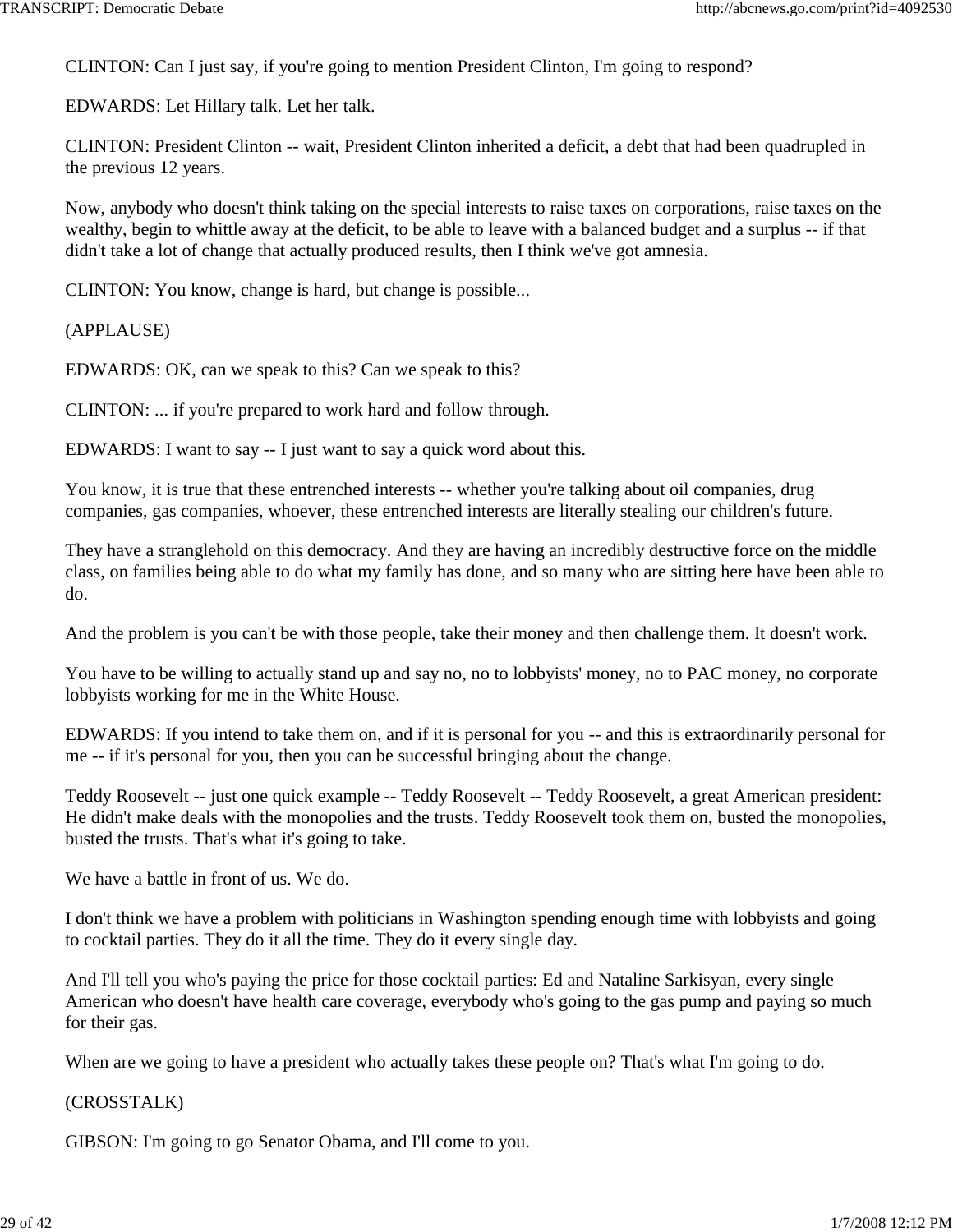OBAMA: Look, I think it's easy to be cynical and just say, "You know what? It can't be done, because Washington is designed to resist change."

But in fact, there have been periods of time in our history where a president inspired the American people to do better.

OBAMA: And I think we're in one of those moments right now. I think the American people are hungry for something different and can be mobilized around big changes; not incremental changes, not small changes.

I actually give Bill Clinton enormous credit for having balanced those budgets during those years. It did take political courage for him to do that.

But we never built the majority and coalesced the American people around being able to get the other stuff done.

And, you know, so, the truth is, actually, words do inspire, words do help people get involved, words do help members of Congress get into power so that they can be part of a coalition to deliver health-care reform, to deliver a bold energy policy.

Don't discount that power.

OBAMA: Because when the American people are determined that something is going to happen, then it happens. And if they are disaffected and cynical and fearful and told that it can't be done, then it doesn't.

I'm running for president because I want to tell them, "Yes, we can," and that's why I think they're responding in such large numbers.

RICHARDSON: You know, this is the kind of Washington bickering that the public turns off to. And, you know, with all due respect, as a governor, I'm frustrated every time you guys and the president get nothing done because then the burden is on us.

And, you know, John, I understand your frustration. I understand, you know, that it's personal. But, you know, to resolve problems, you got to bring people together. You got to heal this country.

You can't -- you know, it's great to say, "We're going to take everybody on." But, you know, it's going to take coalitions of people backing us. It's going to take public financing to get the special interests out of politics. It's going to take bipartisanship.

You know, what I've said is that if I'm elected president, I'm going to have a Cabinet of Republicans, Democrats and independents.

Now, I won't overdo the Republicans.

# (LAUGHTER)

RICHARDSON: But my point is, it's how you govern. It's coalition-building. It's bringing the public -- a citizens corps of activists. It's asking the public to sacrifice, to do something for the country like being more energy efficient, like national service.

You know, I've got a program, two years the government pays for your college loans, your tuition, you give one year of national service to the country.

It's emboldering (ph) the electorate. You can't do it by just fighting and taking everybody on. You got to bring people together. And that's a frustration.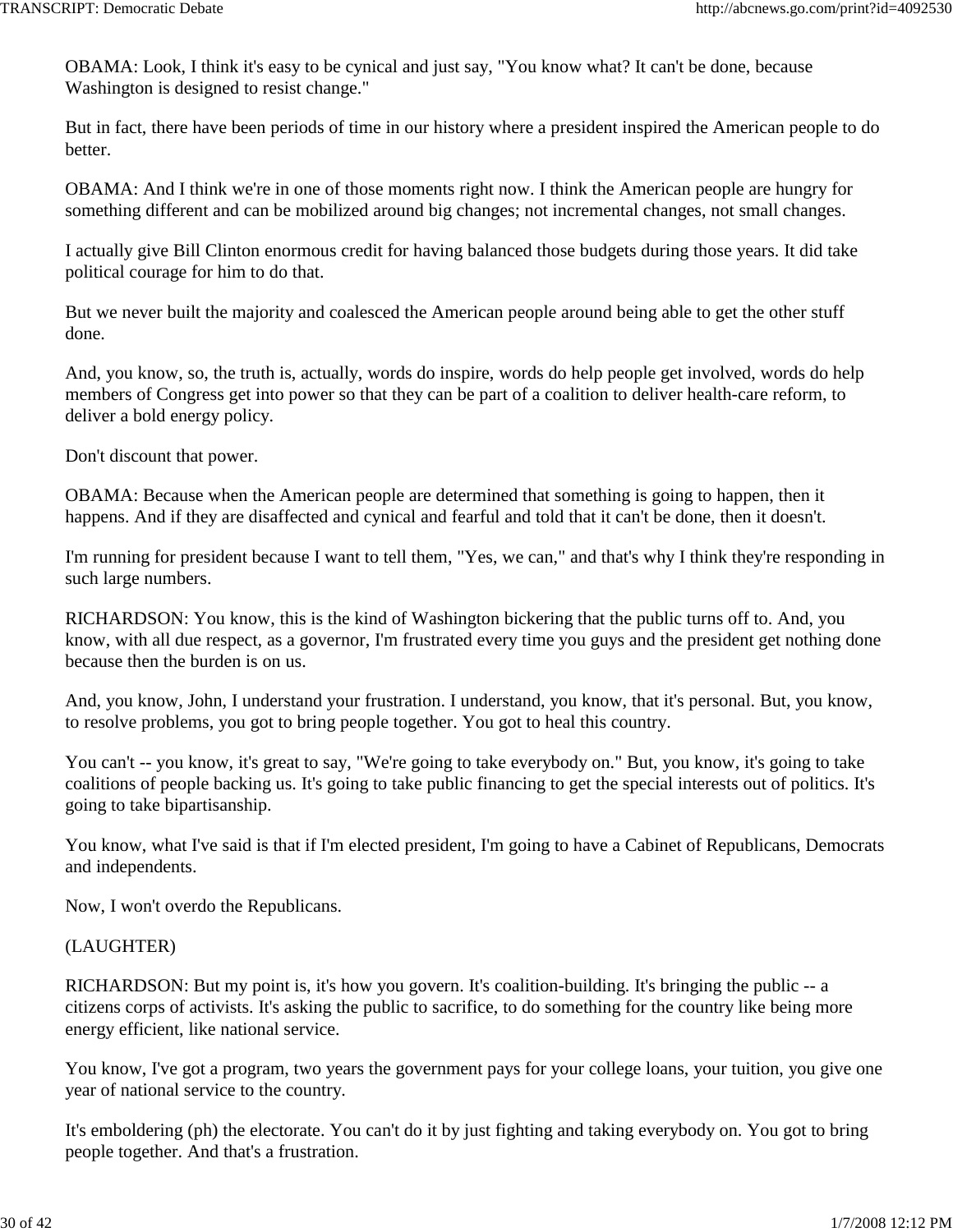EDWARDS: Give me 30 seconds on this, because you just said something...

GIBSON: I'll hold you to it.

(CROSSTALK)

EDWARDS: I actually completely agree that it's the responsibility of the president to unite and galvanize the American people. It is also the responsibility of the president, and I will do it, to work with members of Congress to get things done.

EDWARDS: But these entrenched monied interests that have a stranglehold on the middle class, that are doing incredibly destructive to American jobs and the health care system, energy, all taxes, trade, they're in everything -- absolutely everything, you cannot nice these people to death. It doesn't work.

I have been in the trenches fighting them for my whole adult life. And it takes strength, backbone, fight and you have to take them on.

Yes, Barack, I agree with you completely that the best -- we need to unite America and we need to galvanize the American people.

And, Bill, I completely agree with what you just said. This is not a fight with politicians. And this is certainly not a fight with the American people.

It is a fight for the American people against those people who are stopping the change.

GIBSON: All right. Let me turn to something else.

Reversing -- you invoked the name of Al Gore a few moments ago -- reversing or slowing global warming is going to take sacrifice.

GIBSON: I'm sort of sorry Chris Dodd isn't here because he's talked a lot about a carbon tax in this election. Al Gore favors a carbon tax.

None of you have favored a carbon tax. Is it a bad idea, or is it just so politically unpalatable that you guys don't want to propose it?

# RICHARDSON: Can I answer?

You know, I was energy secretary. It's a bad idea. Because, when you have a carbon tax, first of all, it's not a mandate. What you want is a mandate on polluters, on coal companies, on those that pollute, to reduce greenhouse gas emissions by a certain target.

Under my plan: 30 percent by the year 2020; 80 percent by the year 2040. It takes international leadership. The better way to do it is through a cap-and-trade system which is a mandate.

Furthermore, a carbon tax, that's passed on to consumers, that's passed on to the average person, that's money you take out of the economy.

# RICHARDSON: So it's a bad idea.

Cap-and-trade is a mandate, but it's also going to take presidential leadership. It's going to take all of us here, every American, you know, to think more efficiently about how we transport ourself, what vehicles we purchase, appliances in our homes.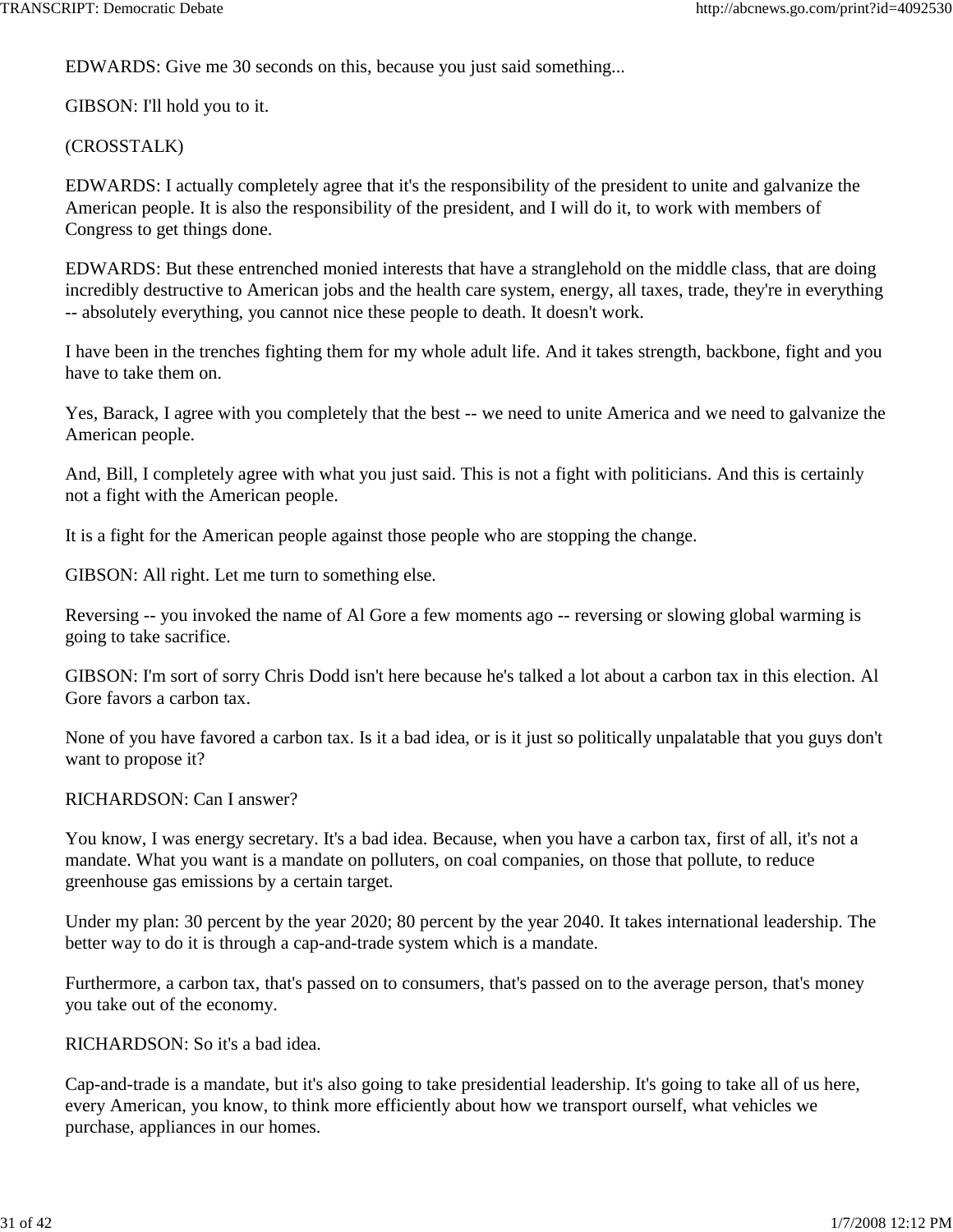It's going to take a transportation policy that doesn't just build more highways. We have to have commuter rail, light rail, open spaces. We've got to have land-use policies where we improve people's quality of life.

GIBSON: Senator Obama?

OBAMA: Well, I agree with Bill that I think a cap-and-trade system makes more sense. That's why I proposed it: because you can be very specific in terms of how we're going to reduce the greenhouse gases by a particular level.

Now, what you have to do is you have to combine it with a 100 percent auction. In other words, every little bit of pollution that is sent up into the atmosphere, that polluter is getting charged for it.

OBAMA: Not only does that ensure that they don't game the system, but you're also generating billions of dollars that can be invested in solar and wind and biodiesel.

I do disagree with one thing, though, that Bill said, and that is that on a carbon tax, the cost will be passed on to consumers, and that won't happen with a cap-and-trade.

Under a cap-and-trade, there will be a cost. Plants are going to have to retrofit their equipment. And that's going to cost money, and they will pass it onto consumers.

We have an obligation to use some of the money that we generate to shield low-income and fixed-income individuals from higher electricity prices.

But we're also going to have to ask the American people to change how they use energy. Everybody is going to have to change their light bulbs. Everybody is going to have to insulate their homes. And that will be a sacrifice. But it's a sacrifice that we can meet. Over the long term, it will generate jobs and businesses, and can drive our economy for many decades.

CLINTON: Charlie, let me make a connection here that I think is really important.

CLINTON: I think the economy is slipping toward a recession -- the unemployment figures on Friday hitting 5 percent, the \$100 a barrel oil that we also hit this week, the fall of the dollar. There's a lot of pressures on middle-class families, and the kind of costs that they have to keep up with have all gone up astronomically.

I mean, you know, the energy costs for the typical family in New Hampshire since George Bush has been president have tripled. And that's far beyond what the costs of the tax cut that they got from George Bush.

So, what we've got to do is use energy as an opportunity to actually jump-start economic recovery. We need to quickly move toward energy efficiency. We should require the utilities to begin to work for energy efficiency and conservation, costs that will be shared and decrease the pressure on families.

We need a weatherization and low-income heating emergency program that is out there now helping families in New Hampshire and elsewhere to cover their costs.

And we need to look at how doing what is right about energy is not only good for our security and good for the fight against global warming, but it will be essential in dealing with the economic challenges that we face.

GIBSON: Senator Edwards, I will take this question to you.

But you raised the issue of the economy right now. And we have a housing crisis in this country.

CLINTON: Yes, we do.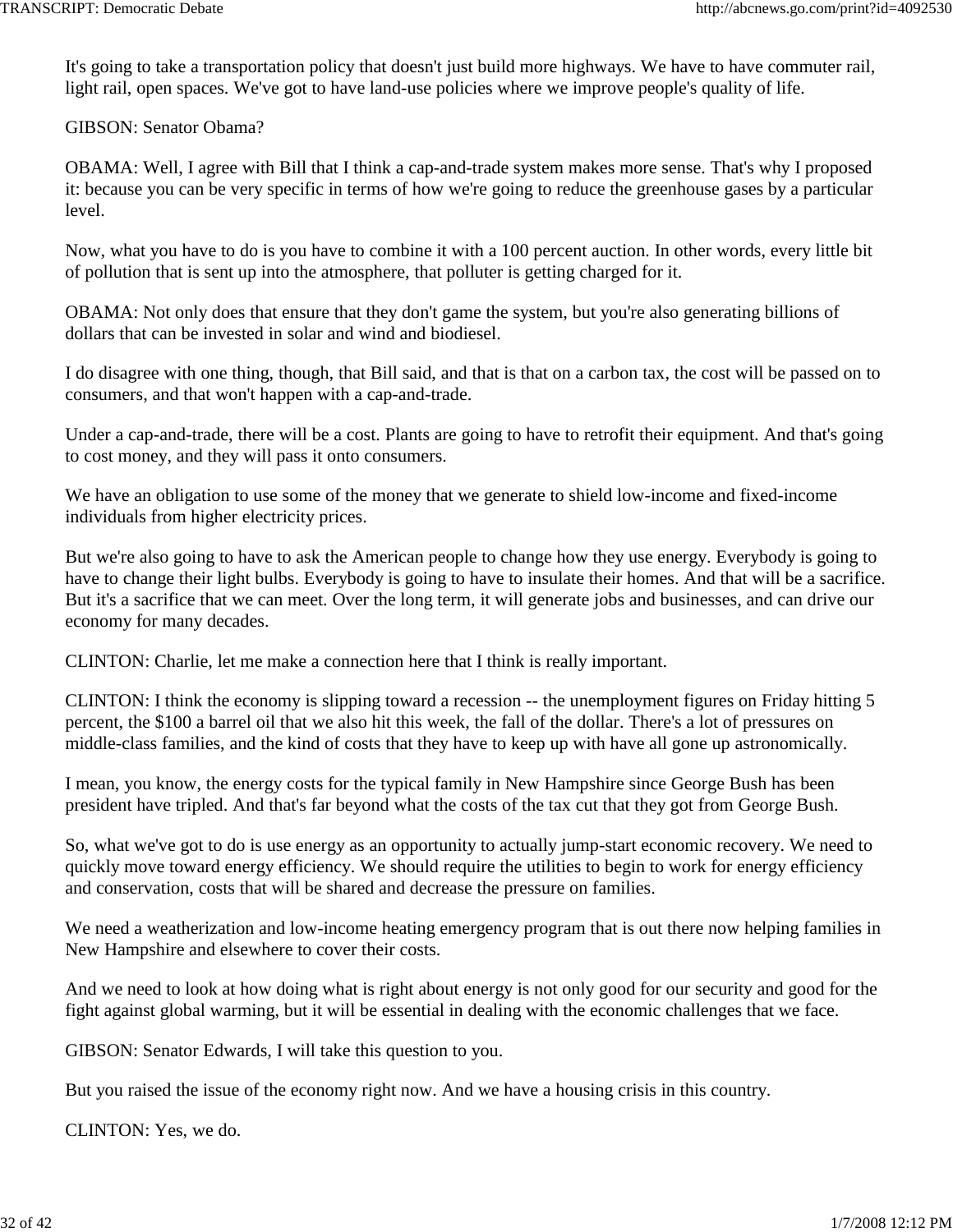GIBSON: We have an energy problem -- in the cost of energy. And we now have a jobs problem.

We have, when we are -- and you raised "R word," recession -- when we are approaching recession, it is consumers who have spent us out of recession in most cases.

You're all talking about letting some of the Bush tax cuts lapse. And yet...

CLINTON: Yes, but, Charlie, the tax cuts on the wealthiest of Americans; not the middle-class tax cuts. One of the problems with George Bush's tax policy has been the way he has tilted it for the wealthy and the well-connected.

GIBSON: If you take a family of two professors, here at Saint Anselm, they're going to be in the \$200,000 category that you're talking about lifting the taxes on.

(LAUGHTER)

GIBSON: And...

(CROSSTALK)

(LAUGHTER)

CLINTON: That may be NYU, Charlie. I don't think it's St. Anselm.

GIBSON: Two public school teachers in New York?

(LAUGHTER)

But that is -- you're in a situation where you're taking money out of the economy, is what I'm saying.

CLINTON: Look, if we set the cap where I'm saying, at \$250,000 and above, that's a very small percentage.

And what I want to do is fix the alternative minimum tax, create these new job opportunities primarily through clean renewable energy, but also get back to where middle class families get the kind of tax relief that they deserve, which they really haven't been getting under George Bush.

(CROSSTALK)

GIBSON: Go ahead.

EDWARDS: Thank you.

What you see happening in America today, if you're president of the United States and as you are looking at this from altitude, is you see a very few Americans getting wealthier and wealthier; you see the biggest corporations in America's profits through the roof. ExxonMobil just made \$40 billion -- record profits.

All of that happening at the same time that we have 47 million people with no health care; 37 million who will wake up in this country tomorrow worried about feeding and clothing their children. Tonight, 200,000 men and women who wore the uniform of the United States of America and served this country honorably will go to sleep under bridges and on grates.

EDWARDS: It's time for us to say -- and it's time for the president to say -- enough is enough.

This is a battle for the future of our children. This is a battle for the middle class.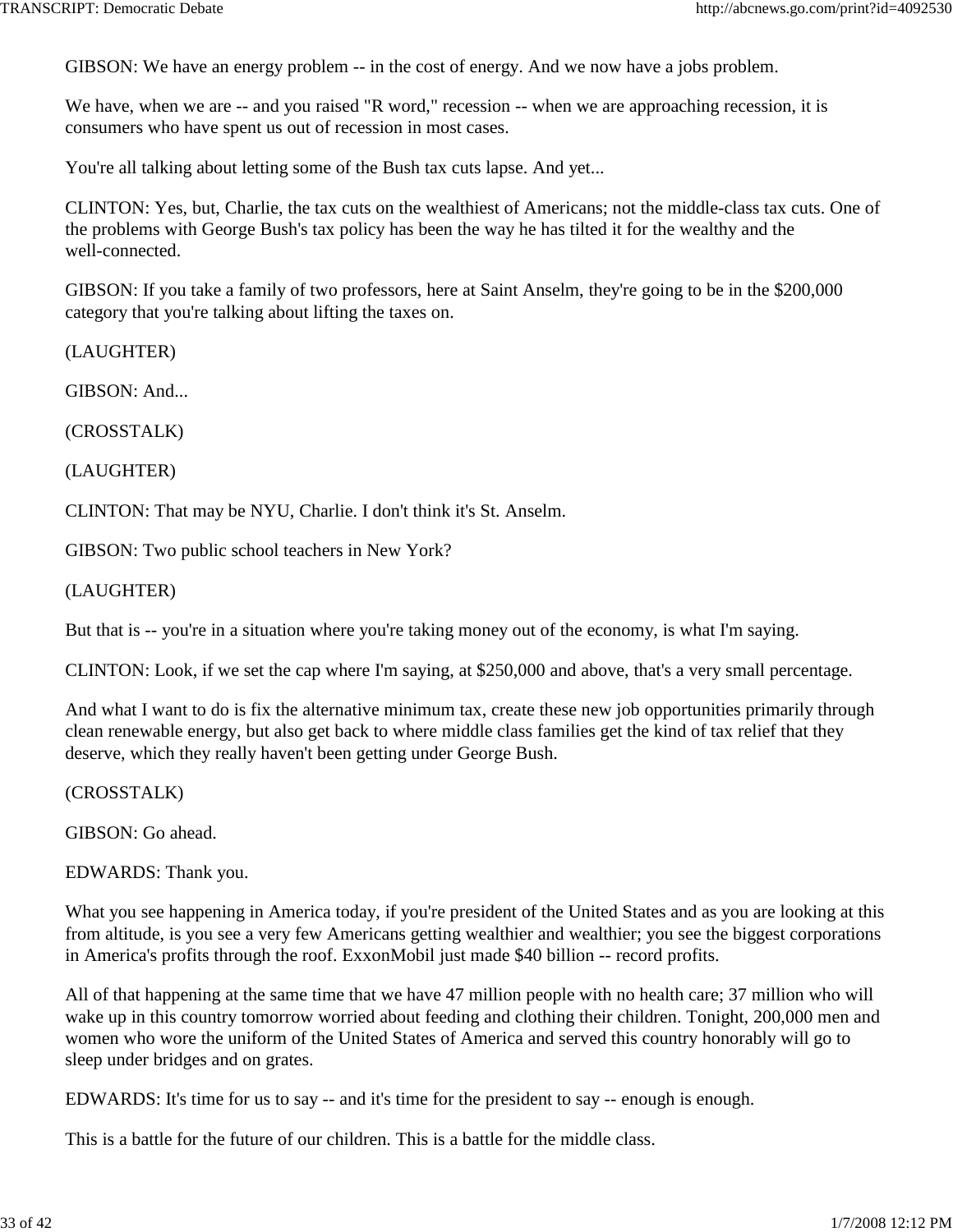Let's take jobs, which we haven't talked about. We've touched on a lot of other things; we haven't talked about jobs. We've had a trade and tax policy that is bleeding American jobs. And all it has done is pad the profits of the biggest multinational corporations in America.

You talk about professors here, at this college. Let me say a word...

GIBSON: Well, I shouldn't have done that, apparently.

EDWARDS: Yes, it was a mistake.

#### (LAUGHTER)

But we are -- I saw a projection, just a week or so ago, suggesting that America could lose as many as 20 million to 30 million more jobs over the next decade.

Think about that for a minute: 30 million.

And who's the most at-risk group?

EDWARDS: College graduates. This is not just people who are working in mills and working in factories who have been devastated by this -- completely devastated. These are middle class families. These are college graduates and their jobs at risk.

We need a different tax policy, a different trade policy where the first question is -- and this is what I will ask when I am president of the United States -- is this trade proposal, is this tax proposal, is it good for working, middle class Americans? That's the question.

GIBSON: Senator Obama?

OBAMA: There is no doubt that the economy has been out of balance. It's been out of balance throughout George Bush's tenure. And some of the trends from globalization preceded George Bush.

That's why I have proposed specific tax relief now, immediately, so that we would offset some of the payroll tax, that we would immediately put some additional dollars in the pockets of American families, working families typically making \$75,000 a year or less, to not only stimulate the economy, but also to balance out a tax code.

And I would pay for it very specifically, by closing tax loopholes and tax havens. You've got a building in the Cayman Islands that supposedly houses 12,000 corporations.

OBAMA: That's either the biggest building or the biggest tax scam on record.

But the larger point is that we have to get back to a notion that opportunity and bottom-up economic growth is what the president should be fighting for.

And what we've had is a top-down agenda that is skewed toward the wealthiest Americans. It is making worse some of the trends of globalization that are already out there.

And one of the benefits of this campaign has been to listen and talk to the folks all throughout New Hampshire who are tired of it and want to see something change.

SPRADLING: Just very quickly, just for the governor -- I know we're running out of time. And I'd like to get this to you. You're going to say what you're going to say on this topic. But just, could you please address, as a governor, the small-business owners, in this tax talk, who may fit the category that we're talking about, but who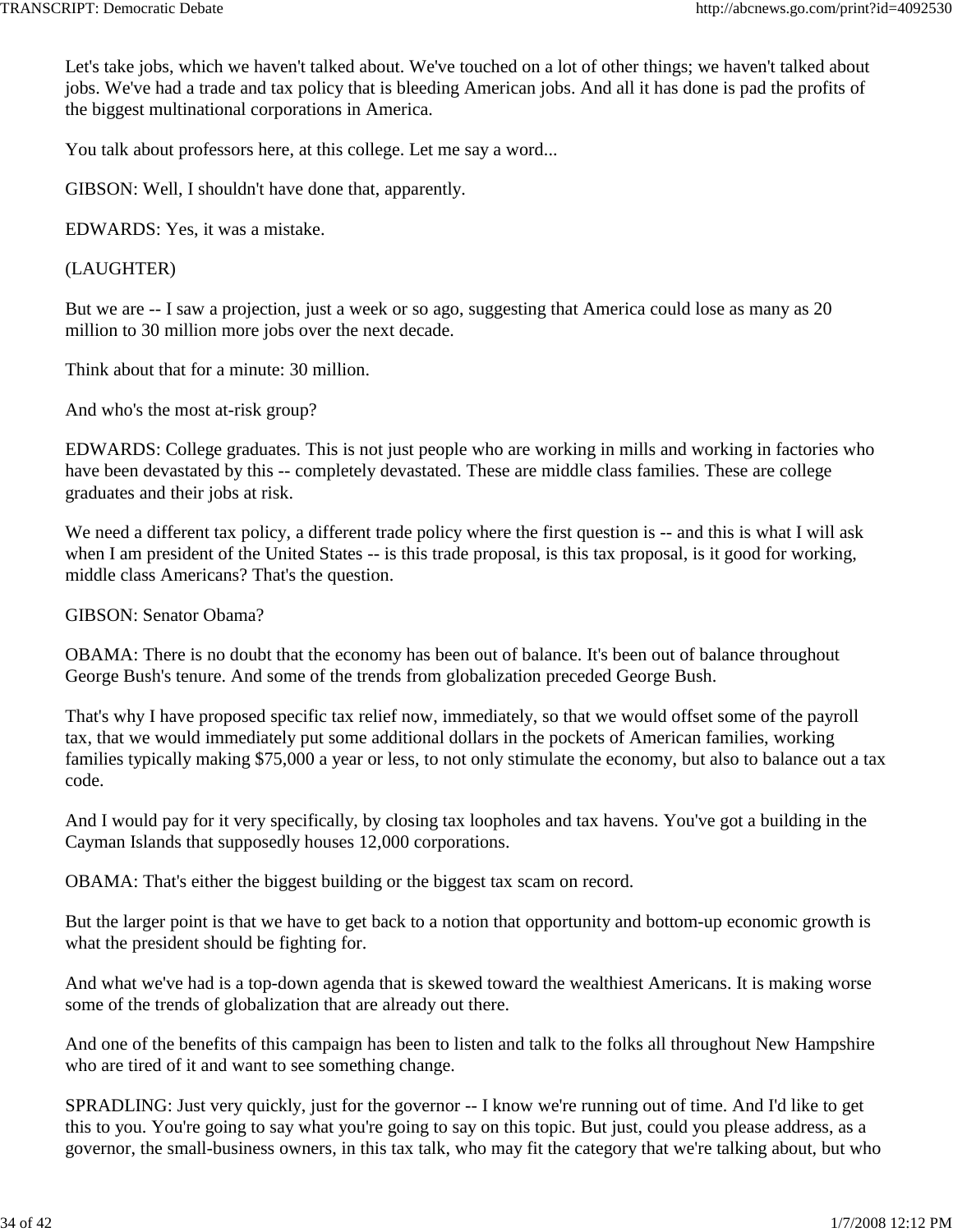are also providing the payrolls, proving the health insurance and are worried that if they lose out on this, that they could, too, be hurt?

SPRADLING: That's 75 percent of New Hampshire's economy we're talking about.

RICHARDSON: Well, also, like Governor Lynch here, I'm the only one that's actually run a state economy. I'm the only one that's balanced budgets and created jobs.

So, here's my response. You asked about how we improve the economy.

One, you got to balance the budget. I mean, this is \$9 trillion debt to China, to commercial banks.

We got to have line-item veto authority for the president.

We've got to get rid of \$73 billion in corporate welfare.

The second thing we need to do is, what ever happened to the Democratic Party? We used to be the party of jobs and economic growth. We should be investing in science and innovation and in green energy.

Tax incentives -- if a company pays over prevailing wage, give them a tax incentive.

RICHARDSON: And, lastly, we have not talked about education in this whole debate. We've got to improve our schools. We've got to pay our teachers better. Invest in science and math. Get rid of No Child Left Behind. We've got to have arts in the schools.

We have to be an America that recognizes we're 29th in the world in science and math, and countries like China and India are graduating many more times engineers than we are. That's competitiveness.

GIBSON: We have just a couple of minutes left. And it's been a very interesting evening, I would say. And I've been fascinated. I hope people who have watched have been, as well.

There have been an awful lot of debates. I think is debate 681. You guys may have counted. I've lost.

EDWARDS: At least.

GIBSON: Tell me one thing you've said in those debates that you wish you hadn't said. And it's your chance to take...

(LAUGHTER)

GIBSON: ... and it's your chance to take it back.

CLINTON: Oh, you're going to start with me?

(LAUGHTER)

GIBSON: Sure.

CLINTON: Well, you know, we've had -- I don't exactly know how many -- 13, 14. And I've lost count.

CLINTON: You know, I feel like they've been good exchanges among us. You know, there have been one or two moments that I would have taken back.

But what's really most important about these debates is that the Democratic Party stands in such contrast to the Republicans.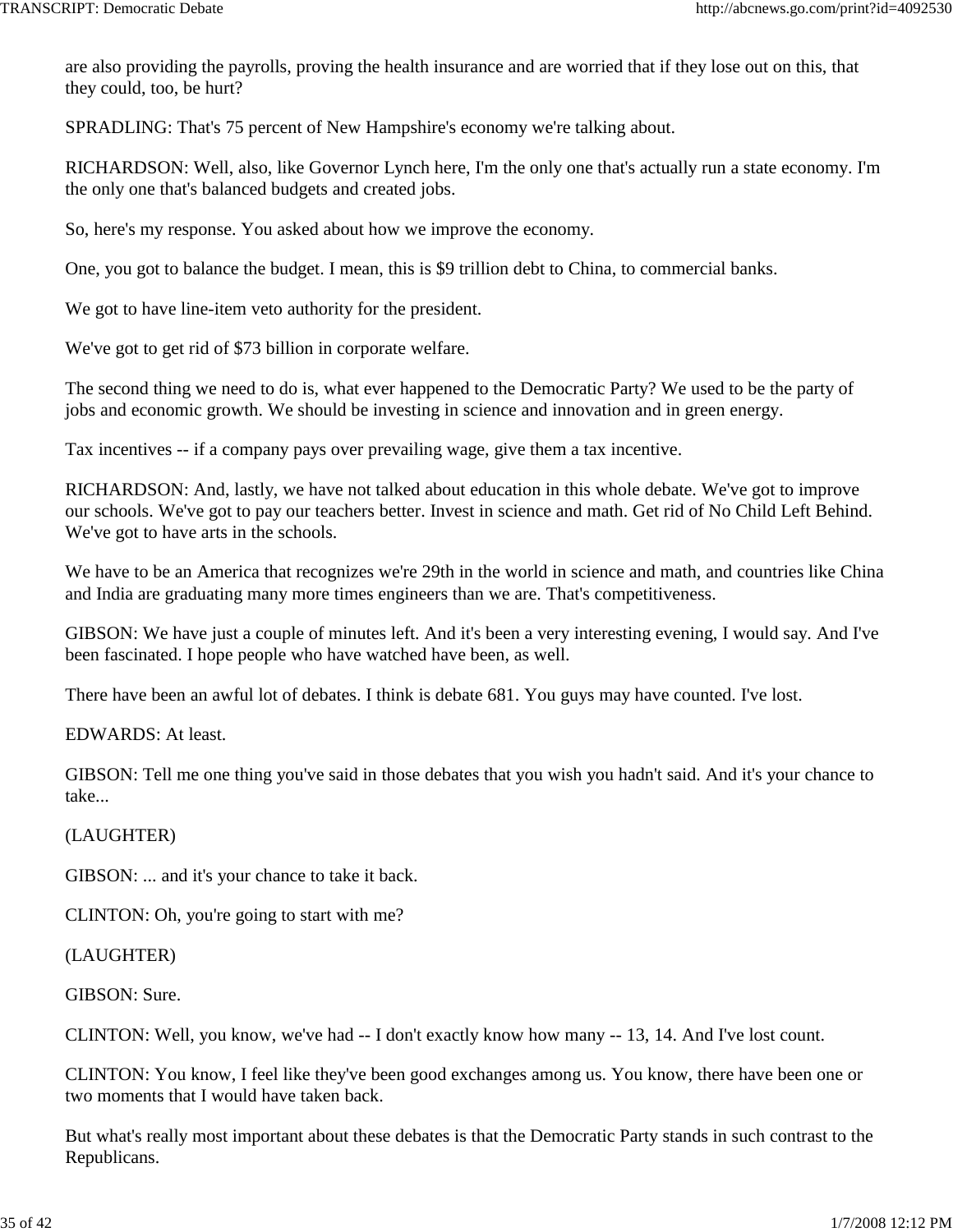You know, the Republicans have a totally different approach to what we need to be doing. They're not talking about the mortgage crisis and trying to solve it. They're not talking about what I fear to be a slide into recession.

They're not talking about global warming. They're not talking about science and innovation. They're not talking about what really is going to face the next president.

So, I think that we've done in our debates a much better job in actually getting out the issues that are going to be on the desk in the Oval Office when the president walks in.

And, beyond that, I will leave it to the pundits to decide what I might or might not have said at any one of the debates.

GIBSON: I will let you off on specificity of take-backs...

CLINTON: Thank you.

GIBSON: ... since we're running out of time.

Governor Richardson?

RICHARDSON: Well, I made a lot of them. One that I particularly remember -- I think it was here in New Hampshire, the first debate. I was asked who my favorite Supreme Court justice was. And I said, "dead or alive?"

# (LAUGHTER)

I said -- I should've stuck to the alive, because I then said "Whizzer" White because I idolized John F. Kennedy, and I figured if he appointed "Whizzer" White, this was a great Supreme Court justice.

Well, then I find out that "Whizzer" White was against Roe v. Wade, against civil rights. You know, so that's -that wasn't -- that wasn't a good one.

# (LAUGHTER)

(APPLAUSE)

GIBSON: Senator Edwards, I'll go to you, just with the passing comment that you haven't talked about Mrs. Clinton's attire recently.

EDWARDS: I was about to say...

# (CROSSTALK)

EDWARDS: I already figured this out...

OBAMA (?): That was a good (inaudible).

# (LAUGHTER)

EDWARDS: If you're going to pick the one for me, it was when I made the horrendous mistake of teasing Hillary about her jacket.

# (LAUGHTER)

And I want her to know, I think you look terrific tonight.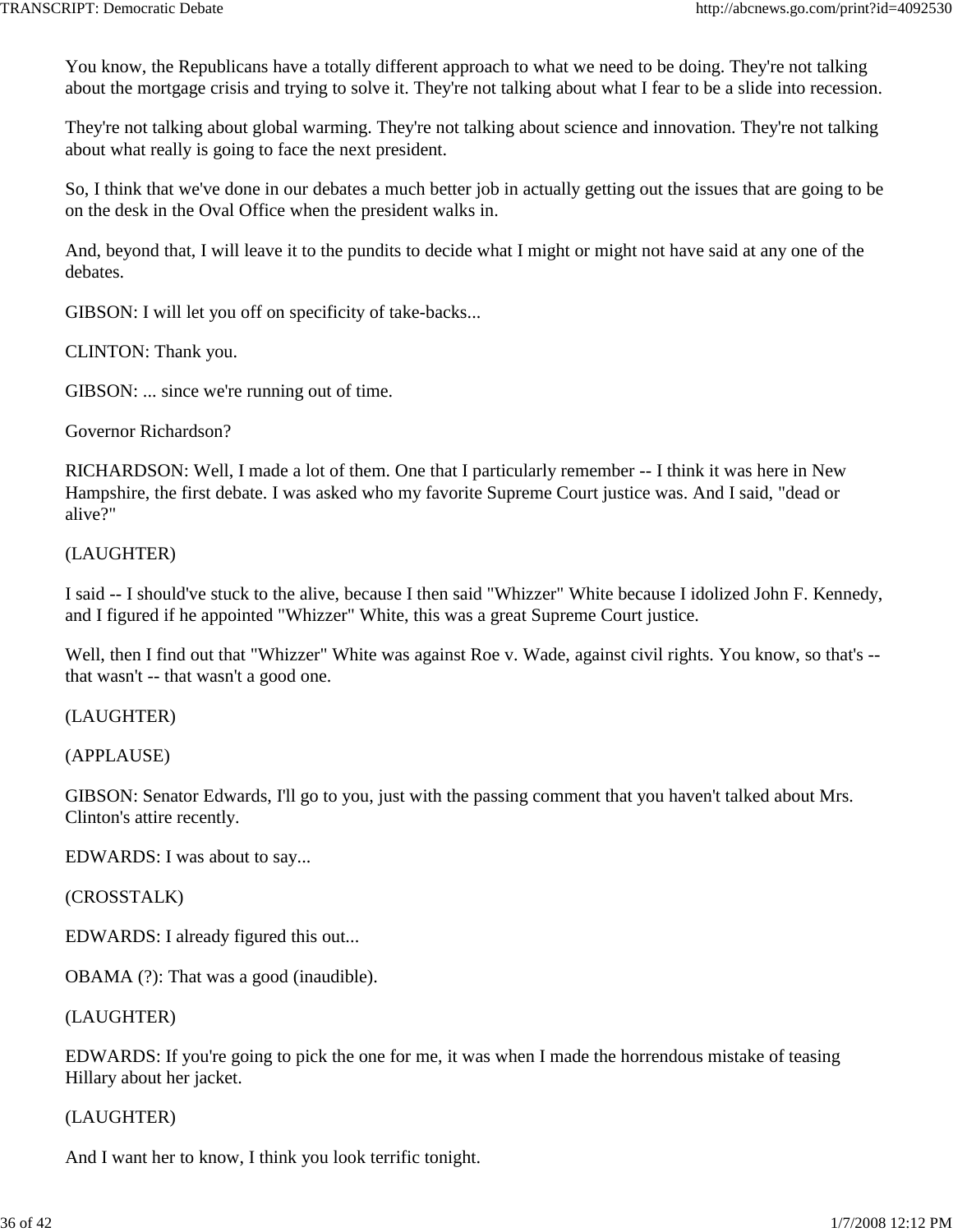(LAUGHTER)

(APPLAUSE)

GIBSON: And Senator Obama?

OBAMA: Well, I -- you know, there have been all kinds of aspects to my debate performance that I'd love to correct or sharpen.

But, overall, actually, here's an area where I agree with Hillary: that there has been a stark contrast, generally, between the four of us and those who aren't debating with us now but were previously.

There is going to be a fundamental difference between the Republican nominee and the Democratic nominee: ending the politics of fear that has so dominated our political debate, making certain that we're actually listening to the American people and the struggles and hardships that they're going through.

OBAMA: And I think the opportunity to bring the American people together and to push back those special interests, to actually deliver on meaningful differences in their lives, that's something -- that's a prospect that I think all Democrats should be excited about.

GIBSON: I want to thank all four of you for being here. And I want to thank the six Republicans who preceded you.

# (APPLAUSE)

No matter who people across the country are supporting, whether it's in this party or the other, we wish all of you well and we thank you for being here. All the best.

We're going to take a commercial break. When we come back, Diane Sawyer, George Stephanopoulos.

Thank you for watching.

(APPLAUSE)

# (COMMERCIAL BREAK)

SAWYER: Here with George Stephanopoulos. And there we're seeing the handshakes afterwards, everybody examining the body language.

STEPHANOPOULOS: Everybody playing nice.

SAWYER: That's right. Everybody is playing nice, a short, but friendly exchange between Senator Obama and Senator Clinton.

Let me ask you, George Stephanopoulos, here we are, the rumble at St. Anselm is over.

STEPHANOPOULOS: But they weren't playing nice throughout the whole debate.

SAWYER: No, they were not.

What about the Democrats? What were the moments that mattered?

STEPHANOPOULOS: Well, here's the one that I think mattered right near the top. Hillary Clinton took some shots at Barack Obama early on. And remember at the beginning of the debate, I posed the question, what is John Edwards going to do tonight? Is he going to focus on Hillary Clinton or Barack Obama? He made his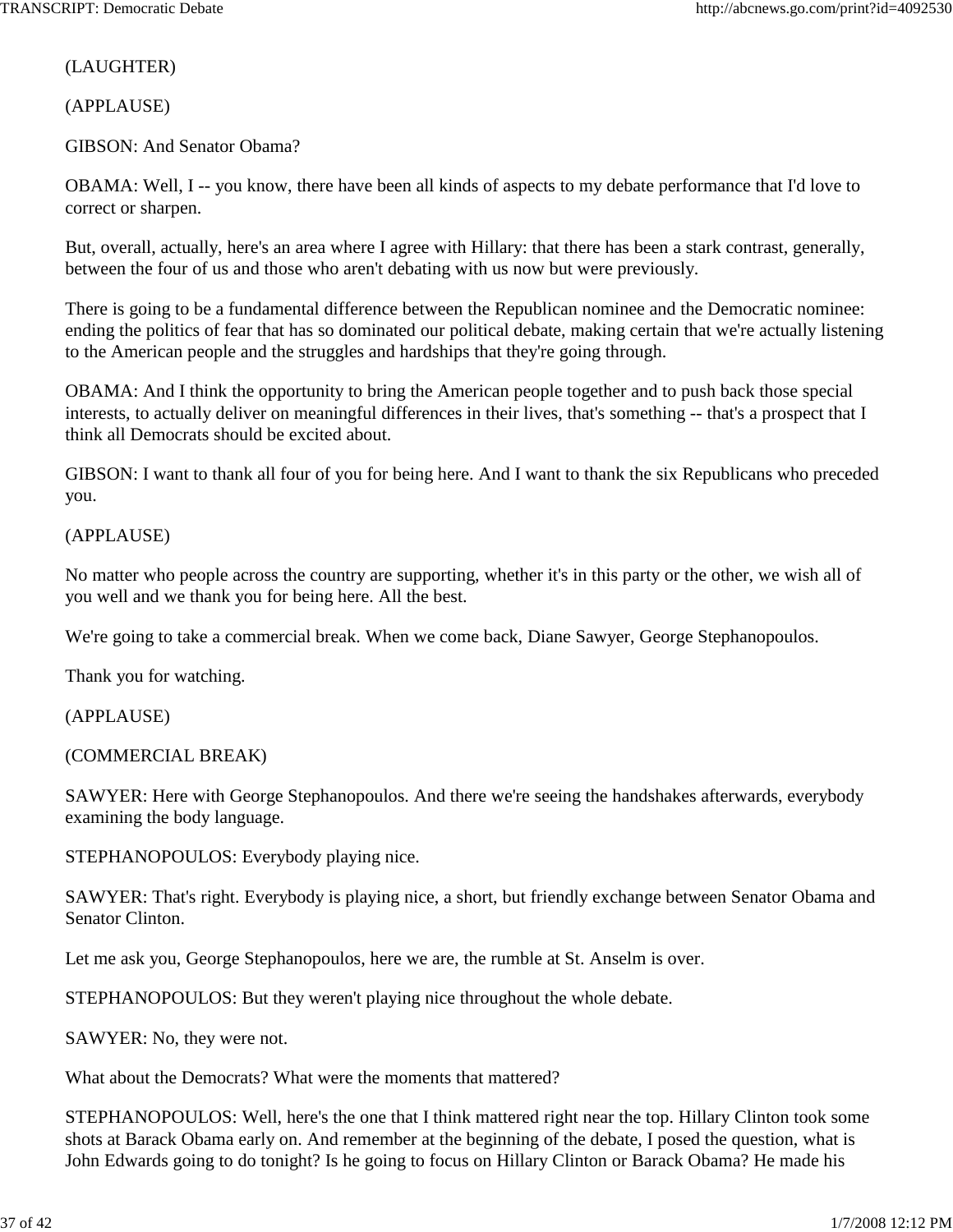decision. He rose to the defense of Obama, took on Clinton.

(BEGIN VIDEO CLIP)

EDWARDS: Every time he speaks out for change, every time I fight for change, the forces of status quo are going to attack -- every single time. Now, I didn't hear these kind of attacks from Senator Clinton when she was ahead. Now that she's not, we hear them.

CLINTON: Now, wait a minute. I'm going to respond to this, because obviously making change is not about what you believe, it's not about a speech you make. It is about working hard.

I want to make change, but I've already made change. I will continue to make change.

I'm not just running on a promise of change. I'm running on 35 years of change.

(END VIDEO CLIP)

STEPHANOPOULOS: Boy, did he push her buttons there. I don't think it was her best moment of the night.

On the other hand, I do think she came back later on in the debate. And probably her best moment came when WMUR's political director, Scott Spradling, basically told her, you know, New Hampshire voters like Barack Obama more than you.

(BEGIN VIDEO CLIP)

CLINTON: Well, that hurts my feelings.

(LAUGHTER)

(APPLAUSE)

SPRADLING: I'm sorry, Senator. I'm sorry.

CLINTON: But I'll try to go on.

(LAUGHTER)

He's very likable. I agree with that. I don't think I'm that bad.

OBAMA: You're likable enough, Hillary.

CLINTON: Thank you so much.

(LAUGHTER)

(END VIDEO CLIP)

STEPHANOPOULOS: Not a good moment for Barack Obama there. I thought he looked a little peevish, a little small.

SAWYER: I'm not sure what he meant by that. I expect he'll be addressing that tomorrow.

Nice smile from Chelsea Clinton...

STEPHANOPOULOS: Exactly.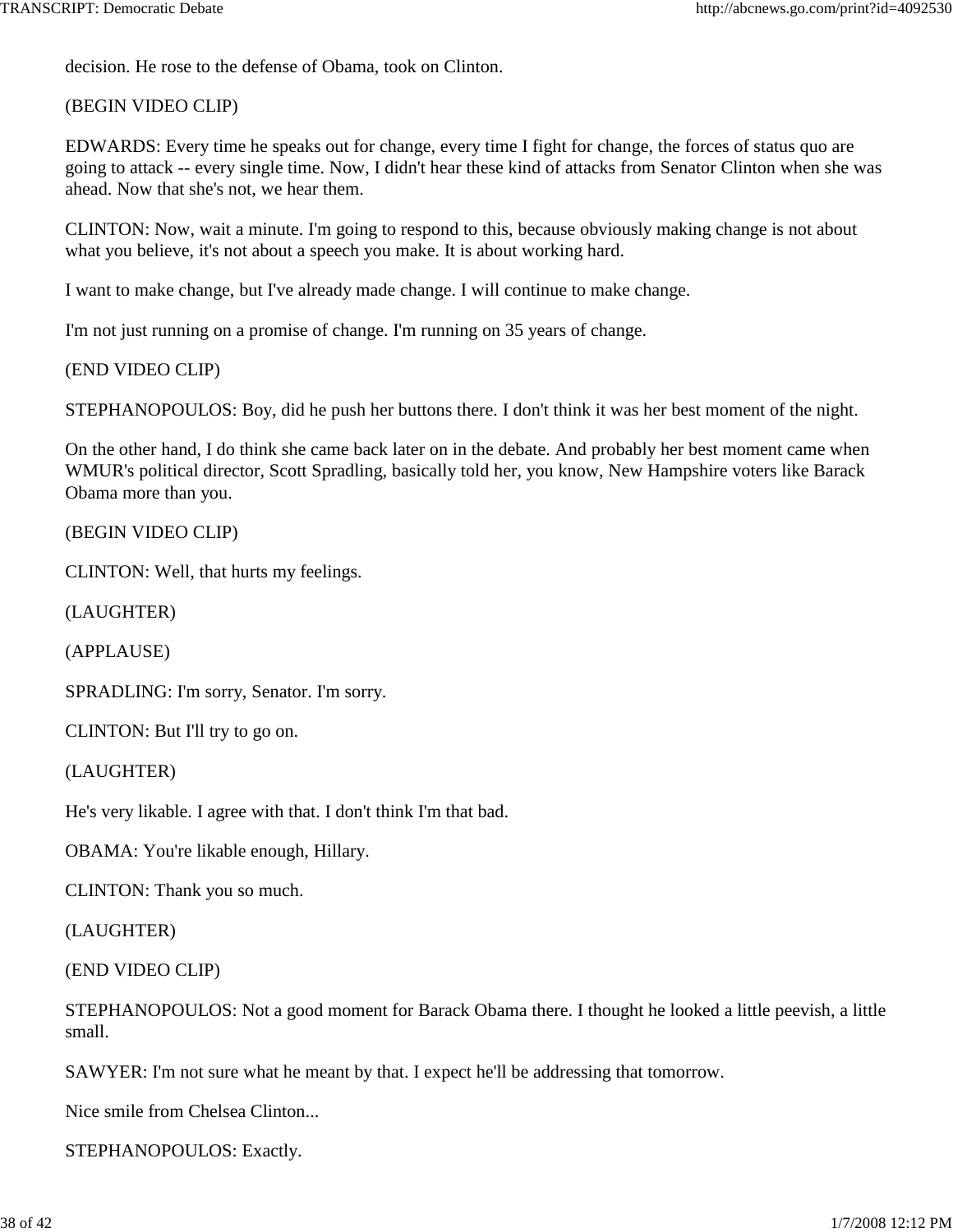SAWYER: ... out there in the audience.

But what about your question your raised earlier, which is you said that Barack Obama had to show up and not make mistakes on key policy issues and on the details of policy.

STEPHANOPOULOS: And he avoided that. I don't think he made any big mistakes tonight, particularly on national security policy. There's no question about that. He showed himself as sober and serious.

But I have to say, Diane -- and we did talk about this earlier as well -- you look at those candidates tonight, there is so much fatigue on that stage. Look at them when they weren't answering questions, when they were just in repose, and their faces were glum, down. I mean, we see a little bit of it right there.

I think the -- there's Barack Obama. He's looking like, "Where am I? How much more time do we have on this tonight?"

And I think that was a real factor tonight, the fatigue there.

The exception was John Edwards. I think he showed passion and vitality and energy tonight. We was on message. He had a strategy tonight. I think this was one of his best debates.

SAWYER: And you said that he took a run.

STEPHANOPOULOS: That's right. His staff took care of him this afternoon. He took care of himself. He took a break after the events and he did take a run this afternoon, and I think that made a difference for him tonight.

SAWYER: Right. Well, as somebody has written, it is the longest leadership selection process in the world. And you could see it on those faces tonight.

STEPHANOPOULOS: You really could.

SAWYER: When we come back after the break, we're going to check in with Facebook and see what you've been saying to us on Facebook.

We'll be back.

# (COMMERCIAL BREAK)

SAWYER: Time now to check back in with our political pros inside the spin room to see how the Democratic contenders and their teams are finessing tonight's headlines.

Starting off, Kate Snow, who's been covering Senator Hillary Clinton. Kate, take it.

KATE SNOW, ABC ANCHOR: Well, spinning, finessing, here we go. Senator Clinton's campaign is saying that she had a great night. They're saying that she was tough; she was firm. They think that she showed strength and passion up there on that stage.

And they say that Obama looked weak. In fact, they say "Pretty talk won't be enough." And they say that, you know, all of his big ideas aren't going to be enough and that he showed that tonight.

He has not done enough to make change is their spin on this whole event. They think that she showed, tonight, some contrasts with him.

And interesting, Diane, they kept sending e-mails throughout the debate to all of us reporters, sending e-mails about everything she was mentioning -- Senator Clinton was mentioning, on stage, in terms of things that they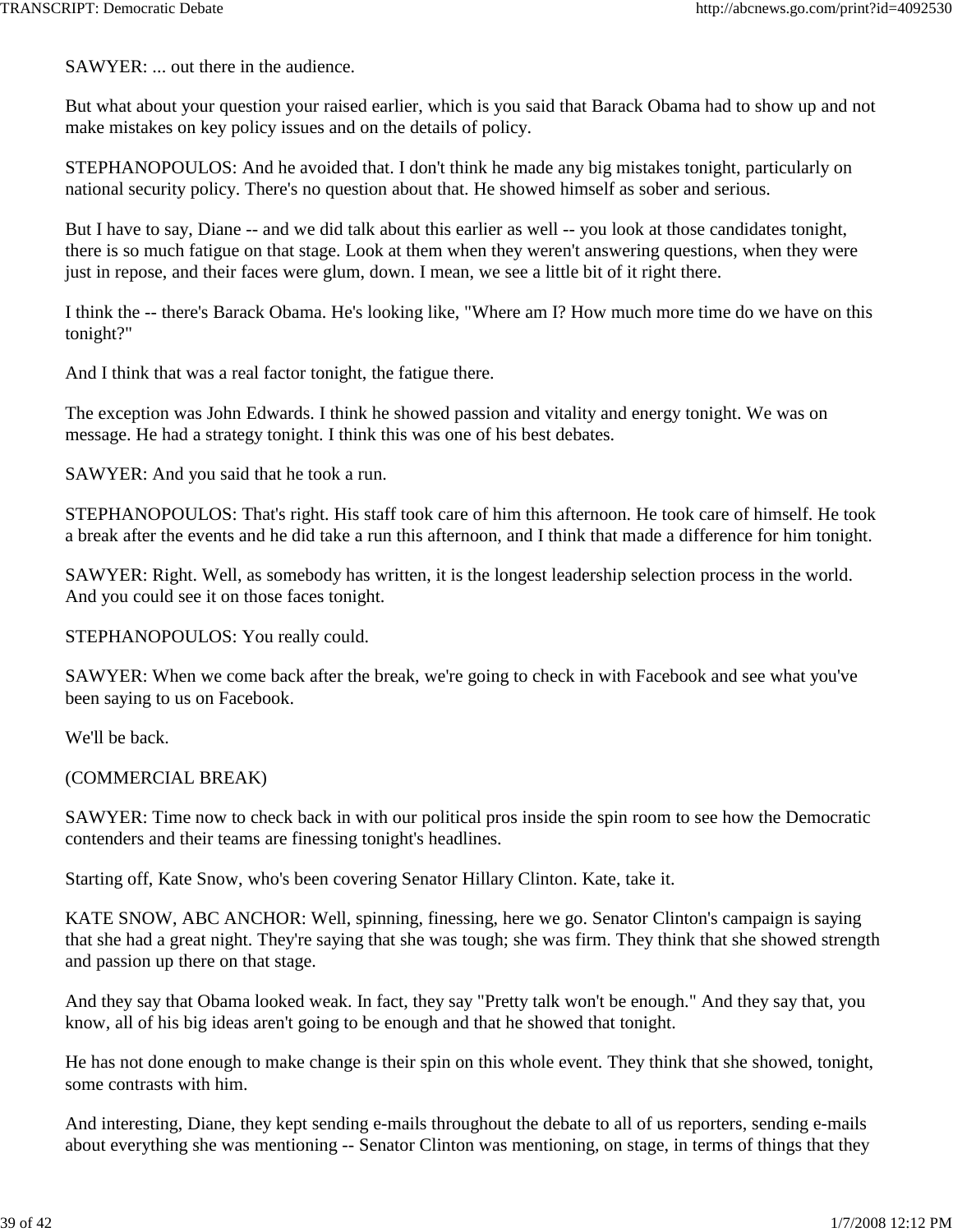think that Senator Barack Obama has been inconsistent on, some of the items that she mentioned throughout the debate.

Those e-mails were coming into our inbox.

And one more thing: They think that it was a great line when she said that she would be the first woman president and that in itself would be a big change.

SAWYER: Sending you e-mails throughout? The precision team at work there.

OK, David Wright with Senator Barack Obama?

DAVID WRIGHT, ABC CORRESPONDENT: Diane, the Obama campaign is very pleased with this debate. After the hype of Iowa, he really had to do two things: One, he had to convince the New Hampshire voters that he's for real -- that there's substance behind the celebrity. And they feel like he did that, no major gaffes.

Also, he had to defend himself from incoming attacks. No doubt, he was helped by the fact that Edwards was there as a sort of de facto tag team.

But they feel that Clinton did not lay a glove on him -- if anything, that her attacks bounced back on her.

Diane?

SAWYER: Right. And I should just point out that, with Charlie Gibson, at least, he had to be pleased that he got the results of the Redskins game, even...

(LAUGHTER)

(CROSSTALK)

SAWYER: ... from Senator Obama, even he didn't like the results of the Redskins game.

OK, David Muir is up next with Senator Edwards.

David?

DAVID MUIR, ABC ANCHOR: You know, Diane, you talked about that immediate access these campaigns had with the reporters covering them.

I got this BlackBerry message almost immediately after that moment you and George talked about, when Edwards aligned himself with Barack Obama in reference to Hillary Clinton saying that when agents of change start talking about change, the status quo shouts back.

And there were bloggers already talking about this.

And so, the Edwards campaign sent out the blog with this headline: "RIP, the Clinton era, 9:34 p.m. Eastern Time." That was the moment that Edwards aligned himself with Obama.

Edwards knows that his survival depends on Hillary Clinton's demise. And that's the story headline that they would like, the dream headline that he defeated the Clinton machine in Iowa and did so again tonight, Diane.

SAWYER: OK, moving onto Jake Tapper now, Governor Richardson.

Jake?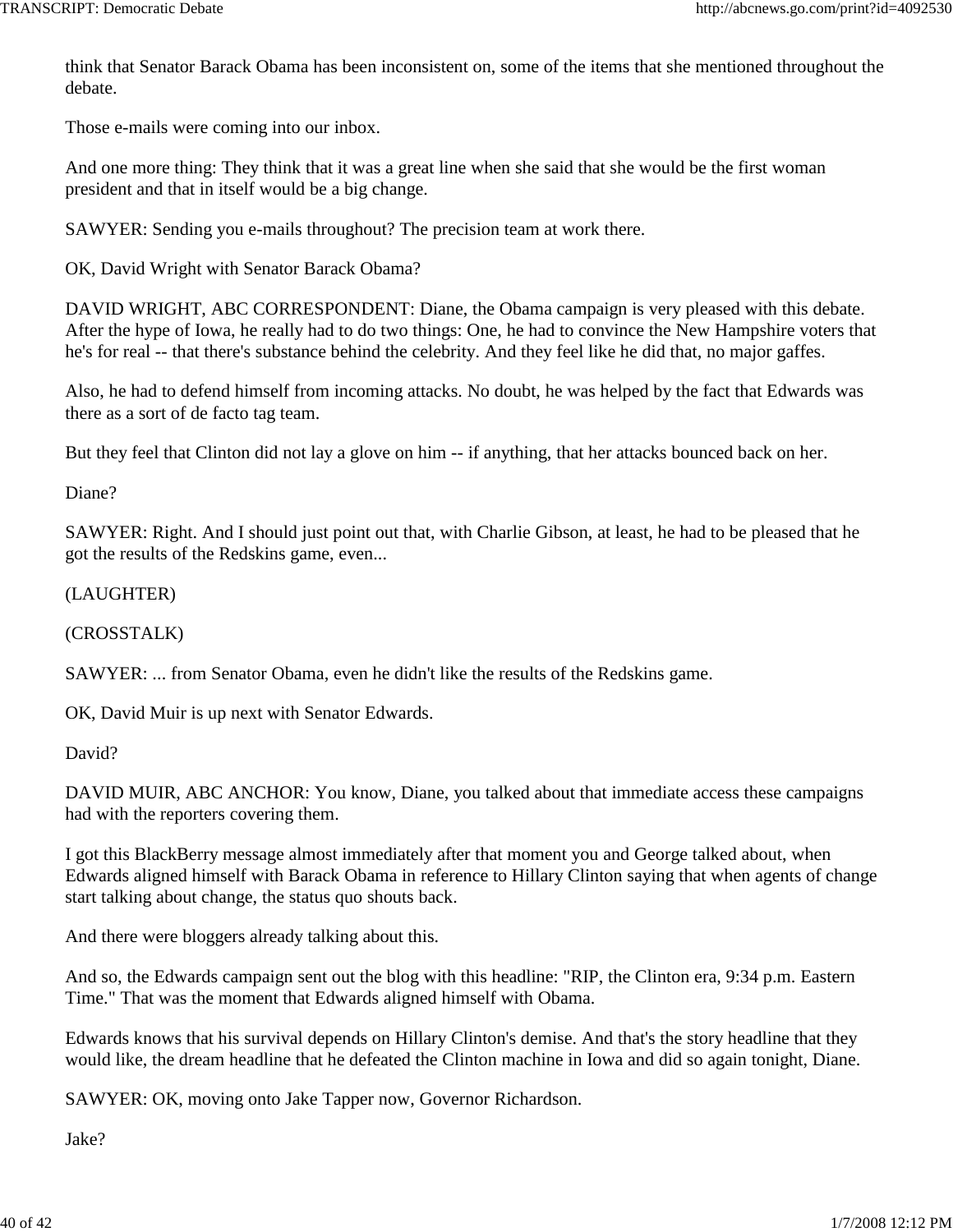JAKE TAPPER, ABC SENIOR NATIONAL CORRESPONDENT: The view from Camp Richardson is that the governor did draw some very strong distinctions with the other candidates in terms of being the one to end the war in Iraq most immediately, with foreign policy and national security strength.

They said he had the best line of the night and rose above the fray, when, after that unusual moment with Senator Clinton, he said, "I've been in hostage situations that were more civil."

TAPPER: And then of course they feel that he made the case strongly for his executive experience.

Diane?

SAWYER: All right, well, thanks to the four of you. I know it's going to keep coming there, that you'll be e-mailing us and of course be online for everybody out there to hear more.

We thank you so much. And we're going to turn now to the Facebook command center, co-sponsors of course of tonight's debate. And Bianna Golodryga is there. Now that both debates have concluded, what are you seeing from the audience participating on Facebook?

GOLODRYGA: Well, a lot of people weighing in right now. I want to start with your question on what people's responses were to the surprises in the Republican debate. The one thing people were saying is that Romney, they were surprised at how beaten up he was a lot throughout the debate.

Another person said, "I was surprised at how much mudslinging there was going on, stemming from this Romney." And another person said, "I'm surprised at how out of touch these politicians are. They have no understanding of poverty."

Lastly, a person said, "I'm surprised there was no more talk about the environment."

Now let's go to what surprised us.

We're going to start with the Democrats' response, on to the charge now, what issue do you wish the Democratic candidates spent more time on. This surprised us because still, just like the Republicans, the economy was a key issue here -- 44 percent said the Democrats didn't spend enough time talking about the economy. Health care followed that, by 13 percent.

Moving on, could a Democratic president keep America safe? Sixty-six percent of you said yes; 27 percent, no.

And lastly, is tonight's debate giving you a better sense of who you'd vote for? Eighty percent said yes; 20 percent said no.

Diane, this is just beginning. And of course people can weigh in on Facebook until the elections in November.

SAWYER: So both Republican and Democrat sides said that the economy was what they wanted to hear.

GOLODRYGA: The economy. Surprising, yes.

SAWYER: All right. Thanks, Bianna.

We'll take a break. Closing thoughts when we come back.

# (COMMERCIAL BREAK)

SAWYER: Want to turn now to George Stephanopoulos for a closing thought.

STEPHANOPOULOS: My big question coming in is did the debates make any difference tonight?